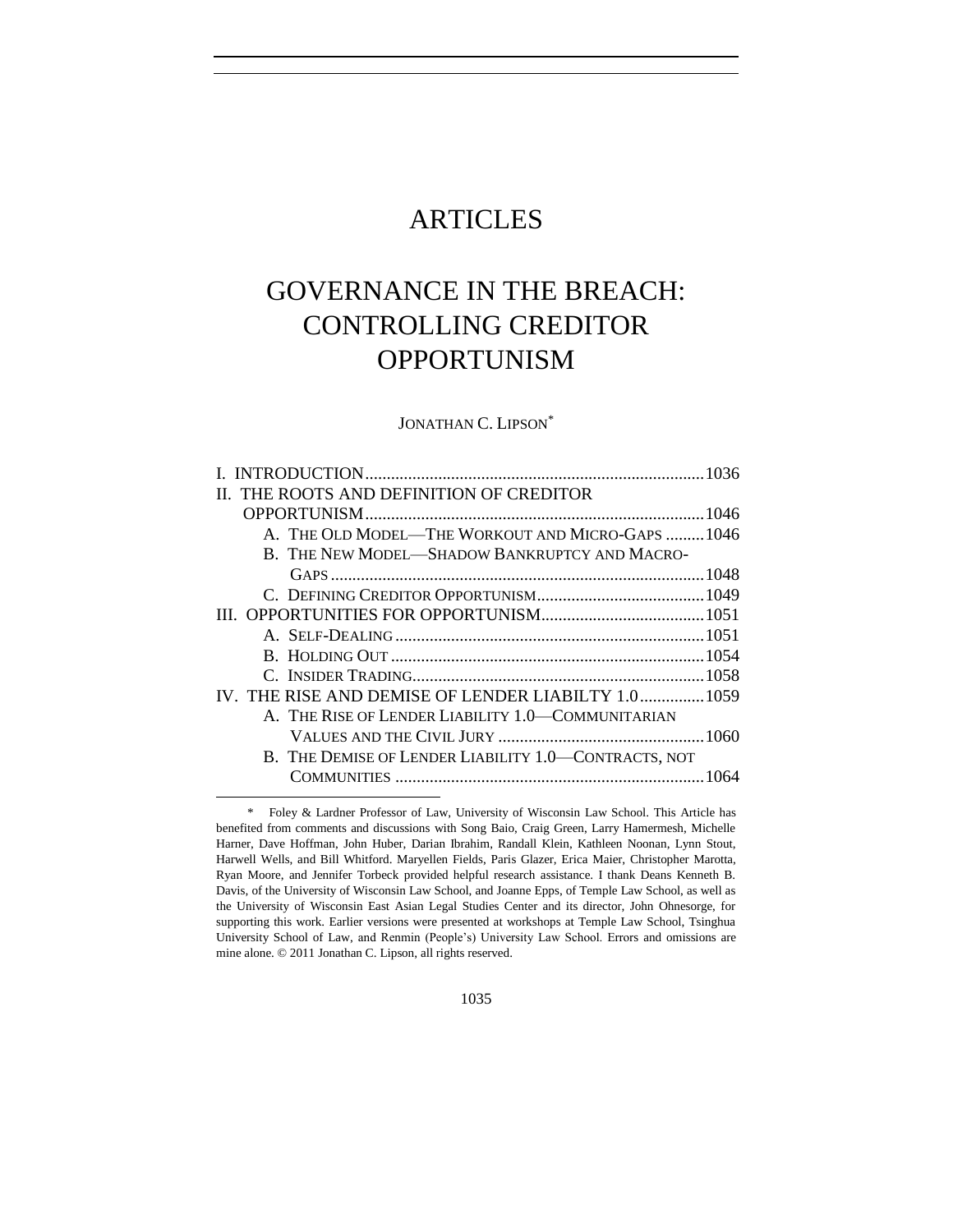| SOUTHERN CALIFORNIA LAW REVIEW<br>1036<br>[Vol. 84:1035] |  |  |  |
|----------------------------------------------------------|--|--|--|
|                                                          |  |  |  |
|                                                          |  |  |  |
| A. BILATERAL GOOD FAITH-GOOD FAITH IN TRADITIONAL        |  |  |  |
| CONTRACT DOCTRINE-THE EXISTENTIAL QUESTION 1069          |  |  |  |
| B. MULTILATERAL GOOD FAITH-GOOD FAITH IN                 |  |  |  |
| <b>CORPORATE GOVERNANCE-REREADING CREDIT</b>             |  |  |  |
|                                                          |  |  |  |
| 1. Good Faith in Corporate Governance Generally1073      |  |  |  |
| 2. Good Faith and Governance of the Distressed Firm1076  |  |  |  |
| C. INSTITUTIONAL GOOD FAITH-GOOD FAITH BANKRUPTCY        |  |  |  |
|                                                          |  |  |  |
| VI. CONTROLLING CREDITOR OPPORTUNISM-LENDER              |  |  |  |
|                                                          |  |  |  |
|                                                          |  |  |  |
|                                                          |  |  |  |
|                                                          |  |  |  |
| B. PROCEDURAL GOOD FAITH-THE INSTITUTIONAL CHOICE 1088   |  |  |  |
| VII. OBJECTIONS AND FURTHER INQUIRY  1091                |  |  |  |
|                                                          |  |  |  |
| 1. Good Faith as Independent Cause of Action 1091        |  |  |  |
|                                                          |  |  |  |
|                                                          |  |  |  |
| b. Traditional Bankruptcy-Related Powers 1094            |  |  |  |
|                                                          |  |  |  |
|                                                          |  |  |  |
|                                                          |  |  |  |
|                                                          |  |  |  |
|                                                          |  |  |  |

## I. INTRODUCTION

<span id="page-1-0"></span>Firms rarely go from solvency to Chapter 11 in an instant.<sup>1</sup> Instead, the slide into bankruptcy will be marked by a period (the "zone of

<sup>1.</sup> Enacted in 1978, Chapter 11 of the United States Bankruptcy Code is the predominant—but by no means only—legal system for resolving corporate financial distress. Congress enacted the first version of the current Bankruptcy Code in 1978, Bankruptcy Reform Act of 1978, Pub. L. No. 95-598, 92 Stat. 2549 (codified as amended primarily at 11 U.S.C. §§ 101–1532 (2006) and in scattered sections of 28 U.S.C.), and has amended it several times, most recently in 2005. Bankruptcy Abuse Prevention and Consumer Protection Act of 2005, Pub. L. No. 109-8, 119 Stat. 23 (codified as amended in scattered sections of 11, 18, 28 U.S.C. (2006)). Chapter 11 of the Bankruptcy Code appears in 11 U.S.C. §§ 1101–1174 (2006).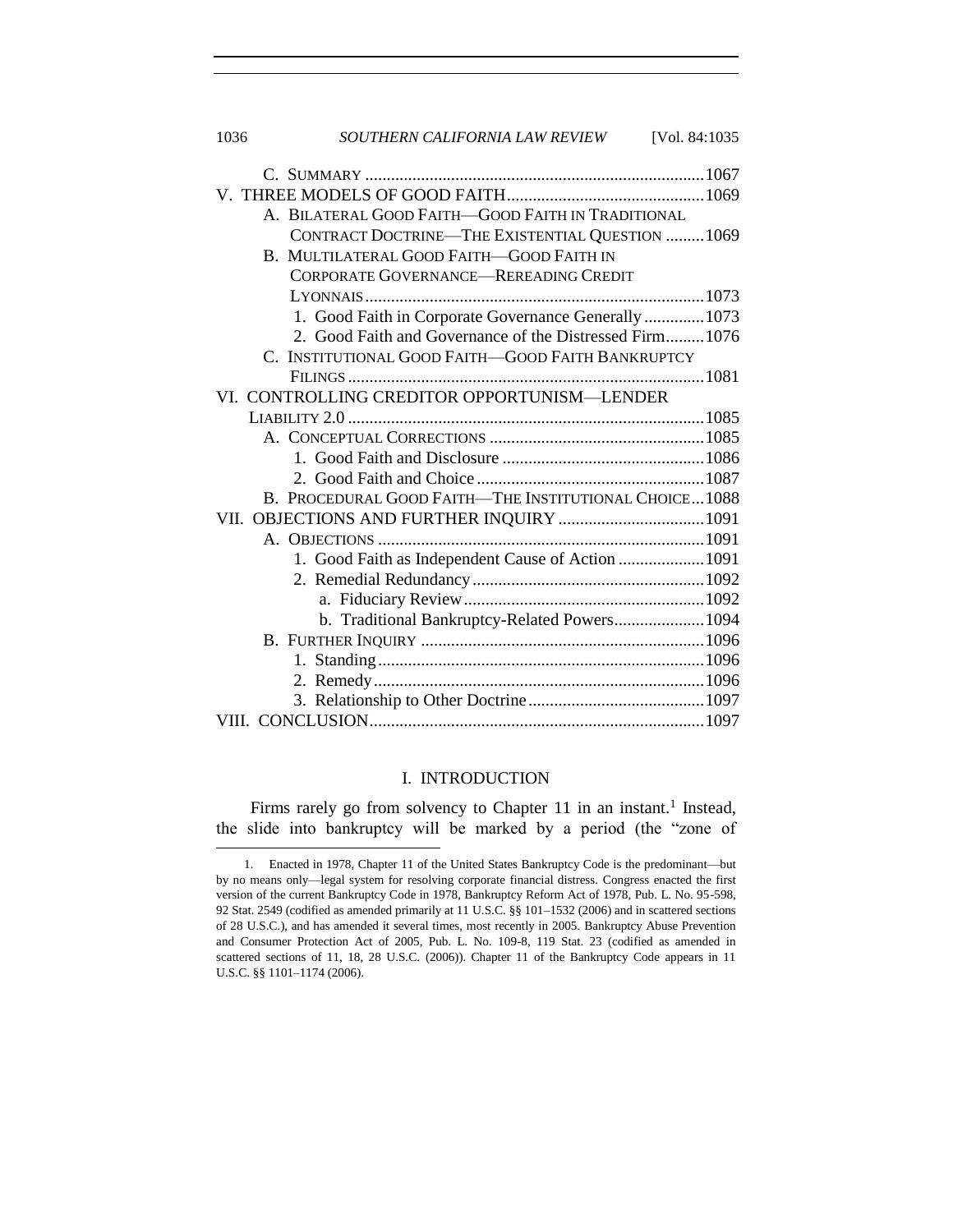<span id="page-2-2"></span>l

<span id="page-2-0"></span>distress"<sup>2</sup>) that begins with the breach of a lending contract<sup>3</sup> and ends, perhaps months or even years later, with either a formal bankruptcy case or some other resolution, such as a nonbankruptcy restructuring or liquidation.

<span id="page-2-1"></span>In this period, the firm's governance will be up for grabs. Doctrinally, state corporate law gives directors the power and responsibility to manage the firm for the benefit of shareholders, subject to fiduciary review.<sup>4</sup> In fact, however, real control shifts away from directors and shareholders to creditors.<sup>5</sup> Yet, the law offers little to check this control. Creditors are not generally viewed as fiduciaries, and so they owe their borrowers neither duties of care nor loyalty.<sup>6</sup> In theory, regulation or contract could channel creditor conduct in the zone of distress, but three fundamental changes in the dynamics among distressed firms and their investors have weakened

<sup>2.</sup> I intentionally distinguish this from the "zone of insolvency" identified and developed in the controversial *Credit Lyonnais* decision. Credit Lyonnais Bank Nederland, N.V. v. Pathe Commc'ns Corp., No. 12150, 1991 Del. Ch. LEXIS 215, at \*107–08 (Del. Ch. Dec. 30, 1991). That case, which is discussed further in Part V below, has often mistakenly been viewed as creating directors' fiduciary duties to creditors when a firm is in the "vicinity of insolvency." *Id.* at \*108 n.55. This Article reinterprets *Credit Lyonnais*, showing that it may be better understood as a case about good faith.

<sup>3.</sup> Finance scholars have noted that, for a publicly traded company, the breach of a lending agreement signals to the market that its debt may be distressed, which, in turn, triggers trading in that debt. *See* Greg Nini, David C. Smith & Amir Sufi, *Creditor Control Rights, Corporate Governance, and Firm Value* (Working Paper Series, 2010), *available at* http://papers.ssrn.com/sol3/papers.cfm? abstract\_id=1344302.

<sup>4.</sup> *See, e.g.*, DEL. CODE ANN. tit. 8,  $\S$  141(a) (2001) ("The business and affairs of every corporation organized under this chapter shall be managed by or under the direction of a board of directors . . . ."); MODEL BUS. CORP. ACT § 8.01(b) (2007) ("All corporate powers shall be exercised by or under the authority of the board of directors of the corporation, and the business and affairs of the corporation shall be managed by or under the direction, and subject to the oversight, of its board of directors  $\dots$ .").

<sup>5.</sup> *See* Jonathan C. Lipson, *The Shadow Bankruptcy System*, 89 B.U. L. REV. 1609 (2009) [hereinafter Lipson, *Shadow Bankruptcy*]; Douglas G. Baird & Robert K. Rasmussen, *Antibankruptcy*, 119 YALE L.J. 648, 659 (2010); Stuart C. Gilson, *Bankruptcy, Boards, Banks, and Blockholders: Evidence on Changes in Corporate Ownership and Control when Firms Default*, 27 J. FIN. ECON. 355 (1990); Lynn M. LoPucki & William C. Whitford, *Corporate Governance in the Bankruptcy Reorganization of Large, Publicly Held Companies*, 141 U. PA. L. REV. 669 (1993); Nini, Smith & Sufi, *supra* not[e 3](#page-2-0) (presenting evidence of creditor control of distressed firms).

<sup>6.</sup> Kham & Nate's Shoes No. 2, Inc. v. First Bank of Whiting, 908 F.2d 1351 (7th Cir. 1990). I acknowledge that in highly unusual cases, courts have treated a creditor as the principal of its debtor, and thus liable in a kind of fiduciary capacity for harm to the debtor. *See, e.g.*, Gay Jenson Farms Co. v. Cargill, Inc., 309 N.W.2d 285, 292–93 (Minn. 1981) (upholding jury finding that a debtor-creditor relationship had evolved into one of principal and agent because the lender was an "active participant" in the debtor's grain business, not "simply a financier"). *See also* RESTATEMENT (SECOND) OF AGENCY § 14O (1958) ("A creditor who assumes control of his debtor's business for the mutual benefit of himself and his debtor, may become a principal, with liability for the acts and transactions of the debtor in connection with the business."). As discussed in Part IV, however, fiduciary review and a variety of similar statutory and common law mechanisms that could check creditor misconduct have lost force since the late 1980s.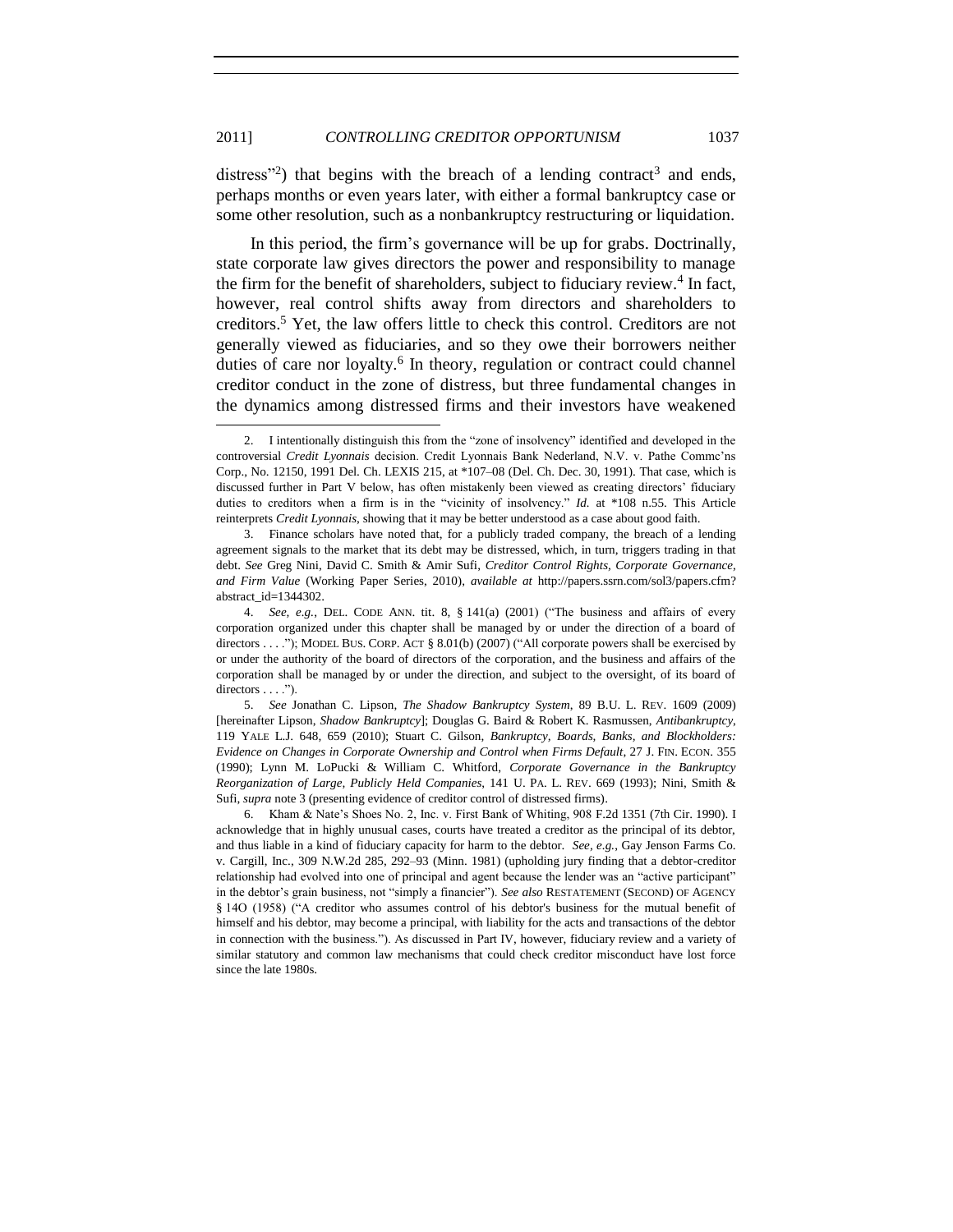these constraints.

First, creditors today are organizationally (and probably culturally) very different entities than they once were. Unlike heavily regulated banks and institutional lenders of the past, today's creditors are often professional distress investors (e.g., hedge funds, private equity funds, investment banks), which are largely unregulated for these purposes.<sup>7</sup> Being unregulated, they have far greater latitude in what they can do for—or to distressed firms and their stakeholders.<sup>8</sup>

<span id="page-3-0"></span>Second, a key consequence of being unregulated is that private investors can hold complex, heterogeneous sets of claims against, or affecting, a distressed firm. They can, for example, hold debt and equity of various tranches,<sup>9</sup> as well as derivative securities, such as credit default swaps and equity short sales.<sup>10</sup> Such complex holdings may reflect rational

9. Mark Berman & Jo Ann J. Brighton, *Will the Sunlight of Disclosure Chill Hedge Funds? The Tale of Northwest Airlines*, AM. BANKR. INST. J., May 2007, at 24, 24 ("[H]edge funds are not confined to a single type of investment and might acquire an interest at any one or more places in a company's capital structure . . . . "); Marcel Kahan & Edward Rock, *Hedge Fund Activism in the Enforcement of Bondholder Rights*, 103 Nw. L. REV. 281, 282 (2009) ("What distinguishes hedge funds from other investors is that hedge funds tend to pursue active and aggressive investment strategies. Thus, hedge funds use leverage, sell short, and invest in derivatives. They trade much more frequently than other investors.").

10. A credit default swap is essentially a form of insurance that a creditor may purchase against the risk that a debtor defaults; if the debtor fails to pay, the insurer will. For more on concerns about credit default swaps see Henry T. C. Hu & Bernard Black, *Debt, Equity and Hybrid Decoupling: Governance and Systemic Risk Implications*, 14 EUR. FIN. MGMT. 663, 680–89 (2008) (discussing the use of credit default swaps and the implications for individual and systemic risks); Stephen J. Lubben, *Credit Derivatives and the Future of Chapter 11*, 81 AM. BANKR. L.J. 405, 427–30 (2007) (discussing concerns that credit default swaps will encourage riskier lending practices to maximize the debtor's value); Frank Partnoy & David A. Skeel, Jr., *The Promise and Perils of Credit Derivatives*, 75 U. CIN. L. REV. 1019, 1034–35 (2007) (explaining that credit derivatives may create perverse incentives for an investor to force the debtor into default and affirmatively destroy value); Mark J. Roe, *The Derivatives Market's Payment Priorities as Financial Crisis Accelerator*, 63 STAN. L. REV. 539, 547–49 (2011) (arguing against extensive bankruptcy advantages for swaps).

The short sale of an equity security—

is the sale of a share that is borrowed from a third party rather than owned by the seller. At a later time, the short seller extinguishes the obligation to this third party by "covering" purchasing an identical share in the market and then returning it to the third party. If the share price drops, the cost of covering will be less than the proceeds received earlier from the sale and the short seller will make money.

<span id="page-3-1"></span><sup>7.</sup> *See* Lipson, *Shadow Bankruptcy*, *supra* note [5,](#page-2-1) at 1638–60 (describing private distress investors).

<sup>8.</sup> We should not assume that if a lender is regulated (e.g., a commercial bank), it is necessarily more (or less) concerned with the welfare of its corporate borrower than an unregulated creditor. As others have argued, regulatory structures may, at least today, conflict in ways that lead regulated creditors to act antithetically to the long-term health of their borrowers. *See, e.g.*, Sarah P. Woo, *Micro-Prudence, Macro-Risk: Where Financial Regulation Meets Bankruptcy* (N.Y.U. Sch. of Law Working Paper Series, 2010), *available at* http://papers.ssrn.com/sol3/papers.cfm?abstract\_id=1639606.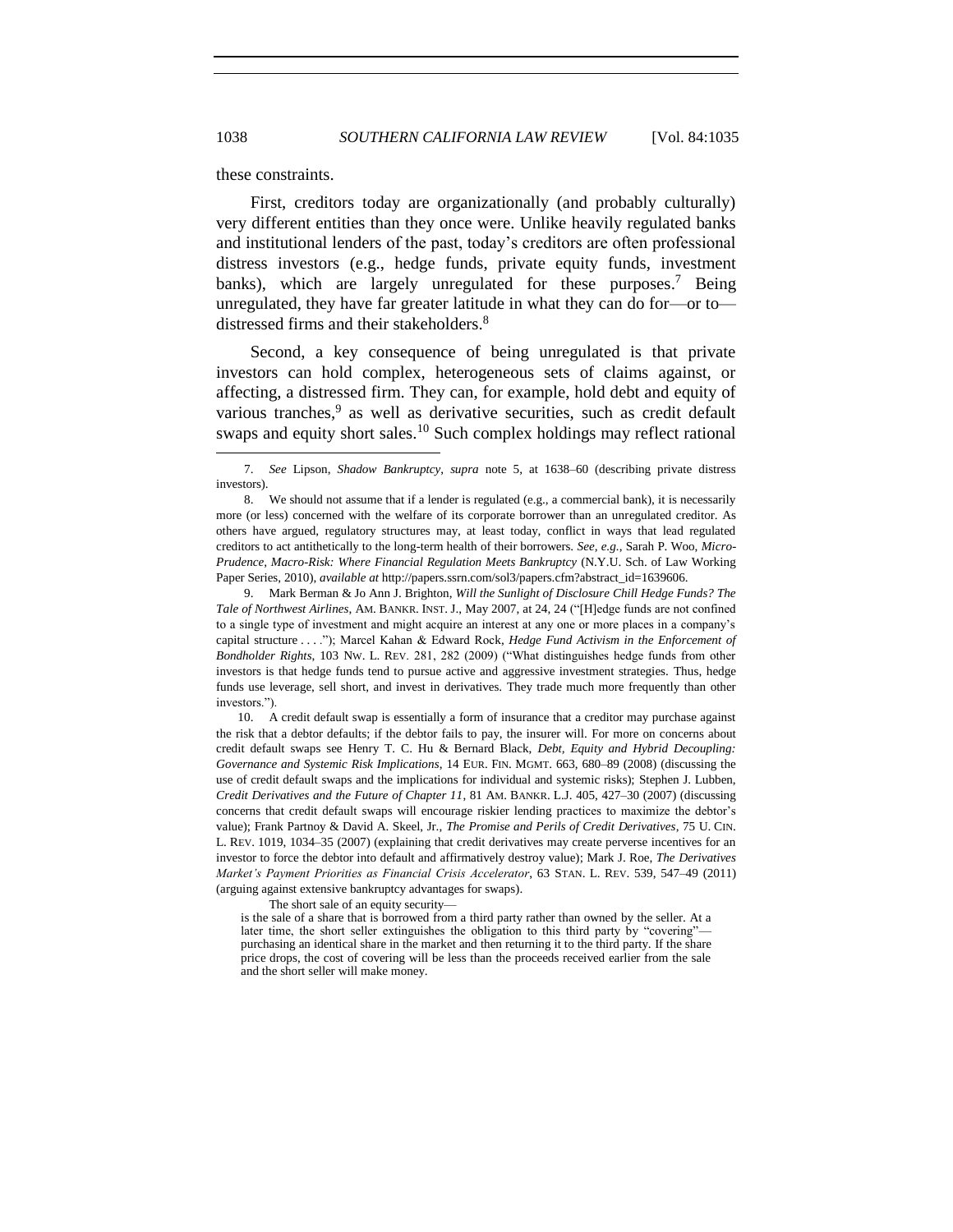hedging strategies, reducing losses in the event of borrower distress (or recovery). They may, however, also reflect a desire to obtain the so-called ―fulcrum‖ position: the maximum control for the minimum investment in the firm.<sup>11</sup> Traditional lenders, by contrast, generally held only debt, either by choice or regulatory fiat.<sup>12</sup> Either way, modern investors' rights against or affecting distressed firms are often vastly more complex than were creditors' rights in the past. This complexity can add significant transaction and agency costs to the price of resolving financial distress.

<span id="page-4-1"></span>Third, private investors are often not a firm's original lenders, but instead purchase debt claims at a discount on a secondary market.<sup>13</sup> This secondary debt market, which one observer characterizes as "the single most important development in the bankruptcy world since the Bankruptcy Code's enactment in  $1978$ ,"<sup>14</sup> began to take off in the early 1990s. It permits private investors to buy and sell distressed debt claims—and the control they may reflect—quickly and opaquely in ways that can destabilize restructurings, driving up costs and reducing recoveries for firms' less sophisticated or aggressive stakeholders.

<span id="page-4-0"></span>Private distress investors are sometimes lauded as being "activists" for the liquidity and expertise they can bring to troubled firms.<sup>15</sup> Yet, they operate in an environment that is remarkably free from scrutiny. The secondary debt market is essentially an unregulated securities market.<sup>16</sup>

12. 12 U.S.C. § 1831w (2006) (governing commercial banks).

l

13. *See* Michelle M. Harner, *Trends in Distressed Debt Investing: An Empirical Study of Investors' Objectives*, 16 AM. BANKR. INST. L. REV. 69 *passim* (2008). *See also* Lipson, *Shadow Bankruptcy*, *supra* note [5,](#page-2-1) at 1645 (discussing unregulated nature of claims trading market).

14. Adam J. Levitin, *Bankruptcy Markets: Making Sense of Claims Trading*, 4 BROOK. J. CORP. FIN. & COM. L. 67, 67 (2009).

15. *See, e.g.*, Baird & Rasmussen, *supra* note [5,](#page-2-1) at 661 (discussing liquidity and expertise that private investors may bring to distressed firms). *See also* Robert Frank, *Tilton Flaunts Her Style at Patriarch*, WALL ST. J., Jan. 8, 2011, at B1 (describing one private investor's strategy as being "to buy" manufacturers headed for the scrap heap and bring them back to life with new management teams and products").

The term "activism" in this context is usually associated with shareholders (not creditors) who seek to assert control of a firm in ways that may (or may not) benefit other shareholders and the firm as a whole. *See* Iman Anabtawi & Lynn Stout, *Fiduciary Duties for Activist Shareholders*, 60 STAN. L. REV. 1255, 1258 (2008) ("Shareholder activism, accordingly, has been assumed to be a beneficial influence."). Harvard law professor Lucian Bebchuk is among the most prominent advocates of shareholder activism. *See generally* Lucian Arye Bebchuk, *The Case for Increasing Shareholder Power*, 118 HARV. L. REV. 833 (2005) (concluding that increasing shareholder power is desirable).

16. *See* Lipson, *Shadow Bankruptcy*, *supra* not[e 5.](#page-2-1)

Merritt B. Fox, Lawrence R. Glosten & Paul C. Tetlock, *Short Selling and the News: A Preliminary Report on an Empirical Study*, 54 N.Y.L. SCH. L. REV. 645, 646 (2009/2010).

<sup>11.</sup> Mark S. Lichtenstein & Matthew W. Cheney, *Riding the Fulcrum Seesaw: How Hedge Funds Will Change the Dynamics of Future Bankruptcies*, N.J.L.J., Jan. 14, 2008, at S-14.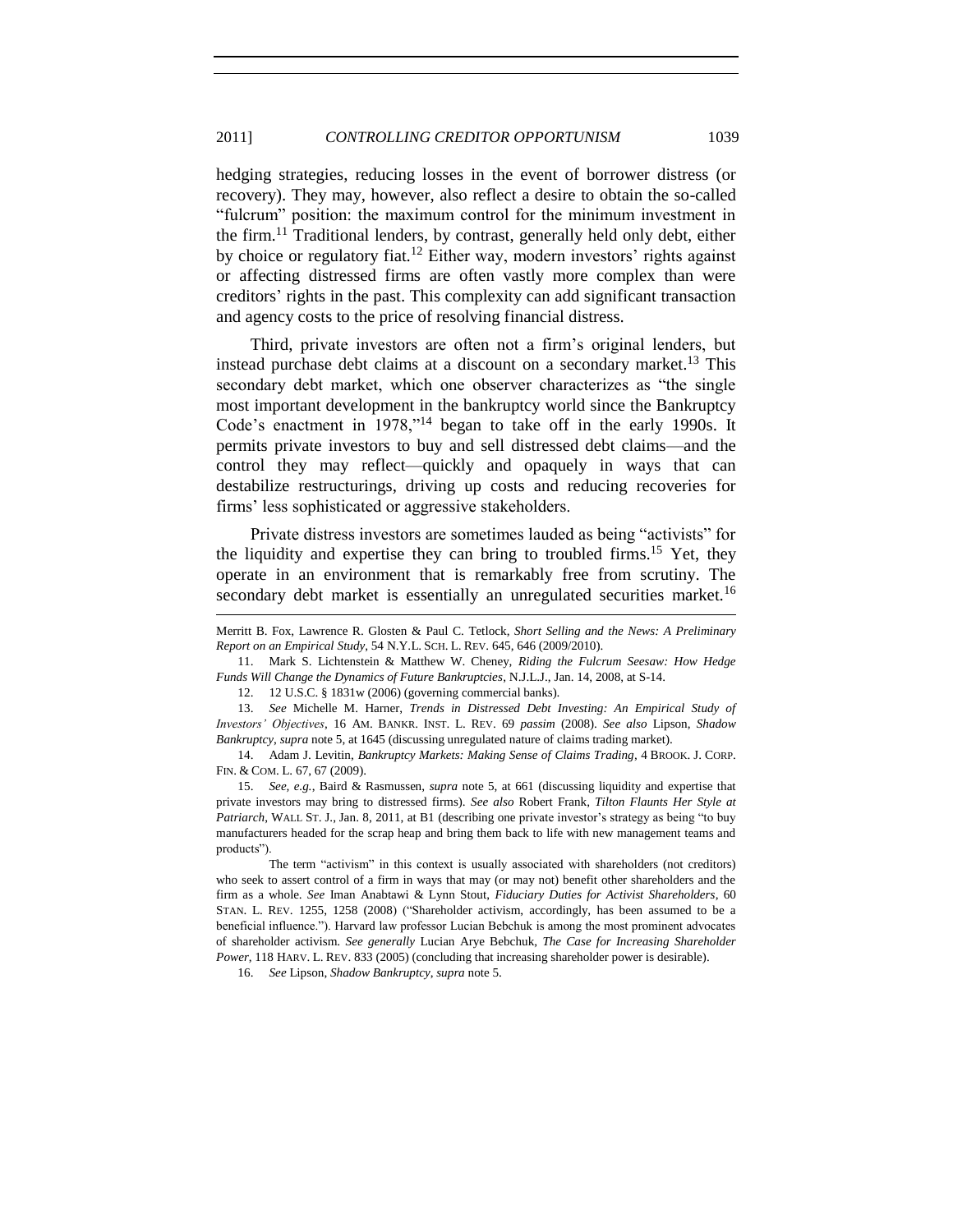<span id="page-5-1"></span>Derivative rights have been (and are likely to remain) largely unregulated for this purpose.<sup>17</sup> Although the Securities and Exchange Commission (―SEC‖) once played an important role in bankruptcy reorganizations, it has in recent years tended to ignore problems of financial distress, except those precipitated by notorious prebankruptcy securities fraud.<sup>18</sup> Bankruptcy courts have little power here, because the important action often occurs before (or in lieu of) bankruptcy, when controlling creditors may replace management of a distressed firm with professional "turnaround experts" whose loyalties may not run to the firm and its larger constituencies.<sup>19</sup> Being aimed at "systemic" effects, the 2010 Dodd-Frank financial reform appears unlikely to change much of this**.** 20

It is thus not surprising that distress investors are sometimes tempted to be more than activists, and to act opportunistically. On a conventional definition, a creditor acts opportunistically when it "attempts to obtain, at the expense of the [debtor], a benefit not contemplated by the initial agreement, either explicitly or implicitly."<sup>21</sup> Opportunism in the context of distressed firms can take many forms. Three especially troubling examples involve creditor self-dealing, holding out destructively in workout

<span id="page-5-0"></span>l

21. Daniel R. Fischel, *The Economics of Lender Liability*, 99 YALE L.J. 131, 138 (1989).

<sup>17.</sup> The Dodd-Frank Wall Street Reform and Consumer Protection Act may indirectly result in regulation of derivative securities or certain entities (hedge funds) that trade in them. *See* Dodd-Frank Wall Street Reform and Consumer Protection Act, Pub. L. No. 111-203, 124 Stat. 1376 (2010) [hereinafter Dodd-Frank Act]. For example, Title VII of Dodd-Frank Act would require certain types of derivative securities to be reported and cleared publicly. Dodd-Frank Act §§ 723, 727, 124 Stat. at 1675–82, 1696–97. Similarly, hedge funds—one type of private distress investor—will be required to register with the Securities and Exchange Commission. § 403. Yet, these changes are largely peripheral to problems of creditor opportunism.

<sup>18.</sup> *See generally* Jonathan C. Lipson & Christopher M. DiVirgilio, *Controlling the Market for Information in Reorganization*, 18 AM. BANKR. INST. L. REV. 647 (2010) (describing changes in SEC's role in bankruptcy).

<sup>19.</sup> *See, e.g.*, A. Mechele Dickerson, *Privatizing Ethics in Corporate Reorganizations*, 93 MINN. L. REV. 875, 876–77 (2009) ("[I]t is unclear how privatized trustees can adequately represent the interests of all parties in the case when they are hired because of, and often report to, one creditor or creditor group."). To be sure, bankruptcy courts could do more to check creditor opportunism in cases where a bankruptcy is actually commenced, and Part VI offers suggestions to that end.

<sup>20.</sup> According to its preamble, Dodd-Frank Act seeks "[t]o promote the financial stability of the United States by improving accountability and transparency in the financial system, to end 'too big to fail', to protect the American taxpayer by ending bailouts, to protect consumers from abusive financial services practices, and for other purposes." Dodd-Frank Act Preamble, 124 Stat. at 1376. Indeed, section 202(c) of Dodd-Frank Act expressly provides that the newly created orderly liquidation power is an alternative to bankruptcy for distressed firms that the Secretary of the Treasury (in consultation with the Board of Governors of the Federal Reserve) deems "too big to fail."  $\S 203(a)(1)$ (F) (stating that a recommendation to commence an orderly liquidation proceeding under Dodd-Frank Act shall include ―an evaluation of why a case under the Bankruptcy Code is not appropriate for the financial company.").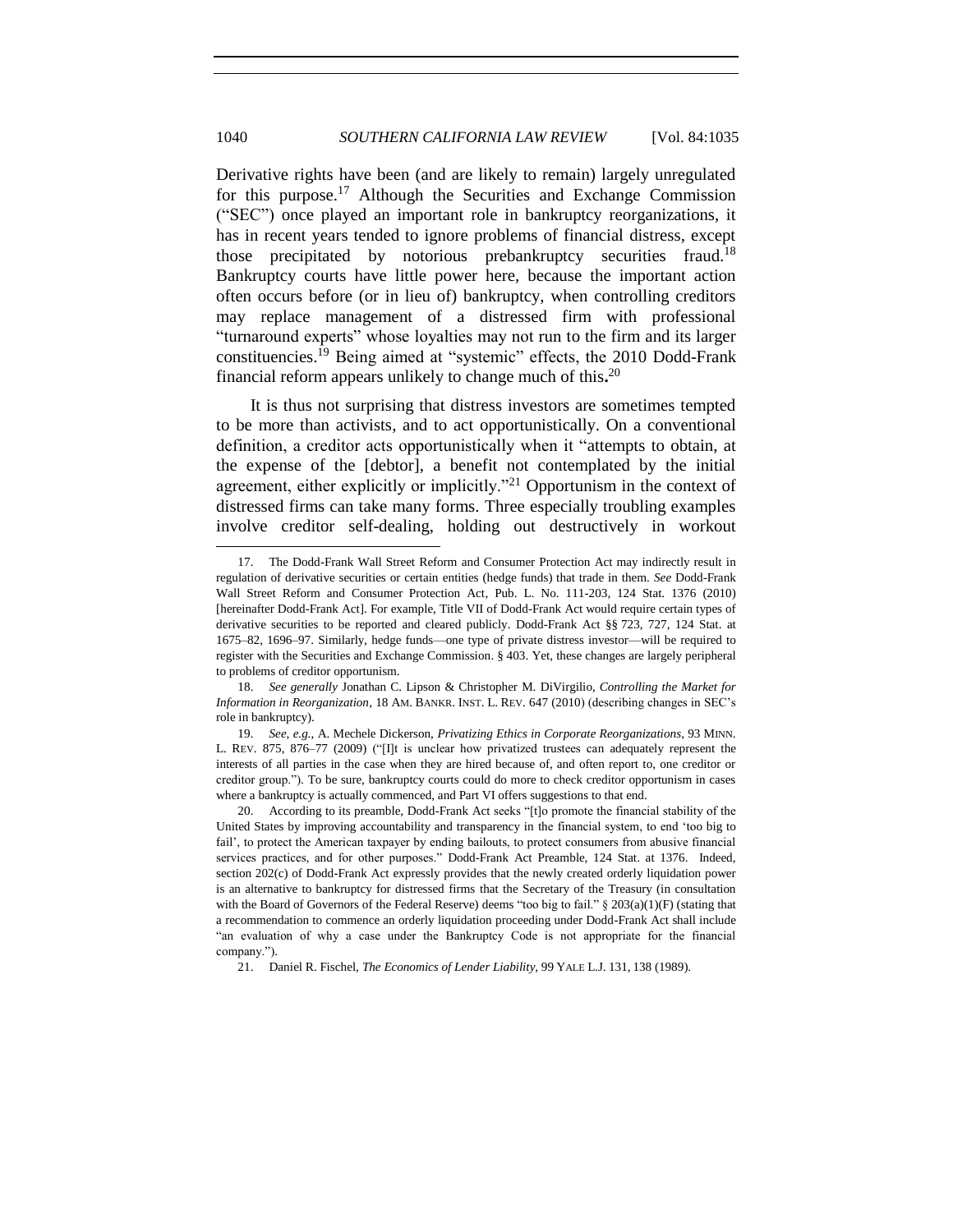negotiations, and insider trading with derivative securities affecting distressed borrowers.

In the case of self-dealing, creditors may force a troubled borrower to sell a valuable asset at below-market prices to an affiliate of the creditor, as happened in the 2007 *MarketXT* case.<sup>22</sup> In the case of holding out, distress investors may delay a restructuring that is otherwise wealth maximizing (or loss reducing) for the debtor and its other stakeholders because the investors have derivative rights that will pay more if the debtor's default persists, as allegedly happened with the Kellwood Companies.<sup>23</sup> The use of derivative securities can present other problems as well, in particular by abetting insider trading, which can push down the value of a firm's debt or shares, making recovery even more difficult.<sup>24</sup>

<span id="page-6-2"></span><span id="page-6-1"></span>Problems of creditor opportunism are complex forms of rent seeking and externalization, social costs that markets themselves cannot police because those who seek or exert control—private investors—typically have little incentive to check their behavior. Those who are harmed—employees, smaller trade creditors, involuntary tort creditors, local taxing authorities are simply not sufficiently well organized or represented to negotiate protections ex ante.<sup>25</sup> While certain forms of regulation might be appropriate, Congress has chosen to leave these problems to courts. Yet, the key courts that might address these problems—bankruptcy courts often have little reach, because creditor control arises well before bankruptcy. Sophisticated creditors can, under certain circumstances, determine whether a distressed firm ever reaches bankruptcy court or heavily influence the outcome if it does.<sup>26</sup>

l

26. As discussed in Part VI, this raises the important question of bankruptcy court capture, a

<sup>22.</sup> *In re* MarketXT Holdings Corp., 361 B.R. 369, 387 (Bankr. S.D.N.Y. 2007). The *MarketXT* case is described in Part III.

<span id="page-6-0"></span><sup>23.</sup> *See* discussion *infra* Part III.B.

<sup>24.</sup> *See* Viral V. Acharya & Timothy C. Johnson, *Insider Trading in Credit Derivatives*, 84 J. FIN. ECON. 110 (2007); Nadia Massoud et al., *Do Hedge Funds Trade on Private Information? Evidence from Syndicated Lending and Short-Selling*, 99 J. FIN. ECON. 477 (2011), *available at*  http://ssrn.com/abstract=1462561. *See also* Gregory Zuckerman, *Hedge-Fund Lending Draws Scrutiny*, WALL. ST. J., July 3–4, 2010, at B1; discussion *infra* Part III.C.

<sup>25.</sup> I have elsewhere characterized these sorts of creditors as having low levels of "volition, cognition, and exit" ("VCE"). See Jonathan C. Lipson, *Directors' Duties to Creditors: Power Imbalance and the Financially Distressed Corporation*, 50 UCLA L. REV. 1189, 1245–49 (2003) [hereinafter Lipson, *Directors' Duties*] (discussing four categories of low VCE creditors). Low VCE creditors probably do not choose to extend credit; they likely know little about the debtor (or lack the resources to conduct meaningful diligence) and there may be no secondary market into which they can sell their claims (because, for example, the amounts are too small or the discounts too high). *See id. See also* Jonathan C. Lipson, *The Expressive Function of Directors' Duties to Creditors*, 12 STAN. J.L. BUS. & FIN. 224 (2007) [hereinafter Lipson, *Expressive Function*].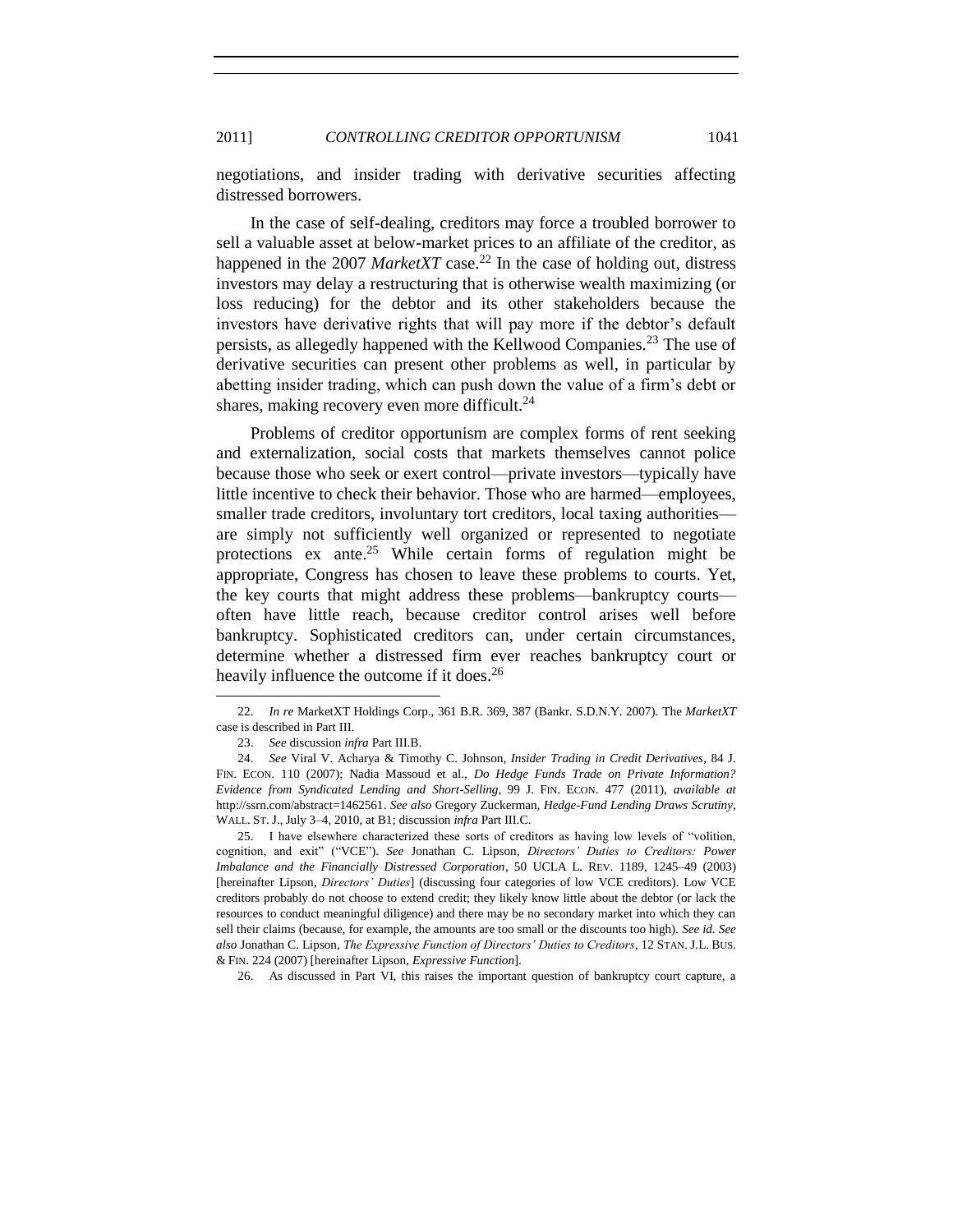Commentators are aware of the problems presented by creditor opportunism. Yet none have proposed convincing solutions. Some are equivocal, suggesting that the "antibankruptcy" of creditor opportunism may be an inevitable and insoluble feature of an increasingly complex world.<sup>27</sup> Others think the market will correct itself.<sup>28</sup> Still others hope that adjustments to the mechanics of fiduciary review will lead corporate directors to make better decisions on behalf of troubled firms which will, in turn, constrain opportunistic creditors.<sup>29</sup> These efforts are laudable, but tend to underestimate the problem or overestimate the likelihood that market forces will constrain opportunism.

<span id="page-7-2"></span><span id="page-7-1"></span>None have recognized that, at their core, problems of creditor opportunism are problems of good faith. $30$  Although the meaning of "good faith" has long been contested, $31$  we conventionally understand it to be a

<span id="page-7-0"></span>l

28. *See* Kahan & Rock, *supra* note [9,](#page-3-0) at 308–10 (proposing modified contract provisions to address problems of "selective enforcement" of bondholder rights); Frederick Tung, *Leverage in the Board Room: The Unsung Influence of Private Lenders in Corporate Governance*, 57 UCLA L. REV. 115, 178–79 (2009).

29. Michelle M. Harner, *Corporate Control and the Need for Meaningful Board Accountability*, 94 MINN. L. REV. 541, 547 (2010) (arguing that courts should subject directors who approve "stakeholder transactions," such as with creditors, to "fairness" review).

30. The leading claim that good faith checks opportunism comes from the work of Steve Burton. *See* Steven J. Burton, *Breach of Contract and the Common Law Duty To Perform in Good Faith*, 94 HARV. L. REV. 369, 373 (1980) [hereinafter Burton, *Good Faith*] ("Bad faith performance occurs precisely when discretion is used to recapture opportunities forgone upon contracting—when the discretion-exercising party refuses to pay the expected cost of performance.‖). *See also* Steven J. Burton, *Good Faith Performance of a Contract Within Article 2 of the Uniform Commercial Code*, 67 IOWA L. REV. 1, 1 (1981) ("The obligation to perform a contract in good faith is central to Article 2 of the Uniform Commercial Code . . . .") (footnote omitted). Although an imperfect definition for our purposes, the Uniform Commercial Code ("U.C.C.") defines good faith as "honesty in fact in the conduct or transaction concerned and the observance of reasonable commercial standards of fair dealing." U.C.C.  $\S 1-201(a)(20)$  (2009). As discussed in Part V, this dual subjective-objective expression of bilateral good faith in contract doctrine is inadequate when applied to distress investors.

31. *See, e.g.*, Marietta Auer, The Structure of Good Faith: A Comparative Study of Good Faith Arguments 6 (Nov. 17, 2006) (unpublished manuscript), *available at* http://ssrn.com/abstract=945594

claim some (e.g., Lynn LoPucki) assert and others (e.g., David Skeel and Kenneth Ayotte) challenge with equal vigor. See, e.g., LYNN M. LOPUCKI, COURTING FAILURE: HOW COMPETITION FOR BIG CASES IS CORRUPTING THE BANKRUPTCY COURTS (2005); Kenneth Ayotte & David A. Skeel, Jr., *An Efficiency-Based Explanation for Current Corporate Reorganization Practice*, 73 U. CHI. L. REV. 425 (2006). I take no position on this debate, as it is largely beyond the scope of this Article. I do note, however, that while I call for greater use of bankruptcy courts to resolve claims of creditor opportunism, we should be alert to the possibility of capture.

<sup>27.</sup> See Baird & Rasmussen, *supra* note [5,](#page-2-1) at 652 ("The current environment is one in which there are no natural leaders (or followers) among the creditors to perform the shuttle diplomacy required to build a consensus. Without familiar benchmarks, there is no shared understanding of what form a plan should take. Coalition formation is harder. Worse yet, in some cases there may be no stable equilibrium at all. To use the language of cooperative game theory, the core may be empty.") (footnotes omitted).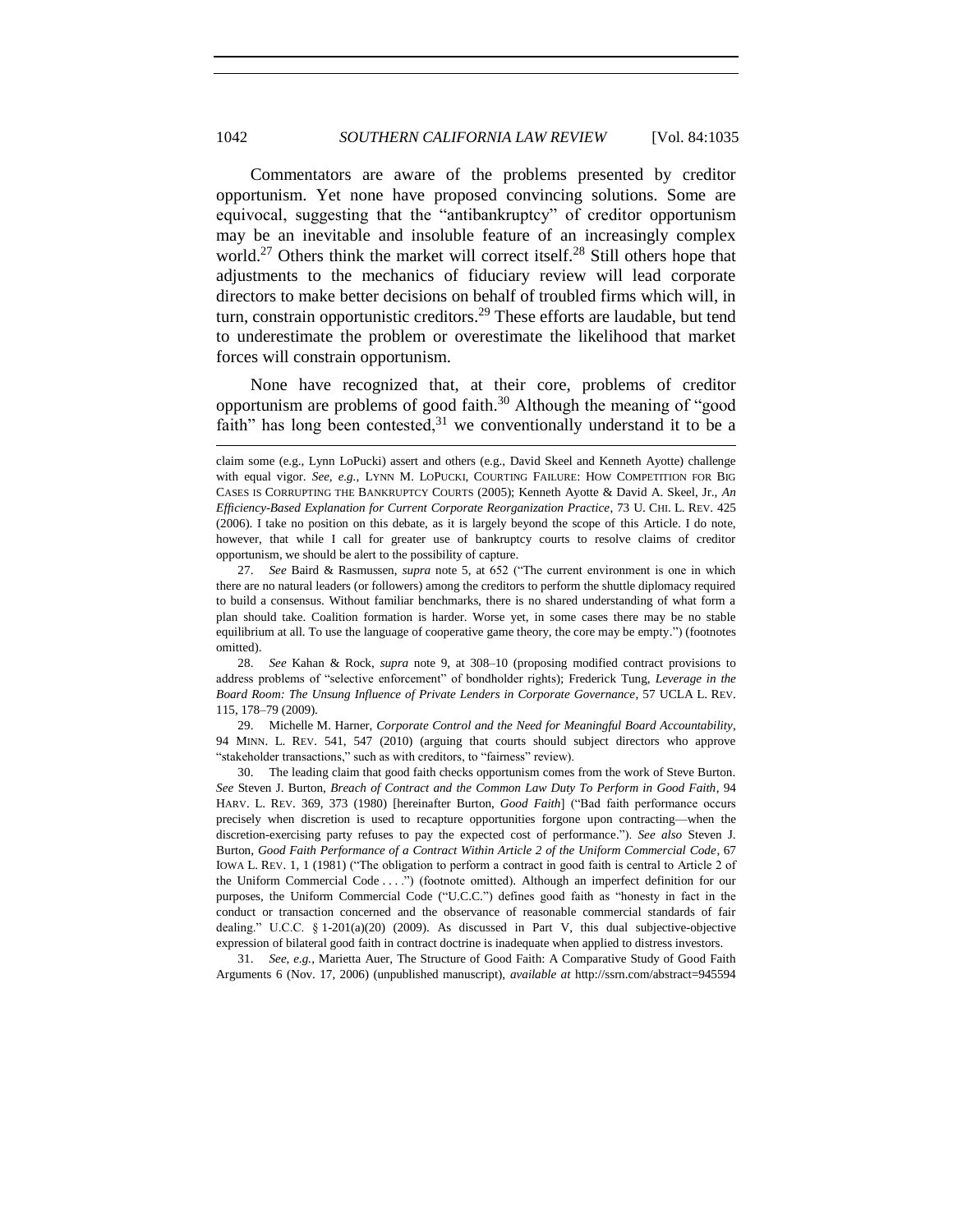<span id="page-8-1"></span>"gap filler" that helps courts solve, among others, problems of opportunism.<sup>32</sup> Modern distress investing presents two classes of gaps.

First, there are "micro-gaps." In the zone of distress, a firm will usually try to renegotiate its obligations. The very fact of renegotiation means that the contracts as originally executed did not acceptably speak to all states (or at least *this* state) of the world. Restructuring is the way parties involved with a distressed firm fill those micro-gaps between the parties' ex ante contractual expressions of expectation and their ex post desire to rewrite the deal in response to financial distress. Although good faith plays a special role in filling the micro-gaps of contract renegotiation generally,<sup>33</sup> literature on financial distress has ignored this entirely.

<span id="page-8-2"></span>Second, and perhaps most important, are "macro-gaps" in positive law that arise from disruptive market or technological changes. Thus, courts have often used good faith to address disputes that were unforeseen at the time of contracting, such as fights about the right to royalties from the cinematic version of a work before the invention of movies.<sup>34</sup> That is, courts have used good faith to fill large-scale gaps between law and social norms when technological change outpaces conventional legal rules and standards. Today, problems of creditor opportunism arise and persist in part because current legal standards respond to problems of a different era.

While good faith is not the only way to fill these gaps, it is likely to be the best we can do. Courts will do a better job than markets or legislatures of making the difficult, context-dependent determination that a creditor was (or was not) opportunistic. Good faith is, in turn, an evaluation that courts—in particular specialized business courts—are especially well suited to undertake. Good faith is, in Robert Thompson's words, a "failsafe mechanism" to remedy private behavior that is "sufficiently beyond the pale, even if not covered by the usual rules. $135$ 

<span id="page-8-0"></span>l

35. Robert B. Thompson, *The Short, but Interesting Life of Good Faith as an Independent* 

<sup>(</sup>discussing structural and semantic problems in debates about good faith).

<sup>32.</sup> For a discussion of gap filling in contract law, see, for example, Mariana Pargendler, *Modes of Gap Filling: Good Faith and Fiduciary Duties Reconsidered*, 82 TUL. L. REV. 1315, 1316 (2008) (citing Ian Ayres & Robert Gertner, *Filling Gaps in Incomplete Contracts: An Economic Theory of Default Rules*, 99 YALE L.J. 87 (1989)).

<sup>33.</sup> *See* Robert Braucher, *The Legislative History of the Uniform Commercial Code*, 58 COLUM. L. REV. 798, 812 (1958) (discussing the good faith standard's requirement that parties meet reasonable commercial standards).

<sup>34.</sup> This paraphrases the result in one of the foundational good faith cases. Kirke La Shelle Co. v. Paul Armstrong Co., 188 N.E. 163 (N.Y. 1933) ("[I]n every contract there is an implied covenant that neither party shall do anything which will have the effect of destroying or injuring the right of the other party to receive the fruits of the contract, which means that in every contract there exists an implied covenant of good faith and fair dealing.").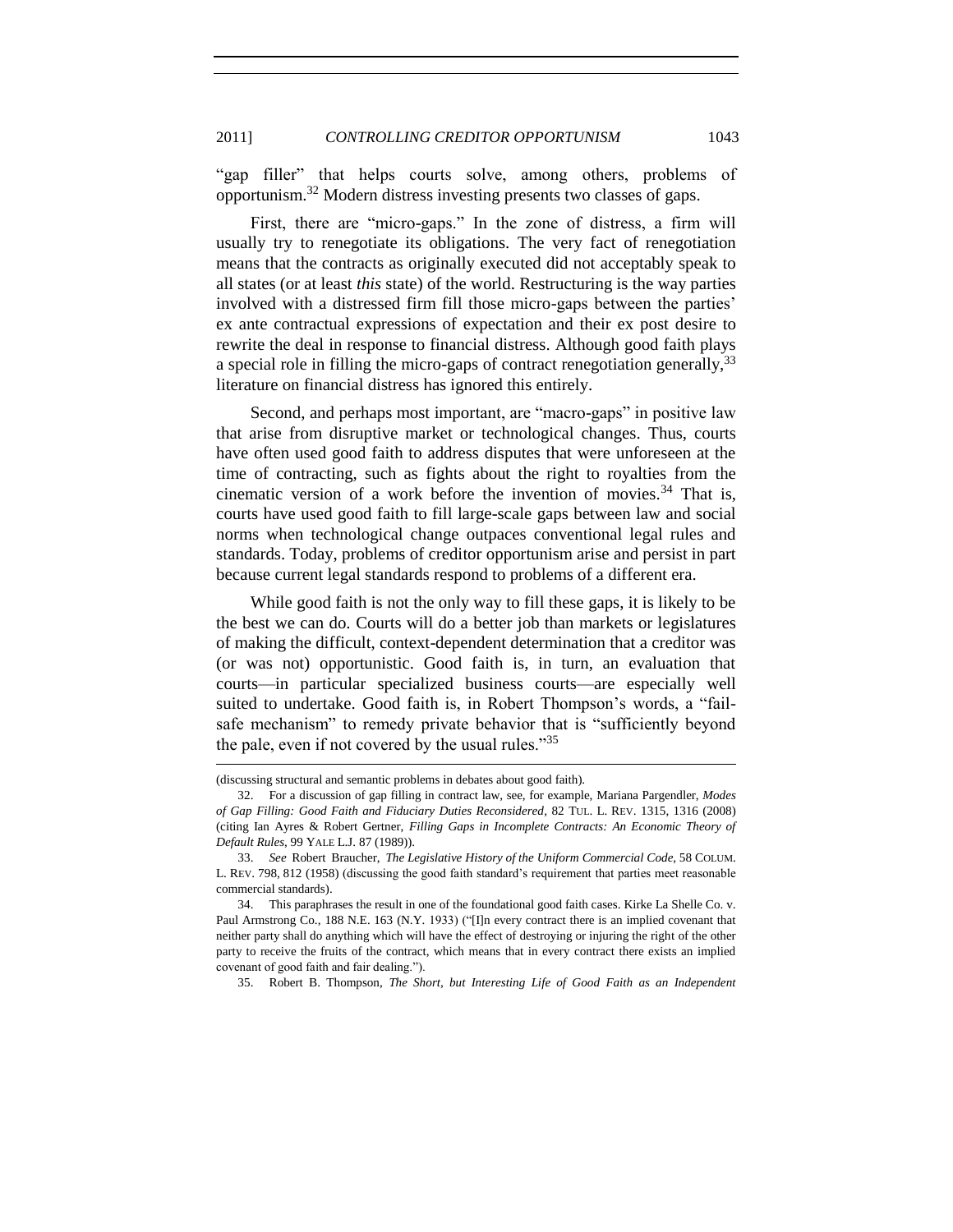Thus, the title of this Article: the breach of a lending agreement creates micro-gaps in which private investors may seek to govern distressed firms; changes in market structure and dynamics have created macro-gaps through which they can do so opportunistically, with little fear of liability. This Article develops a new understanding of good faith in the distress context that will help courts fill these gaps by correcting two important mistakes in prior attempts to use good faith to control creditor opportunism: one institutional, the other conceptual.

The institutional mistake has been a tendency to permit the wrong institutions (in particular, lay juries) to determine whether creditors have acted in good faith.<sup>36</sup> Courts in the past developed a variety of doctrines, known loosely as "lender liability" (and which I call "lender liability  $1.0$ "), that have produced inconsistent results.<sup>37</sup> The unpredictability of these decisions has led courts and commentators to become understandably wary of the doctrine. Yet, it has been well understood since Lord Mansfield's time that disputes involving specialized business knowledge—for example, commercial lending—should be resolved by those with some relevant expertise.<sup>38</sup> While we do not have merchant juries, we do have a large and growing body of expert business courts—including the Delaware Chancery Court, specialized state business courts, and perhaps United States Bankruptcy Courts<sup>39</sup>—that can adapt good faith to modern distress investing more effectively than lay decisionmakers of the past.

The conceptual mistake has been to treat creditor opportunism as a problem of contractual or "bilateral" good faith. This is the sense of good faith found in cases addressing disputes between contract parties, for example, debtor versus creditor; landlord versus tenant; buyer versus seller. The problem, however, is that financial distress rarely involves bilateral disputes. Rather, when a firm is distressed, actions by the firm and creditors

*Liability Rule*, 55 N.Y.L. SCH. L. REV. 543, 545 (2010/2011).

<sup>36.</sup> Whether courts are the best choice is, itself, an important question. As Neil Komesar has observed, there may be sound reasons to believe that other institutions—in particular the political or regulatory institutions—might be better able to solve a large range of problems than courts. *See* NEIL K. KOMESAR, IMPERFECT ALTERNATIVES 3–13 (1994) (developing a general model of comparative institutional analysis). I have, in this vein, argued elsewhere that greater transparency forced by improved regulation would lead to better market-based solutions to problems of creditor opportunism. *See* Lipson, *Shadow Bankruptcy*, *supra* not[e 5.](#page-2-1) 

<sup>37.</sup> The rise and fall of lender liability as a basis for reviewing claims of creditor opportunism is discussed in Part IV.

<sup>38.</sup> *See generally* Note, *The Case for Special Juries in Complex Civil Litigation*, 89 YALE L.J. 1155 (1980) (making the case for special juries as a solution to the increasing difficulty of trying complex cases).

<sup>39.</sup> *See* discussion *supra* not[e 26.](#page-6-0)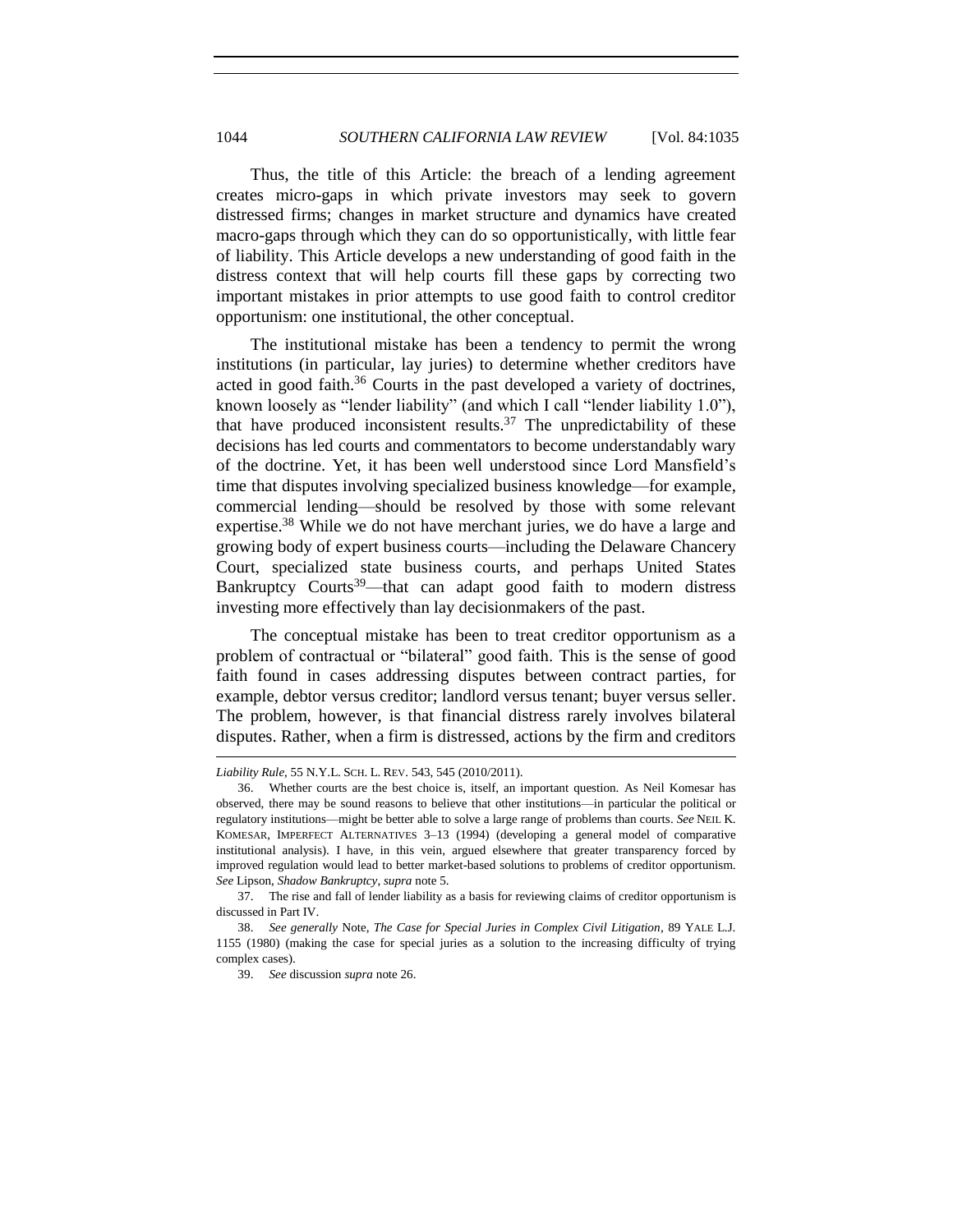with potential or actual control will affect not only those parties, but all or most of the borrower's other stakeholders, including employees, other creditors, and other investors. Indeed, it is the opportunity to externalize losses onto unwitting firm stakeholders that can make distress investing lucrative. Moreover, bilateral good faith tends to focus only on a single contract—for example, the debt contract between the borrower and lender—and ignores other rights the creditor might have against or affecting the firm, such as preferred stock, derivative rights, and so forth.

<span id="page-10-0"></span>Creditor opportunism today presents problems of "multilateral" or "institutional" good faith, which are different but related species of good faith. Doctrinally, multilateral good faith arises from corporate governance law.<sup>40</sup> In the *Gheewalla* case, for example, the Delaware Supreme Court held that directors of distressed firms are not typically fiduciaries for creditors because "creditors' existing protections [include] . . . the implied covenant of good faith and fair dealing." $41$  This duty, the Delaware Chancery Court has suggested, runs not bilaterally, but multilaterally—to the debtor's "community of interests." $42$  Institutional good faith involves relationships between private and public actors, such as investors and courts. It should forbid the misuse of public institutions for private gain, such as running distressed firms through a prenegotiated bankruptcy that benefits a few controlling distress investors at the expense of the debtor's

In corporate law, good faith has had a peripatetic life. Commentators currently believe that good faith is a subspecies of the duty of loyalty, and has no independent force of its own. *See, e.g.*, Leo S. Strine et al., *Loyalty's Core Demand: The Defining Role of Good Faith in Corporation Law*, 98 GEO. L. REV. 629, 633 (2010) ("The concept of good faith long been a vital one in Delaware's corporate law but not as a fiduciary duty separate from the fundamental duty of loyalty. Rather, we demonstrate that the term good faith has long been used as the key element in defining the state of mind that must motivate a loyal fiduciary."). See Thompson, *supra* not[e 35,](#page-8-0) at 553 ("Any development of good faith as a basis for liability will likely be in the violation of law aspects or the subjective lack of bad faith, or new categories that future generations of lawyers and judges develop as new meltdowns occur."). These papers are responding to two Delaware cases in the acquisitions context, both of which concluded that Delaware law did not recognize good faith as an independent, liability-creating standard of conduct. *See*  Lyondell Chem. Co. v. Ryan, 970 A.2d 235 (Del. 2009); Stone v. Ritter, 911 A.2d 362, 369–70 (Del. 2006). While that may be true in the acquisitions context, it may not be the case when a firm is in the zone of distress.

<sup>41.</sup> *See* N. Am. Catholic Programming Found., Inc. v. Gheewalla, 930 A.2d 92, 100 (Del. 2007) (―‗Creditors are often protected by strong covenants, liens on assets, and other negotiated contractual protections,' [which] . . . render the imposition of an additional, unique layer of protection through direct claims for breach of fiduciary duty unnecessary.") (quoting Prod. Res. Grp. L.L. v. NCT Grp., Inc., 863 A.2d 772, 790 (Del. Ch. 2004)).

<sup>42.</sup> I take this phrase from the *Credit Lyonnais* opinion, discussed further in Part IV. Credit Lyonnais Bank Nederland, N.V. v. Pathe Commc'ns Corp., No. 12150, 1991 Del. Ch. LEXIS 215, at \*109 (Del. Ch. Dec. 30, 1991) (explaining that the directors of a distressed corporation ―had an obligation to the community of interest that sustained the corporation, to exercise judgment in an informed, good faith effort to maximize the corporation's long-term wealth creating capacity").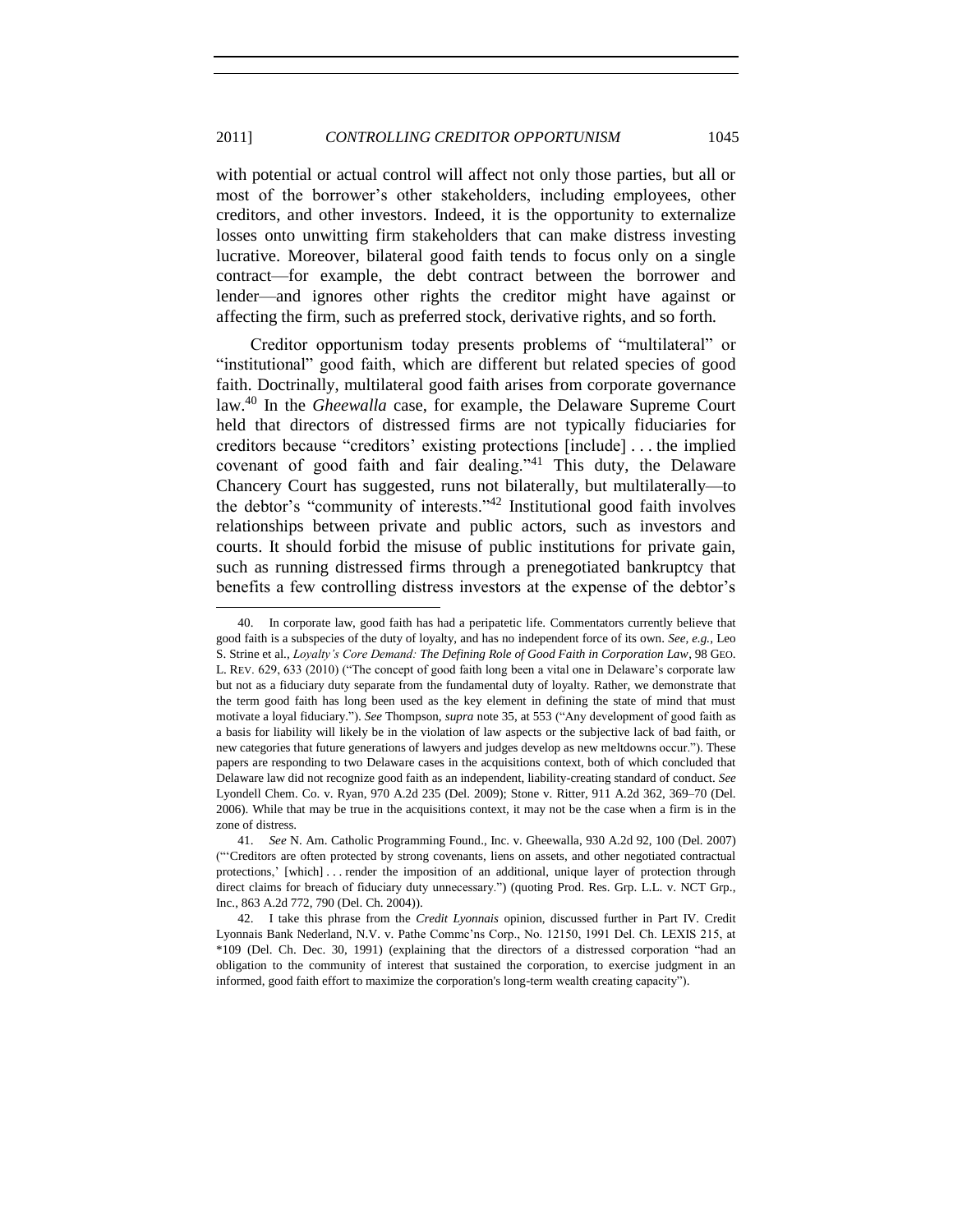other stakeholders.

This Article proceeds in seven subsequent parts. Part II defines creditor opportunism and explains why it has become a problem. Part III illustrates with three examples. Part IV explains the institutional and conceptual failures of current attempts to address creditor opportunism, lender liability 1.0. Part V elaborates on the conceptual failure, describing three different but related models of good faith—bilateral, multilateral, and institutional—and explains why the latter two are better devices than the first to assess claims of creditor opportunism. Part VI describes what a better understanding of good faith in the distress context—which we can call "lender liability 2.0"—would mean substantively and procedurally. Part VII considers objections and areas of further inquiry. Lastly, Part VIII concludes.

## <span id="page-11-0"></span>II. THE ROOTS AND DEFINITION OF CREDITOR OPPORTUNISM

In order to define and better manage problems of creditor opportunism, it is first helpful to understand patterns in the resolution of business distress, and how those patterns have changed since the late 1980s.

#### A. THE OLD MODEL—THE WORKOUT AND MICRO-GAPS

<span id="page-11-1"></span>Historically, financial distress rarely resulted immediately in bankruptcy. Instead, it usually resulted in talk—between a troubled borrower and its lenders. This talk was known colloquially as the "workout."<sup>43</sup> Workouts were meant to avoid either of two other, more dire events. On one hand, lenders may not have wanted to exercise their full panoply of rights—loan acceleration and foreclosure—because that would effectively shut the borrower down, impairing collateral and loan values. On the other hand, the lenders (usually) wanted to keep the company out of bankruptcy, as that process was thought to be costly and unruly. The workout—"capital restructuring" in fancier terms—would almost always be the first response because it held the promise of preserving the greatest value at lowest cost. Bankruptcy was a last resort, used only if the talk failed to produce a better agreement for all (or most) stakeholders.

Workouts in the past were usually a loss-avoiding—not a profit-

<sup>43.</sup> *See, e.g.*, Gilson, *supra* note [5,](#page-2-1) at 358 ("[F]irms can (and usually do) attempt to restructure their debt privately before filing for bankruptcy . . . ."); Nini, Smith & Sufi, *supra* note [3,](#page-2-0) at 8 ("In practice, creditors rarely accelerate the loan, opting instead to use the right to accelerate to initiate a renegotiation of the credit agreement.").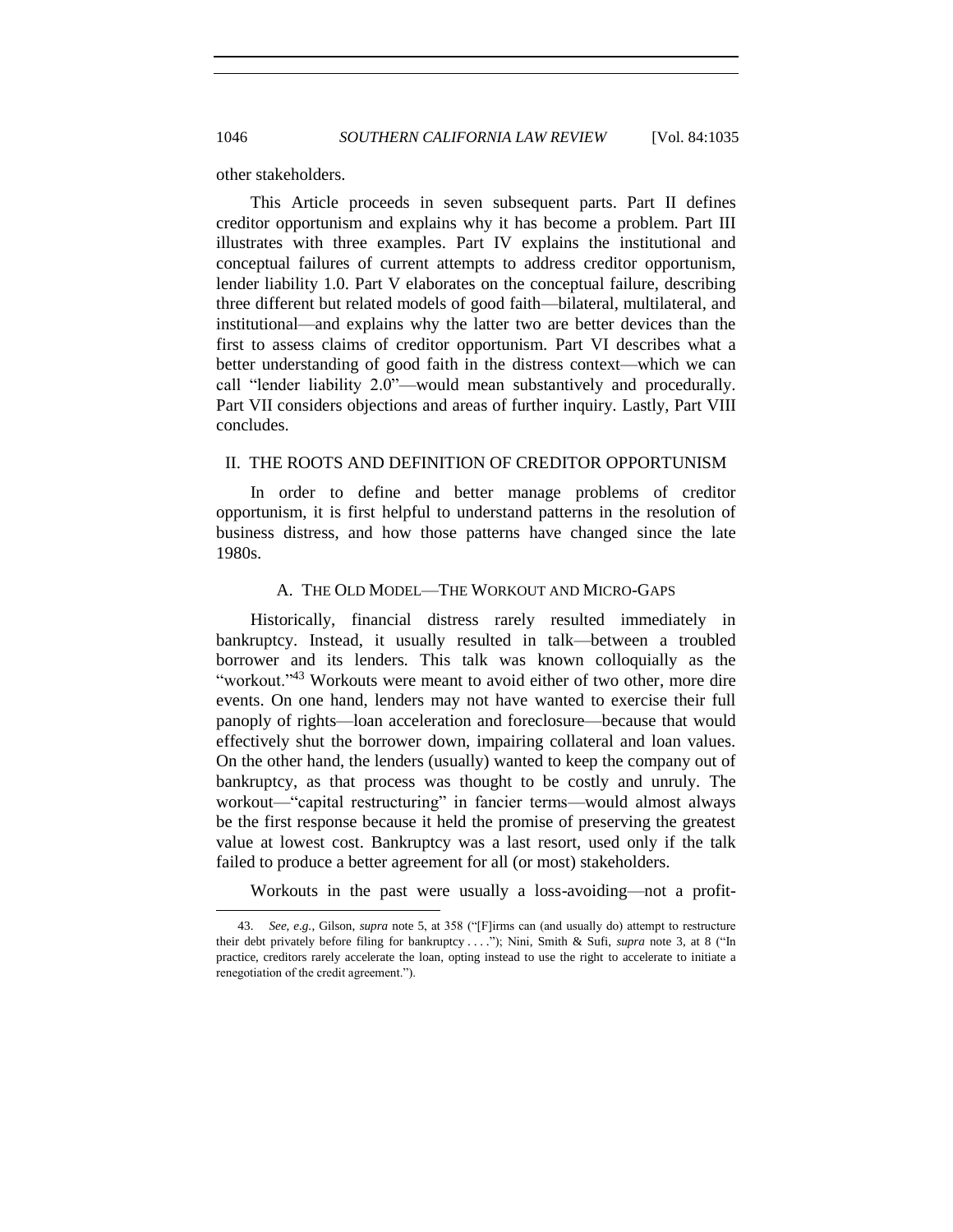#### 2011] *CONTROLLING CREDITOR OPPORTUNISM* 1047

making—project. They might have involved the cancellation or dilution of existing shares, and the issuance of new shares to senior classes; they might have involved the issuance of new debt or extended payment terms for existing debt; they might have required new collateral or third-party guarantees; they might have required the borrower to sell assets or change business plans. And so on. The variations were limited only by the will and skill of the parties involved and the realities of the firm's balance sheet.

Workouts reflected micro-gaps between the parties' ex ante expectations as expressed in their agreements and the ex post exigencies of financial distress. Significant portions of most credit contracts reflect a creditor's enforcement rights, including provisions permitting the creditor to accelerate debt in the event of a default, and (if the loan is secured) to seize collateral.<sup>44</sup> Yet, creditors would appear rarely to act immediately on these contractual rights. Rather, they talk. This talk—and the renegotiation that it may produce—evidences a gap between the rights the initial contract gave the creditor and what the creditor realistically wants when distress actually occurs.

Workouts have long been characterized by a certain amount of gamesmanship. One attorney I worked with in 1990 said that the business of restructuring distressed firms—in or out of bankruptcy—was "New York's largest floating craps game." Prebankruptcy restructuring negotiations are replete with posturing, table pounding, empty threats, puffery, head fakes, and the occasional "desperate gamble."<sup>45</sup>

Although workouts historically saw more than their fair share of shenanigans, they were in the past comparatively simpler affairs. In 1978, when the current Bankruptcy Code was enacted, it would appear that

TOM WOLFE, A MAN IN FULL, 49–50 (1998).

<sup>44.</sup> *See* AM. BAR ASS'N TASK FORCE ON FORMS UNDER REVISED ARTICLE 9, FORMS UNDER REVISED ARTICLE 9, Form 3.15 (Jonathan C. Lipson ed., 2002).

<sup>45.</sup> *See* LoPucki & Whitford, *supra* note [5,](#page-2-1) at 672 (describing Continental Airlines bankruptcy). Tom Wolfe's novel, *A Man in Full*, contains a vivid, and only slightly exaggerated, depiction of workout negotiations of the past.

Harry [the bank's workout officer] began speaking in a softer, lower voice. "Listen, Mr. Croker [owner of the debtor], don't get me wrong. We're on your side here. We don't want this to turn into a free-for-all with nine lenders, either. And we wouldn't particularly look forward to the press coverage." He paused to let that terrorist threat, the press, stalk the room. ―We're the agent bank in this setup, and that gives us the privilege of looking out for Plannersbanc first of all. But we gotta come up with something *concrete*." He extended his right fist up in the air as high as it would go and said, "Where's the money gonna come from? It ain't gonna come . . . *poof!*"—he sprung his fist open—"from outta the air! Mr. Stroock assures us you got a lot of sound assets. Okay . . . good. The time has come to make them liquid. The time has come to pay us back. The time has come to sell something. I'm with you—the tailgate has dropped.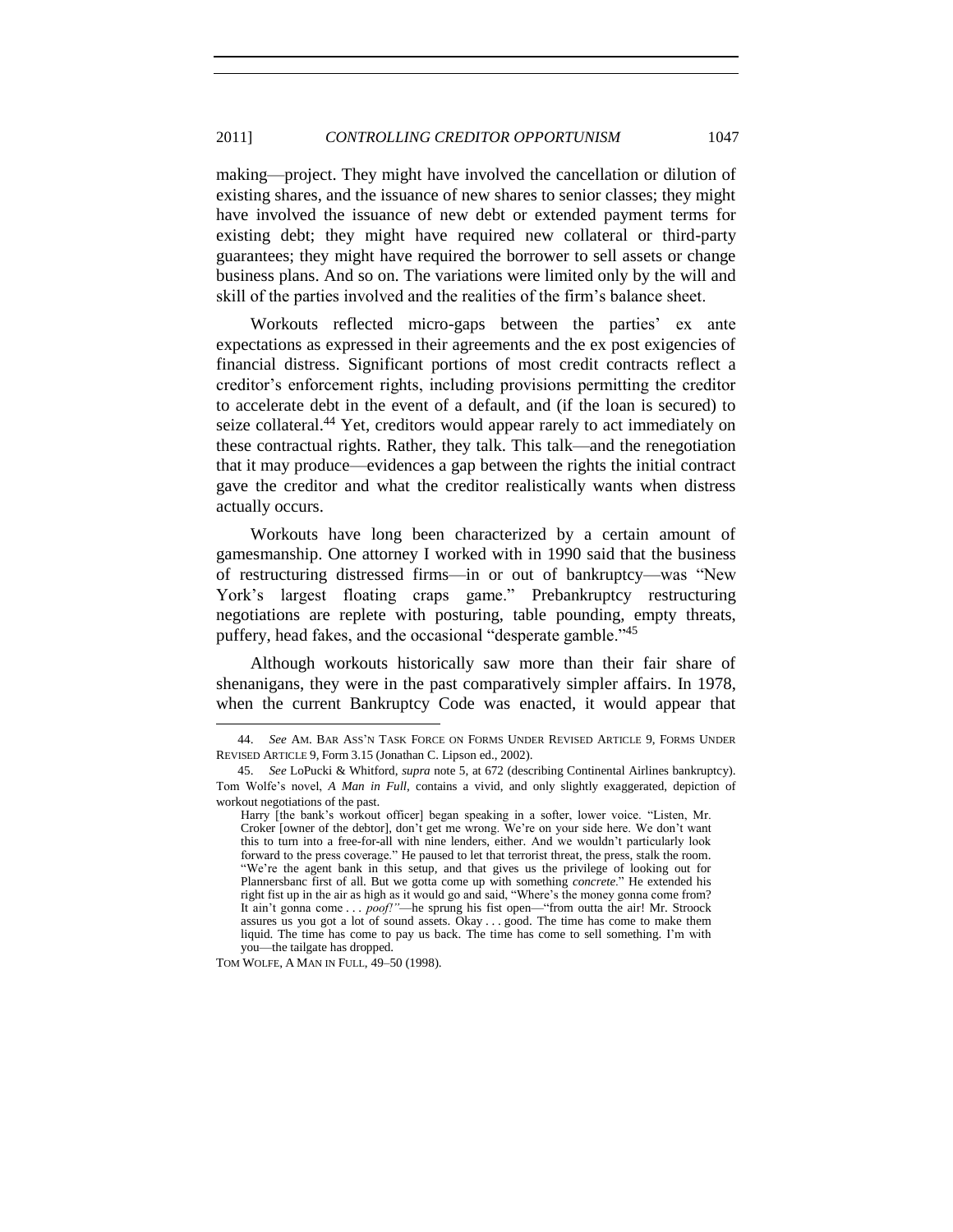corporate structures and commercial financing techniques were generally simpler.<sup>46</sup> It was implicitly assumed that in the mill-run case, a firm would have senior secured debt held by a bank or group of banks, unsecured debt held by public bondholders or trade creditors, or both, and one or maybe two layers of equity.<sup>47</sup> Similarly, it was assumed that in most cases, a debtor's creditors would, for better or worse, be stuck with whatever process the debtor and its major lenders chose to resolve the firm's distress. Because the Bankruptcy Code was designed, in large part, to make the bankruptcy process more appealing and transparent for corporate borrowers, the operating expectation through the early 1990s was that this process would either be a prebankruptcy workout or a Chapter 11 reorganization.

#### <span id="page-13-0"></span>B. THE NEW MODEL—SHADOW BANKRUPTCY AND MACRO-GAPS

Beginning in the late 1980s, basic workout dynamics began to change in at least three fundamental ways. First, as noted in the Introduction, unregulated, professional distress investors increasingly displaced traditional lenders.<sup>48</sup> Second, because these investors—unlike lenders of the past—are largely unregulated, they can (and often do) hold multiple positions against (or affecting) a single firm, including debt, equity, and derivative positions, such as equity short sales or credit default swaps.<sup>49</sup> A credit default swap is essentially a form of insurance that a creditor may purchase against the risk that a debtor defaults; if the debtor fails to pay, the insurer will.<sup>50</sup> While they can perform legitimate market-signaling functions, they can also invite market manipulation.<sup>51</sup> Third, distress investors often acquire their rights against (or affecting) troubled firms in a secondary market. Because this secondary market is, like distressed investors, largely unregulated, it is difficult to police.

<sup>46.</sup> Steven L. Schwarcz, *Rethinking the Disclosure Paradigm in a World of Complexity*, 2004 U. ILL. L. REV. 1, 7–8 (2004).

<sup>47.</sup> To be sure, Congress articulated no vision of a particular sort of capital structure for firms in Chapter 11. Indeed, it appears Congress wanted Chapter 11 to incorporate a fair amount of flexibility, anticipating the possibility of financial and structural changes in the way we do business. Yet, it is unlikely that Congress anticipated the kinds of changes that have in fact occurred since the late 1980s, which have fundamentally altered the dynamics and outcomes of Chapter 11 reorganizations. *See*  Lipson, *Shadow Bankruptcy*, *supra* not[e 5](#page-2-1) at 1633–34 (discussing history).

<sup>48.</sup> To be sure, claims traded before the late 1980s, and so-called "vulture" investors were not unknown in the railroad receiverships of the early 20th century. *See id.* (discussing history).

<sup>49.</sup> *Id*. at 1654.

<sup>50.</sup> See the authorities at *supra* not[e 10.](#page-3-1) *But cf. generally* M. Todd Henderson, *Credit Derivatives Are Not ―Insurance*,*‖* 16 CONN. INS. L.J. 1 (2009) (questioning proposals to subject credit derivatives to insurance regulation).

<sup>51.</sup> *See, e.g.*, Lubben, *supra* not[e 10.](#page-3-1)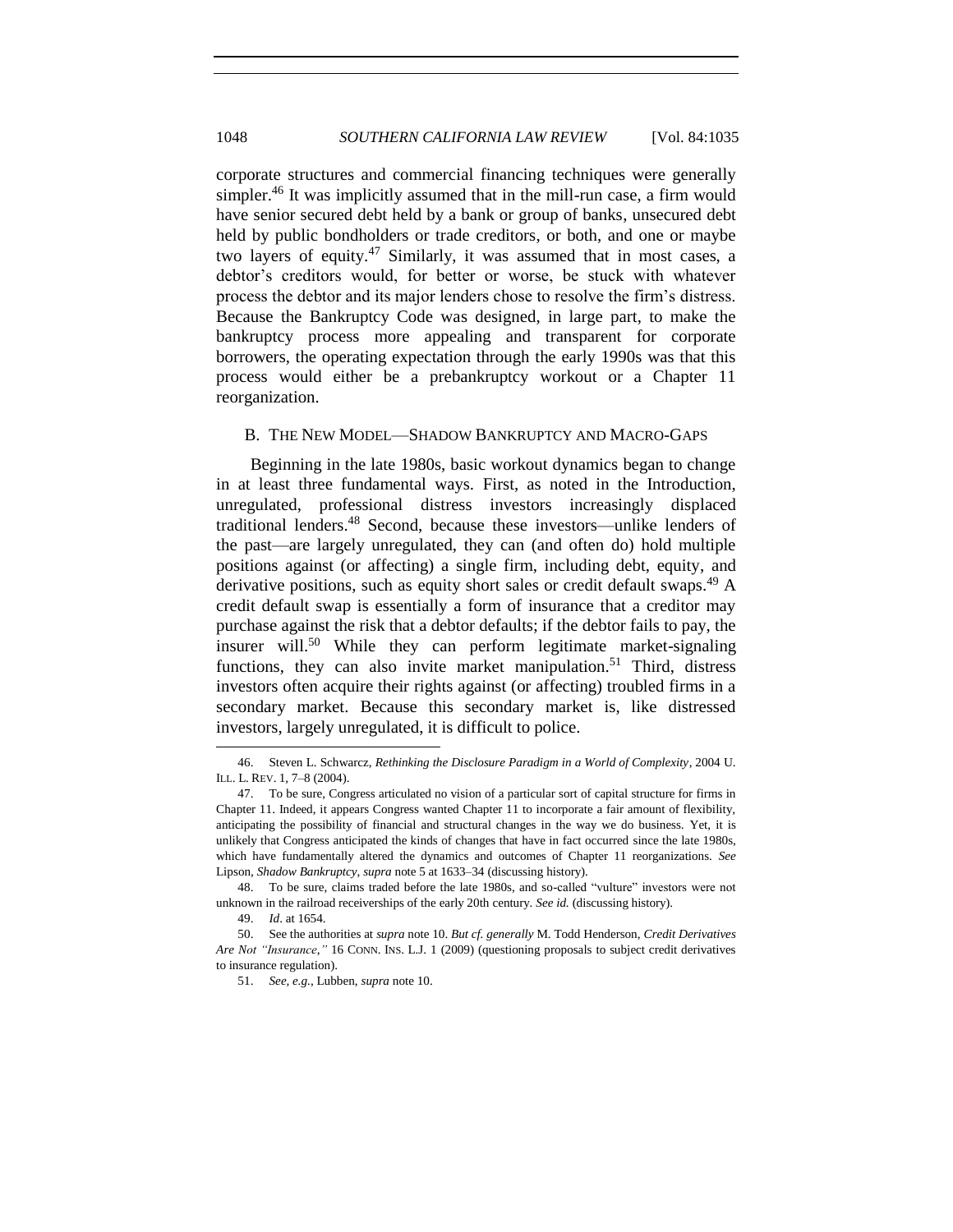#### 2011] *CONTROLLING CREDITOR OPPORTUNISM* 1049

These changes have converged to create what I have characterized elsewhere as a "shadow bankruptcy" system that permits "sophisticated and aggressive . . . stakeholders to manipulate the outcomes of reorganization."<sup>52</sup> As with its namesake, "shadow banking," shadow bankruptcy thrives in regulatory gaps and ambiguities, "macro-gaps." For purposes of this Article, and as depicted in figure 1, the key gaps will be between state corporate law, which sets boundaries on control of a firm before bankruptcy, by channeling the actions of shareholders and directors, and the Bankruptcy Code, which provides (some) analogous limits on creditors if a firm is in Chapter 11.





Both sets of laws—state corporate law and the Bankruptcy Code—try, among other things, to create incentives that limit the ability of those in ultimate control (shareholders and directors, when the firm is solvent, and creditors and managers when the firm is in bankruptcy) to act opportunistically. Yet, as illustrated in figure 1, there is a gap in both time and law between the onset of distress and bankruptcy. In this macro-gap, opportunities for creditor opportunism arise.

#### C. DEFINING CREDITOR OPPORTUNISM

<span id="page-14-0"></span>Before providing examples of creditor opportunism, it is important to define terms: What does it mean to say that a creditor behaves opportunistically? Oliver Williamson has famously described opportunism as "self-interest seeking with guile." $53$  The problems here are that creditors

<sup>52.</sup> Lipson, *Shadow Bankruptcy*, *supra* not[e 5,](#page-2-1) at 1618.

<sup>53.</sup> OLIVER E. WILLIAMSON, THE ECONOMIC INSTITUTIONS OF CAPITALISM 47 (1985). *See also*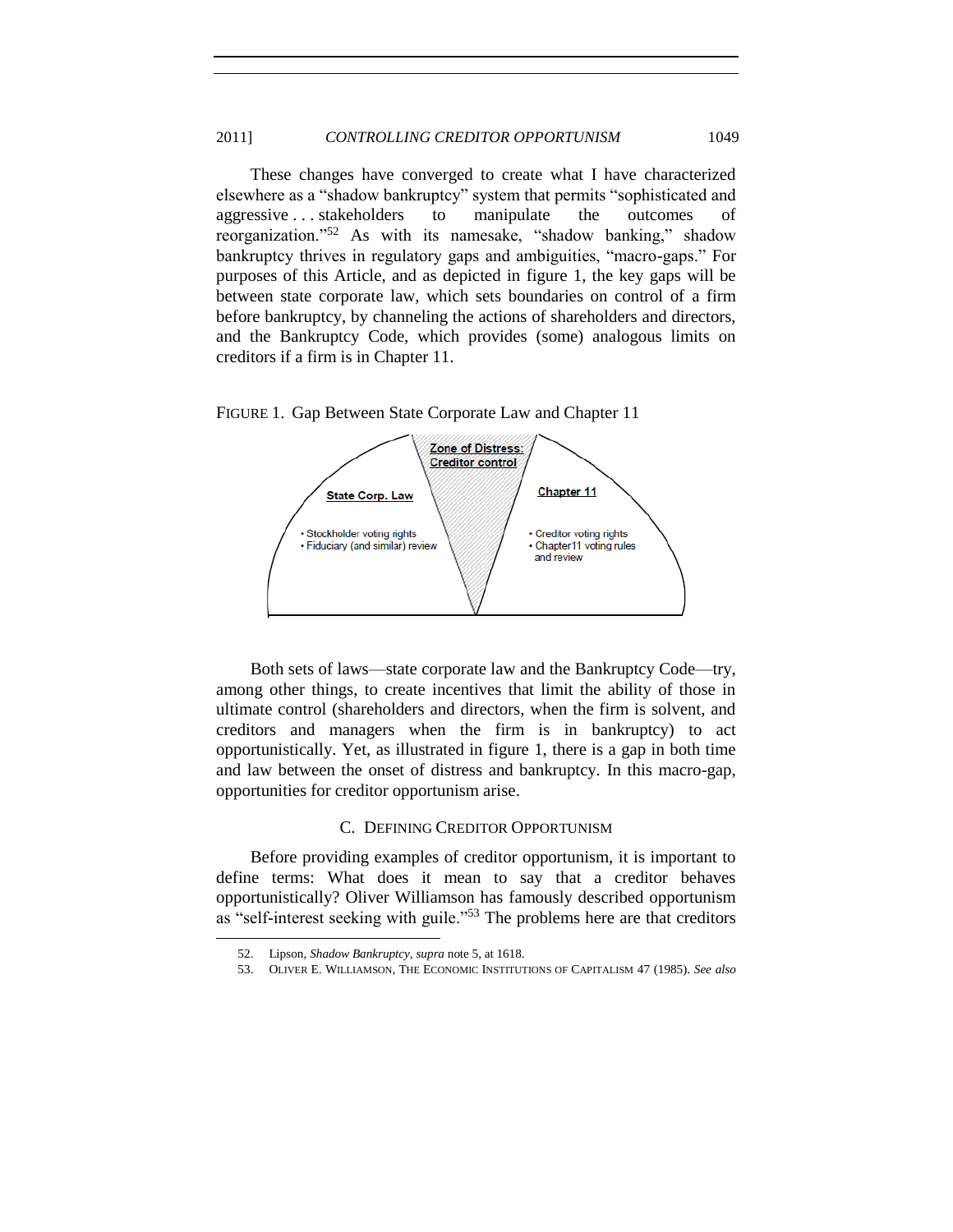are axiomatically self-interested, and who knows what "guile" is? Daniel Fischel's view, referenced in the Introduction, may be somewhat more helpful: "Opportunistic behavior occurs whenever one party attempts to obtain, at the expense of the other, a benefit not contemplated by the initial agreement, either explicitly or implicitly."<sup>54</sup>

Today, at least in the case of distress investing, this definition proves too much. The work of Greg Nini, David Smith, and Amir Sufi ("Nini") shows that creditors of distressed firms routinely obtain benefits not contemplated by their debt contracts.<sup>55</sup> In their study of debt covenant defaults among 7600 firms, they found that creditors of distressed firms "use covenant violations to apply non-contractual control over the governance of firms [in the form of] a statistically and economically significant increase in CEO turnover following the announcement of a covenant violation."<sup>56</sup> They found that "[t]he impact of CEO turnover is particularly strong for those turnover events classified as forced."<sup>57</sup>

This is an extraordinary finding, because at least in theory creditors should have no power to control the selection of management whatsoever. Rather, that is a decision that corporate law gives to directors, who are, in turn, usually elected by shareholders. Moreover, as they acknowledge, the ability to exert this control comes not from enforcing the lending agreement, but instead from what they characterize as "non-contractual" control, presumably the threats and theatrics typically found in workouts when the firm is in the zone of distress.

It is unlikely that creditors are routinely opportunistic. Thus, we must tailor Fischel's definition of opportunism to reflect modern distress investing. For purposes of this Article, creditors are opportunistic when they (1) seek or exert control of a distressed firm or its reorganization; (2) to obtain a better deal than the debt contract, express or implied, would l

Timothy J. Muris, *Opportunistic Behavior and the Law of Contracts*, 65 MINN. L. REV. 521, 521 (1981) (―[W]hen a performing party behaves contrary to the other party's understanding of their contract, but not necessarily contrary to the agreement's explicit terms, leading to a transfer of wealth from the other party to the performer [you have] a phenomenon that has come to be known as opportunistic behavior.").

<sup>54.</sup> Fischel, *supra* not[e 21,](#page-5-0) at 138. As discussed below, while there is much to commend in this definition, it creates its own problems.

<sup>55.</sup> Nini, Smith & Sufi, *supra* note [3,](#page-2-0) at 11–13. Nini studied over 7600 nonfinancial U.S. firms from the second quarter of 1997 to the fourth quarter of 2008, comparing the stock performance of those that did and did not report a financial covenant violation. *Id*. In their sample, about 3700 firms reported a new covenant violation during the relevant period. *Id.* at 13.

<sup>56.</sup> *Id*. at 3.

<sup>57.</sup> *Id*.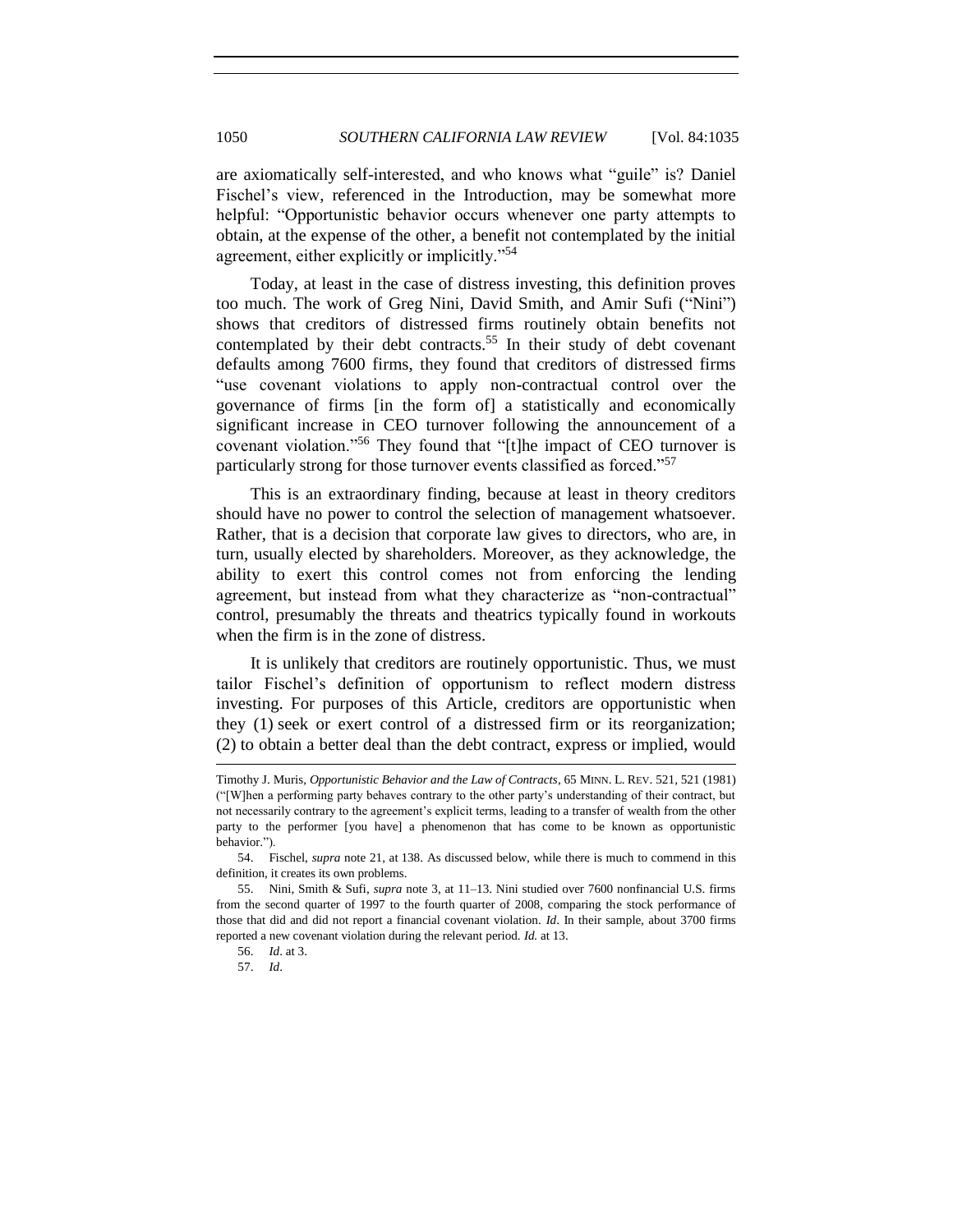#### 2011] *CONTROLLING CREDITOR OPPORTUNISM* 1051

have provided; (3) in a way that materially harms the debtor or its other stakeholders.

This definition adds "control" (actual or sought) and "harm" to the substance of Fischel's definition. Without control—or efforts to obtain it opportunism is much less likely (although not impossible). Without harm, it does not matter. Instead, aggressive behavior by a lender who lacks control, or whose self-serving actions cause no harm, would simply appear in most cases to be the ordinary enforcement of a debt contract.

#### III. OPPORTUNITIES FOR OPPORTUNISM

<span id="page-16-0"></span>Armed with this definition, consider three recent examples of creditor opportunism: (i) self-dealing beyond the ordinary enforcement of a debt contract; (ii) holding out in negotiations in a way that is needlessly destructive to the borrower; and (iii) using information obtained as a creditor to trade against the firm (that is, by shorting its securities).

#### A. SELF-DEALING

<span id="page-16-1"></span>Self-dealing is the classic form of opportunism. Yet, not all selfdealing is the same. In the corporate context, those that might be said to self-deal—controlling shareholders or directors on both sides of a deal can do so if they show the transaction to be "fair."<sup>58</sup> The problem is that creditors enforcing their rights as creditors are at some level always engaged in self-dealing: they are trying to collect debts due them. For this reason, among others, creditors as such cannot realistically be viewed as fiduciaries, and so are not appropriately subject to "fairness" review.<sup>59</sup>

That said, modern distress investing makes possible opportunistic selfdealing through the complex, but very real, control that creditors can exert through heterogeneous holdings against or affecting a debtor. Consider, for

<sup>58.</sup> As Lynn Stout and Iman Anabtawi explain,

<sup>[</sup>C]orporate law modifies the strict rule against self-dealing by allowing corporate officers and directors to use their corporate powers to pursue business transactions that benefit themselves as long as they are prepared to prove to a disinterested party—in particular, to a court—that the transaction, although self-interested, was nevertheless intrinsically "fair" to the corporation. Thus, a corporate officer or director can be found liable for breach of the duty of loyalty only if (1) she uses her corporate office to promote a corporate transaction that provides her with material personal benefits *and* (2) the transaction is "unfair." It is not fiduciary self-dealing alone that is improper. Instead, it is *unfair* fiduciary self-dealing that is improper.

Anabtawi & Stout, *supra* not[e 15,](#page-4-0) at 1264.

<sup>59</sup>*. Accord* Harner, *supra* not[e 13,](#page-4-1) at 575–76 (discussing controlling creditor's role as beneficiary vis-à-vis corporation, rather than as fiduciary). *Cf.* sources cited *supra* not[e 6.](#page-2-2)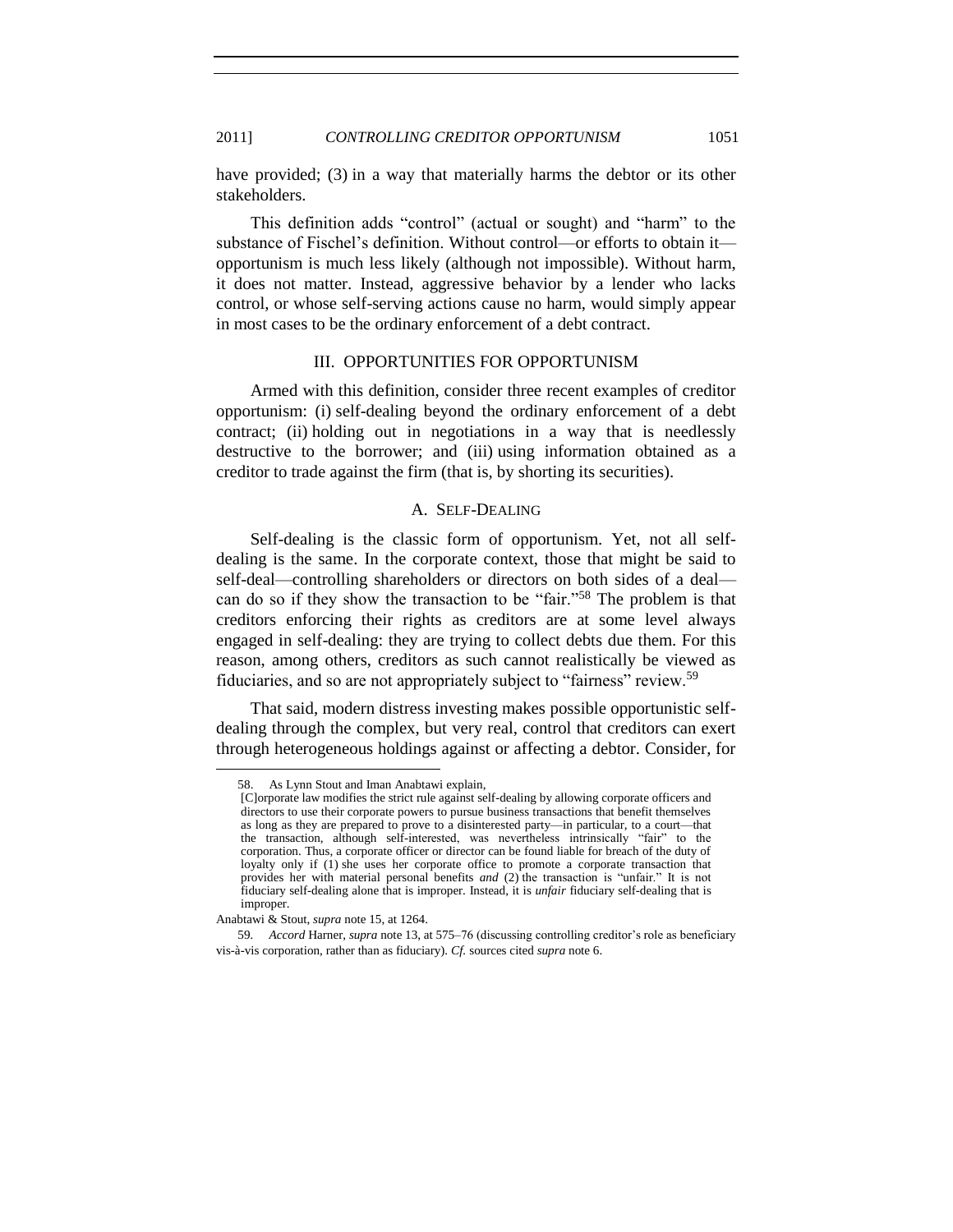example, the *MarketXT* case.<sup>60</sup> Here, Softbank was not only a major creditor of debtor MarketXT, an electronic securities trading firm, but also controlled the debtor through shares of common and preferred stock as well as two seats on the debtor's board of directors.<sup>61</sup> While there were many allegations of misconduct by the bank, the most extraordinary was that the bank essentially forced the debtor to sell its only viable operating subsidiary, Momentum, to a competitor, E\*Trade, for consideration that was basically worthless.<sup>62</sup> At the time, Softbank also had a substantial investment in E\*Trade. It was thus on both sides of, and benefitted from, the deal. Although the court entertained the possibility that Softbank's claim should be equitably subordinated,  $63$  it refused to hold the bank affirmatively liable.

The central question was whether Softbank controlled the debtor. The court recognized that,

There may be circumstances where the holding of contractual rights, coupled with a significant equity position and other factors, will support the finding that a particular shareholder is, indeed, a ‗controlling shareholder,' especially if those contractual rights are used to induce or to coerce the board of directors to approve (or refrain from approving) certain actions.<sup>64</sup>

But, the court reasoned, such a finding requires a "confluence of factors" that it believed was missing here.<sup>65</sup> "[T]he 'confluence of factors' relating to control and wrongdoing," the court explained, "involved, for the most part, Softbank's exercise of its rights as a lender, its refusal to give up those

64. *Id*. at 391 (quoting Superior Vision Servs., Inc. v. Reliastar Life Ins. Co., 2006 Del. Ch. LEXIS 160, at \*20 (Del. Ch. Aug. 25, 2006)).

<sup>60.</sup> *In re* MarketXT Holdings Corp., 361 B.R. 369, 387 (Bankr. S.D.N.Y. 2007).

<sup>61.</sup> *Id*. at 376. Softbank also had the power to control whether the board could act at all, by providing that a quorum required the presence of at least one Softbank director. *Id*.

<sup>62.</sup> The debtor sold its subsidiary to  $E^*$ Trade for unregistered (and therefore illiquid) stock that proved to be significantly overvalued. *Id.* at 380. At the time the merger agreement was executed, E\*Trade's publicly held stock was trading in the \$8–12 range. After the merger, E\*Trade announced that, despite having had a poor year, it had awarded its CEO, Christos Cotsakos, \$90 million in compensation, a disclosure which immediately pushed the stock's value down. *Id.* On the day the sale of Momentum closed, the E\*Trade stock—which was the consideration for the Momentum subsidiary sale—dropped to about \$6 and continued to drop thereafter. Within two months, it was less than half that. *Id*.

<sup>63.</sup> *Id.* at 388 ("The Complaint contains allegations that raise core equitable subordination issues and that are sufficient to (i) make Defendants subject to a higher level of scrutiny for purposes of equitable subordination . . . ."). Softbank later settled with MarketXT. As discussed in Part VII.A.2.b., equitable subordination is unlikely to be as effective against creditor opportunism as we might want. The doctrinal basics of equitable subordination are described *infra* not[e 137.](#page-32-1)

<sup>65.</sup> *Id*.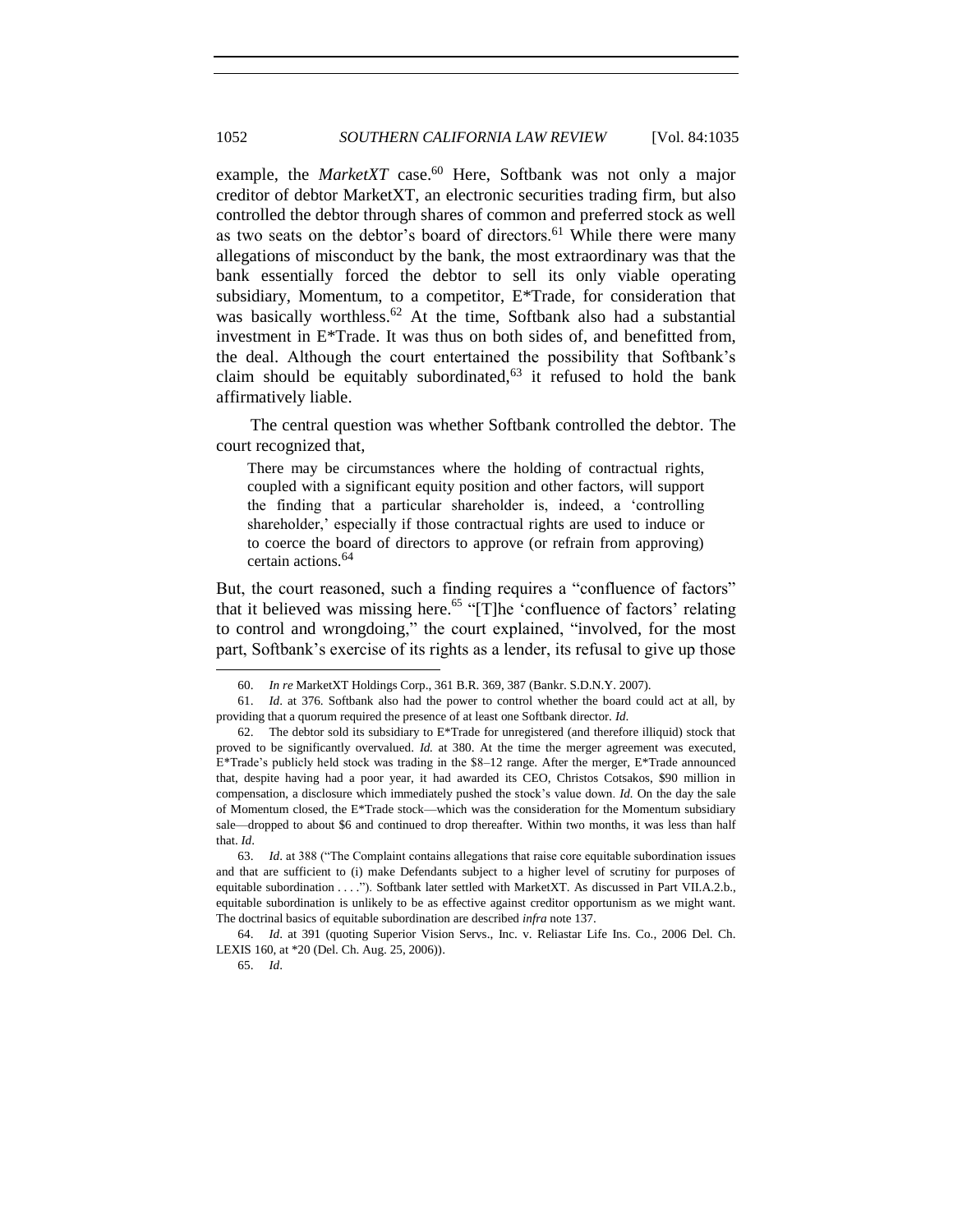rights or its collateral, and its demands for payment of overdue debt and its contractual liquidation preferences. Softbank cannot be subjected to control person liability for those actions alone."<sup>66</sup>

[T]here is no claim in the Complaint that Softbank's loans or liquidation preferences were usurious or illegal or that the Debtor could not have made a rational business decision to grant Softbank these rights . . . [T]here is no allegation in the Complaint that Softbank used its position on the board of directors to force itself on the Debtor as a preferred stockholder or lender.<sup>67</sup>

While the creditor in *MarketXT* used its influence outside the lending contract to self-deal, it would not be liable for the harm it caused to the debtor because, viewed in isolation, the bank's conduct did not violate the credit contract itself. The court refused to recognize that the combination of rights that the bank had—as creditor, shareholder, and on the board—gave it power that it used in ways that are best understood as opportunistic.

What if Softbank had been only a creditor, or only a shareholder? Would its actions have passed muster? There is a good argument that they would not. If Softbank had exclusively been a creditor enforcing a secured loan, it would have had the right to foreclose the loan, and to take the collateral, assuming it could do so without breaching the peace.<sup>68</sup> But Article 9 of the Uniform Commercial Code ("U.C.C."), which typically governs such enforcement actions when personal property secures the loan, generally requires the creditor to sell the collateral at a public sale or to waive the deficiency (unless the debtor otherwise agrees to pay it).<sup>69</sup> A secured creditor cannot, directly or indirectly, purchase the collateral at a private sale and hope to continue to pursue the debtor for the balance of its claim, for an obvious reason: the secured creditor would low-ball the collateral in order to get the collateral for less than its full value.

What if Softbank had merely been a controlling shareholder, and engaged in similar conduct? It should have been subject to "fairness" review under loyalty standards. Exercising control as a shareholder to the advantage of the shareholder, at the expense of the corporation, is a classic form of self-dealing on which fiduciary law frowns.<sup>70</sup> Unless the

<sup>66</sup>*. Id*.

<sup>67.</sup> *Id*. (footnote omitted).

<sup>68.</sup> U.C.C. § 9-609 (2006); N.Y. U.C.C. LAW § 9-609 (Consol. 2011).

<sup>69.</sup> U.C.C. §§ 9-610, 9-620(g).

<sup>70.</sup> As the Delaware Chancery Court reasoned in *Superior Vision Services*, "the focus of the inquiry has been on the *de facto* power of a significant (but less than majority) shareholder, which, *when coupled with other factors*, gives that shareholder the ability to dominate the corporate decision-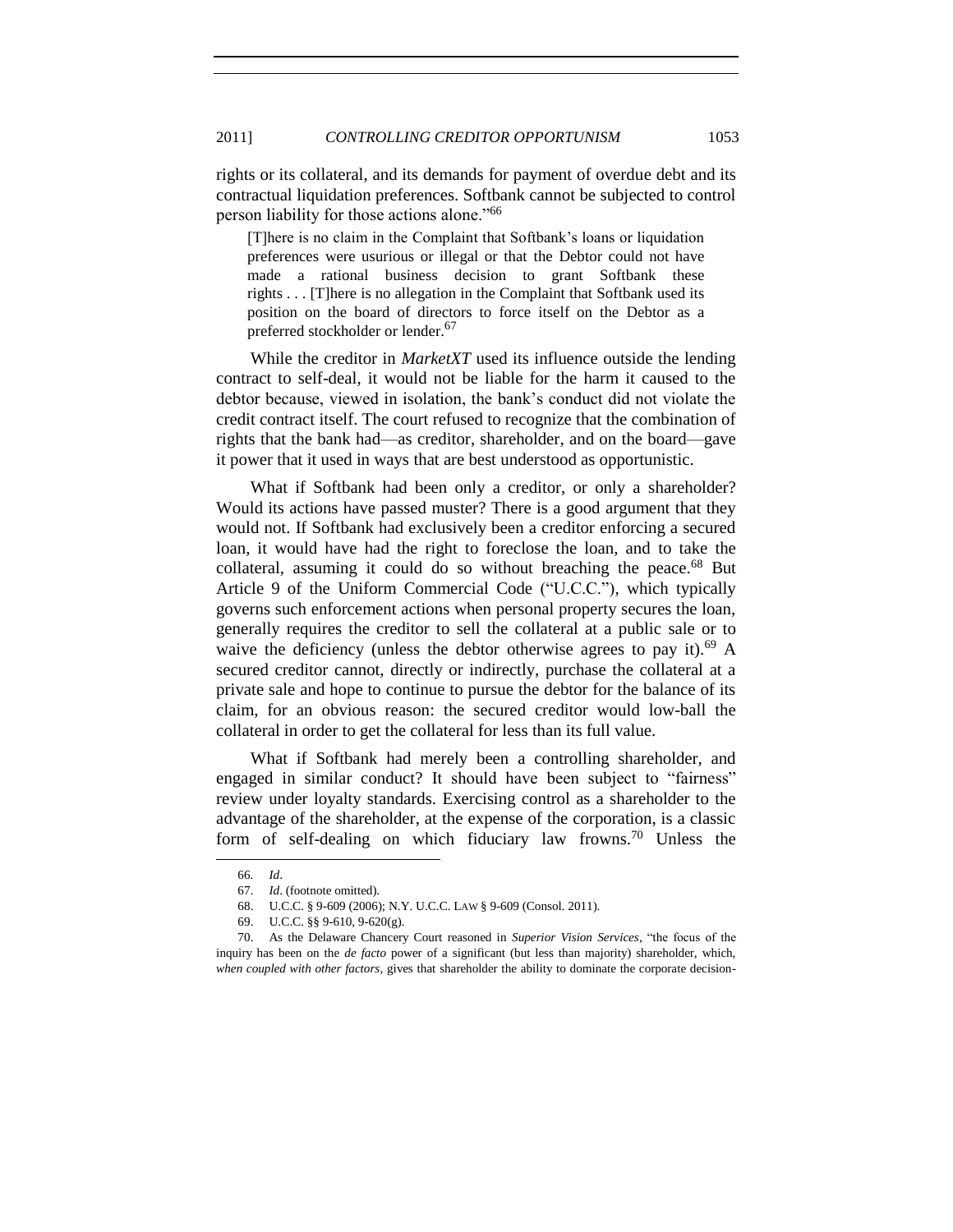controlling shareholder can show the transaction's "fairness" to the company, it can be voided.<sup>71</sup>

Yet, somehow the fact that Softbank's control came not solely from its debt claim, or solely from its significant shareholders, appears to have changed the analysis entirely. Softbank was both creditor and shareholder and, according to the *MarketXT* analysis, not to be evaluated as either. Despite suggesting that it was looking for a "confluence of factors" that would confer control,<sup>72</sup> the court in fact ignored the reality that Softbank apparently did control this debtor, and did so for reasons that were plainly self-serving.

Was Softbank opportunistic? It appears so. It exercised control above and beyond that given it by the debt contract—in particular through its rights on the board—to profit at the expense of the debtor. Taking the debtor's sole valuable assets for consideration that was essentially worthless harmed the debtor. Yet, thanks apparently to the heterogeneity of its holdings—both debt and equity—it was subject to standards of review applicable to neither. It governed in the breach with impunity.

## B. HOLDING OUT

<span id="page-19-0"></span>Forcing a debtor to do a deal that benefits the creditor at the debtor's expense is not the only harmful control a creditor can wield in the zone of distress. Perhaps more important—because more common and more subtle—is the power to block a workout that might otherwise salvage a firm.

Consider workouts involving bonds. Under the Trust Indenture Act of 1939, as amended, $^{73}$  provisions in a bond indenture relating to interest rate, principal amount, and maturity can be amended only by unanimous consent; however, all other provisions can be amended in accordance with the voting requirements specified in the governing indenture. Those who hold bonds subject to the Trust Indenture Act can always effectively thwart

making process.‖ Superior Vision Servs. v. Reliastar Life Ins. Co., C.A. No. 1668-N, 2006 Del. Ch. LEXIS 160, at \*16–17 (Del. Ch. Aug. 25, 2006) (emphasis added). *See also* Thorpe v. CERBCO, Inc., 676 A.2d 436 (Del. 1996); Rosener v. Majestic Mgmt., Inc. (*In re* OODC, LLC) 321 B.R. 128, 142 (Bankr. D. Del. 2005) (finding sufficient facts pled to support claim against nonofficer, director or majority shareholder for breach of fiduciary duties of loyalty and good faith; defendant was allegedly in control of debtor through close ties with officer of debtor and preferred interest in debtor's parent).

<sup>71.</sup> *See* Weinberger v. UOP, Inc., 457 A.2d 701, 710 (Del. 1983) ("The requirement of fairness is unflinching in its demand that where one stands on both sides of a transaction, he has the burden of establishing its entire fairness, sufficient to pass the test of careful scrutiny by the courts.").

<sup>72.</sup> *MarketXT Holdings Corp.*, 361 B.R. at 391.

<sup>73.</sup> Trust Indenture Act of 1939 § 316(b), 15 U.S.C. § 77ppp(b) (2006).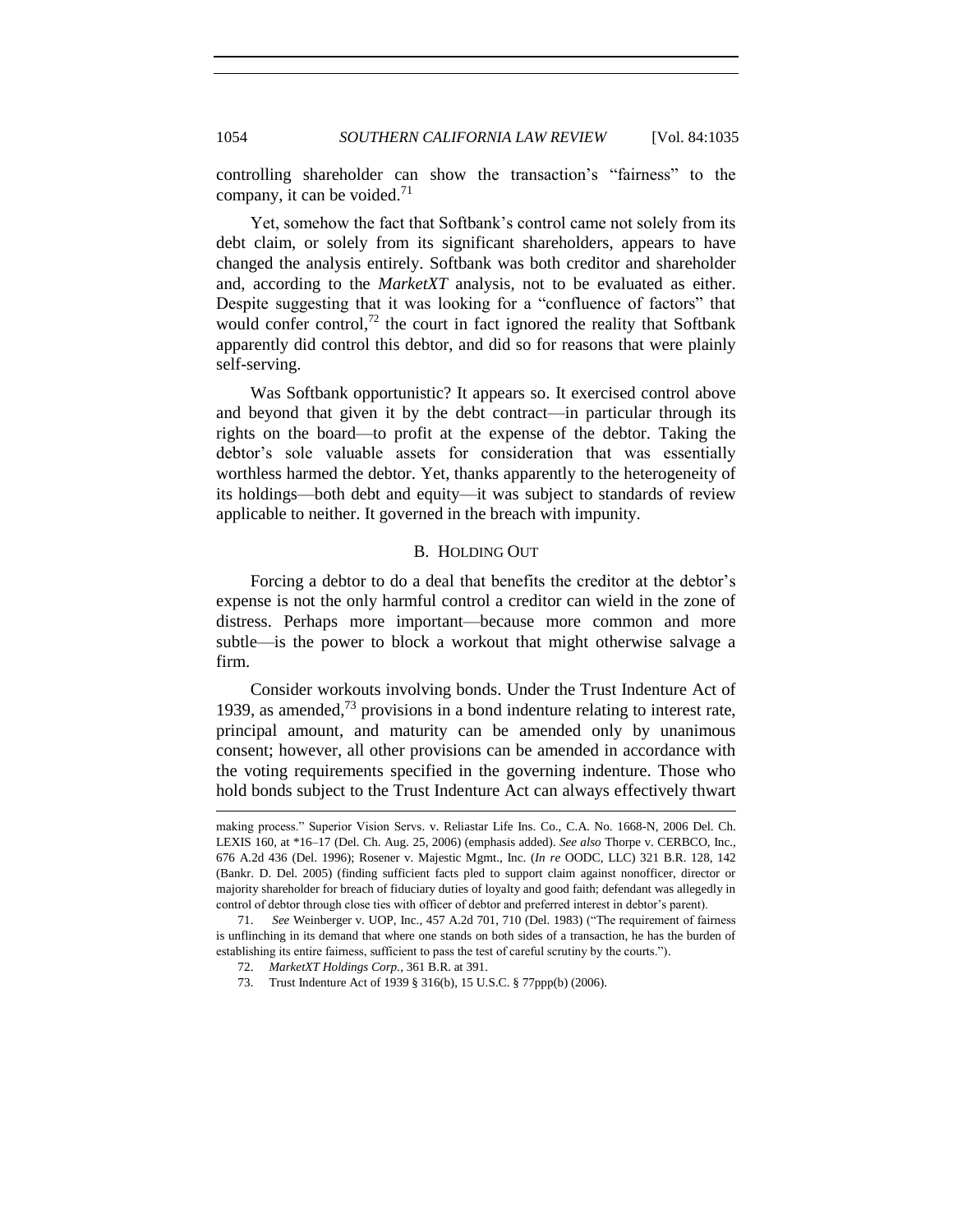a negotiated modification to the core provisions of the bond—maturity date, interest, principal amount—which would, in turn, impair a reorganization outside bankruptcy.<sup>74</sup>

For example, a firm's workout may involve an "exit consent" solicitation to remove bond covenants or to create an inducement to tender in conjunction with an offer to exchange existing bonds for new ones that make the reorganization possible. If the issuer is able to conduct a successful exit consent solicitation, holders who do not tender into the offer will continue to hold their old securities but may become effectively subordinated or entitled to fewer protections.

Companies may propose to exchange old bonds for new debt, with the understanding that the new debt will contain terms more favorable to the firm. Generally, however, exchange offers require the support of around 90 percent of holders.<sup>75</sup> Because bonds that are not tendered cannot change, issuers often seek a higher percentage of participation. Thus, when Six Flags held its exchange offer, it sought 95 percent bondholder participation.<sup>76</sup> A bondholder with seemingly small holdings—6 percent, for example—may hold more than enough to permit the exchange to be effective and will therefore be in a position to block the restructuring.<sup>77</sup> In 2008, IAC/InterActiveCorp, Tyco International, D.R. Horton, Thornburg Mortgage, and NRG Energy coupled consent solicitations with exchange or tender offers.<sup>78</sup>

<sup>74.</sup> *See generally* Mark J. Roe, *The Voting Prohibition in Bond Workouts*, 97 YALE L.J. 232 (1987) (urging repeal of the provision prohibiting modification of bond indenture terms except by unanimous consent).

<sup>75.</sup> Edward I. Altman & Brenda Karlin, *The Re-Emergence of Distressed Exchanges in Corporate Restructurings*, 5 J. CREDIT RISK 43, 43 (2009).

<sup>76.</sup> The tender offer would allow Six Flags creditors to exchange \$1000 in bond principal for approximately 19 shares of common stock following a 1-for-100 reverse stock split. See Press Release, Six Flags, Inc., Six Flags Announces Debt for Equity Exchange Offer for Certain of Its Debt Securities (Apr. 17, 2009), http://www.prnewswire.com/news-releases/six-flags-announces-debt-for-equityexchange-offer-for-certain-of-its-debt-securities-61857582.html.

<sup>77.</sup> Loan participations, which may be acquired in the secondary market by private investors, often require unanimous consent to modification, and so present comparable hold-out problems. Amir Sufi, *Information Asymmetry and Financing Arrangements: Evidence From Syndicated Loans*, 62 J. FIN. 629, 633 (2007).

<sup>78.</sup> Press Release, InterActiveCorp, IAC Commences Cash Tender Offer and Consent Solicitation for its 7% Senior Notes Due 2013 (June 11, 2008), http://iac.mediaroom.com/index. php?s=43&item=1537; Press Release, Tyco International Ltd., Tyco Announces Tender Offers and Consent Solicitations (Apr. 27, 2007), http://phx.corporate-ir.net/phoenix.zhtml?c=112348&p=irolnewsArticle&ID=992156&highlight=; Press Release, D.R. Horton, Inc., D.R. Horton, Inc., America's Builder, Announces Exchange Offer and Consent Solicitation for its 9.75 Percent Senior Subordinated Notes Due 2010 (May 21, 2008), http://business.highbeam.com/1816/article-1G1-179253587/drhorton-inc-america-builder-announces-exchange-offer; Bob Quick, *Thornburg Mortgage Upbeat*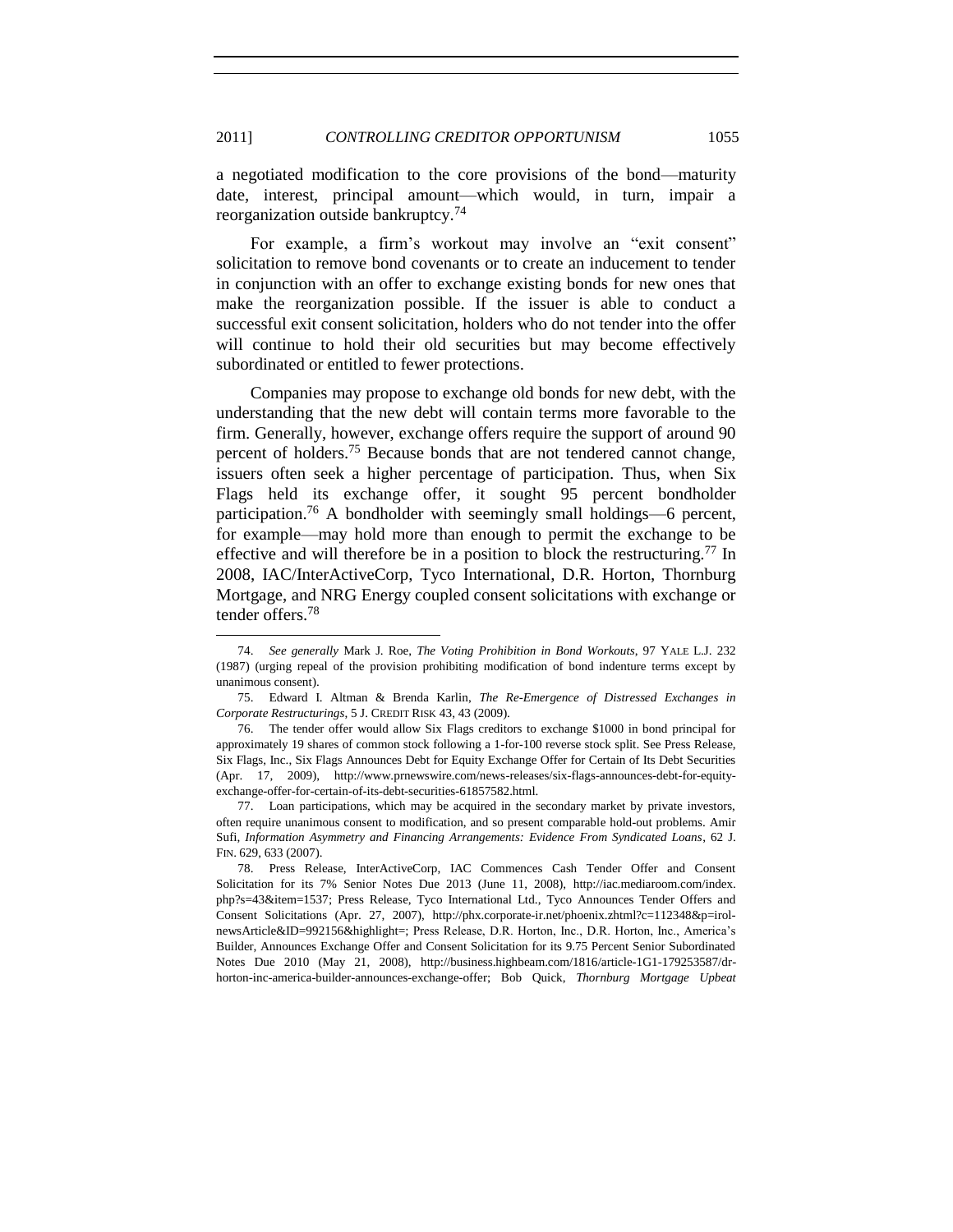Holding out in an exchange offer, or any proposed workout, is not of itself opportunistic. Distress investors may have legitimate reasons for refusing to support a restructuring. They may, for example, believe that in the game of "chicken" that is a workout, waiting will produce a better offer. They may disagree with management or other investors over the direction the firm should take. They may simply lack confidence and want nothing more than to liquidate the firm (and their debt).

Holding out becomes opportunistic, however, when done in the service of a strategy that benefits the creditor at the expense of the borrower in ways the lending agreement itself did not (or could not) have contemplated. There is, for example, evidence that the refusal may not be driven by the terms of the exchange offer itself, but instead by other claims or interests that the private investor holds, which are worth more if the exchange offer fails, in particular under credit default swaps ("CDS").<sup>79</sup>

<span id="page-21-0"></span>Consider the case of Kellwood Co. In July 2009, Kellwood, a large U.S. apparel supplier, was nearly forced into bankruptcy, apparently because its largest bondholder, Deutsche Bank, refused to participate in an exchange offer.<sup>80</sup> Although Deutsche Bank initially had agreed to restructure Kellwood's debt, it unexpectedly withdrew its support for the workout, waiting until after the debt was in default for more than three days to agree to new debt repayment terms.<sup>81</sup>

<span id="page-21-1"></span>Kellwood, which owns several clothing brands, including Phat Farm and Sag Harbor, said that bondholders, including Deutsche Bank, had agreed to exchange a \$140 million bond that came due in early July 2009 for new senior secured debt maturing in  $2014$ .<sup>82</sup> Although Kellwood representatives said they had "no idea" why the bank changed its mind,

82. *See* Brettell, *supra* not[e 80;](#page-21-0) Dorfman & Humer, *supra* not[e 81;](#page-21-1) Lattman, *supra* not[e 80.](#page-21-0)

*Despite Reporting Big Loss*, SANTA FE NEW MEXICAN, June 12, 2008, http://www.santafenewmexican. com/Business/Thornburg-Mortgage-stays-upbeat-despite-reporting-big-loss#; Press Release, NRG Energy, Inc., NRG Energy, Inc., Commences \$2 Billion Private Debt Exchange Offers and Consent Solicitations for its 7.250% Senior Notes Due 2014, 7.375% Senior Notes Due 2016 and 7.375% Senior Notes Due 2017 (Sept. 4, 2008), http://media.corporate-ir.net/media\_files/irol/12/121544/releases/ 090408.pdf.

<sup>79.</sup> Lipson, *Shadow Bankruptcy*, *supra* note [5,](#page-2-1) at 1617–18. *See also* Daniel Hemel, *Empty Creditors and Debt Exchanges*, 27 YALE J. REG. 159, 161–64 (2010).

<sup>80.</sup> *See* Karen Brettell, *CDS May Have Prompted Deutsche Delay on Kellwood-Traders*, REUTERS, July 24, 2009, *available at* http://www.reuters.com/article/idUSN2447969420090724; Peter Lattman, *Corporate News: Kellwood Faces Debt Deadline—Apparel Maker Considers Bankruptcy Filing in Blow to Buyout Firm*, WALL ST. J., July 11, 2009, at B5.

<sup>81.</sup> *See* Brettell, *supra* note [80;](#page-21-0) Brad Dorfman & Caroline Humer, *Kellwood Could Face Bankruptcy–WSJ*, REUTERS, July 10, 2009, *available at* http://www.reuters.com/article/idUSN10334 02820090710; Lattman, *supra* not[e 80.](#page-21-0)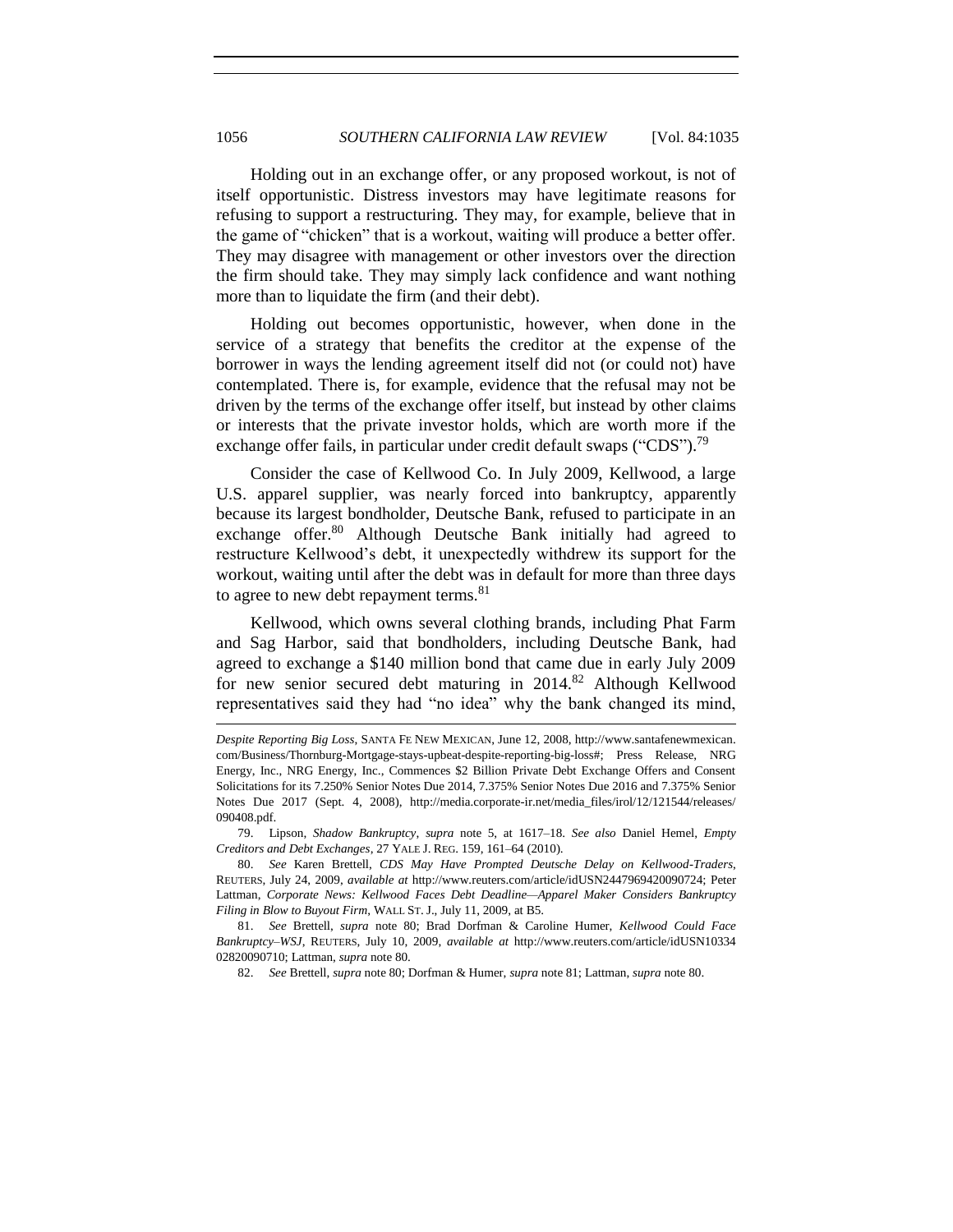there was "widespread speculation" that Deutsche Bank owned CDS linked to Kellwood debt.<sup>83</sup> The CDS apparently would pay after a three-day grace period lapsed.

Traders have speculated that the bank may have held so-called negative basis trades, in which they owned the bonds and also owned CDS protection.

In this case, the bank would have profited from payments from the CDS contracts, which are expected to stand at around 80 percent of the insurance bought.

The company would also have gained from exchanging its bonds, which traded at 23 cents on the dollar on Thursday, for new debt that is expected to trade at its full value, traders said.<sup>84</sup>

Holding out in restructuring is not new. Indeed, it is one reason the Bankruptcy Code exists in its current form. It permits a bankruptcy court to confirm a reorganization plan with less creditor support than would be required outside bankruptcy.<sup>85</sup> Thus, while private investors may be able to hold up out-of-court restructurings, they do so in the shadow of bankruptcy, and the prospect that they cannot stall forever. If, however, the private investors' goal is to cash in on distress by shorting the debtor's securities, then the threat (or promise) of bankruptcy may not mean much. Indeed, bankruptcy may be a credit event that triggers the investor's rights under the swap, and so advances the investor's real (if secret) agenda.<sup>86</sup>

How do we know when holding out crosses the line from merely aggressive negotiating to opportunistic behavior? As the definition of opportunism suggests, the creditor must be in a position to prevent a workout from occurring, and thus to control it. There are a variety of reasons why the creditor may lack that power—for example, it may hold insufficient debt—in which event shorting the borrower's debt may hurt the debtor, but is unlikely to be opportunistic. Indeed, it may be an appropriate wealth-preserving strategy for the creditor.

Yet, when a debt contract gives a creditor the power to preclude a

<sup>83.</sup> Dorfman & Humer, *supra* not[e 81.](#page-21-1) *See also* Brettell, *supra* not[e 80;](#page-21-0) Lattman, *supra* not[e 80.](#page-21-0)

<sup>84.</sup> Brettell, *supra* not[e 80.](#page-21-0)

<sup>85.</sup> 11 U.S.C. § 1126 (2006). In highly simplified terms, plans require the support of two-thirds in amount and more than half in number of creditors entitled to vote. *Id*. Interestingly, there is some evidence that nonbankruptcy restructurings produce suboptimal results. *See Distressed Exchanges May Hurt Firms' Financial Outcomes*, WALL ST. J., Mar. 18, 2011, http://blogs.wsj.com/bankruptcy/2011/ 03/18/distressed-exchanges-may-hurt-firms-financial-outcomes/tab/print/ (discussing study by Moody's Investors Service showing that "a substantial number of companies which turned to distressed-debt exchanges during 2009 and 2010 still languish with low credit ratings").

<sup>86.</sup> Lubben, *supra* not[e 10,](#page-3-1) at 411.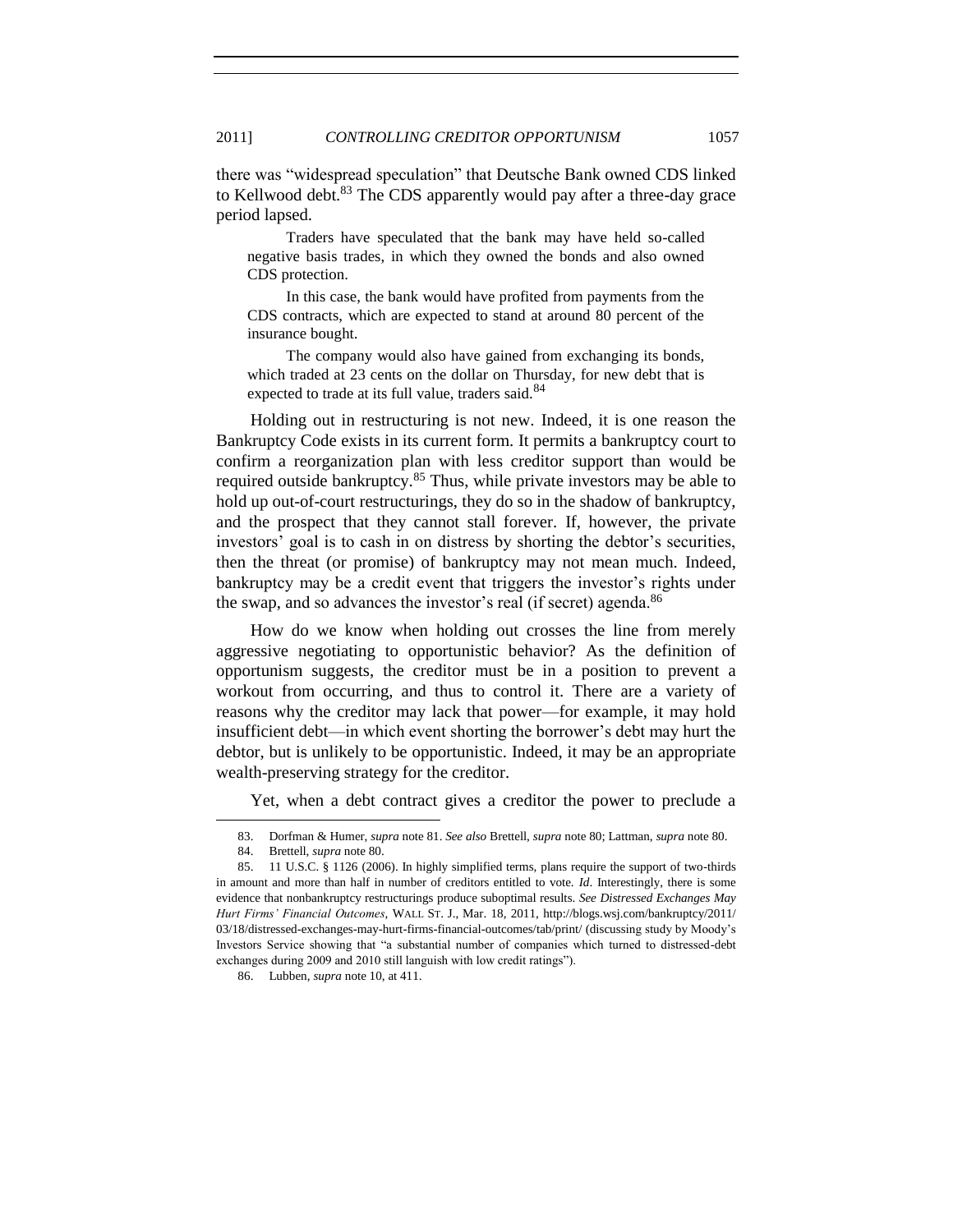workout, and the creditor has also taken short positions, courts should worry about whether the behavior was opportunistic. In the case of Kellwood Co., and giving Deutsch Bank the benefit of the doubt, the answer is unclear. The opacity of the CDS market makes it difficult to know whether CDS created the motive and ability to profit from a delay in the debtor's restructuring. Harm is also difficult to measure, although delay is likely to raise borrowing costs with no clear benefit to the company. The structure and dynamics of these markets create opportunities for opportunism that are difficult to detect, albeit understandably attractive to distress investors.<sup>87</sup>

#### C. INSIDER TRADING

<span id="page-23-0"></span>The rise of credit derivatives creates a third opportunity for creditor opportunism. Private investors might use inside information obtained during a workout to short a debtor's shares. Recent research by Nadia Massoud et al. finds evidence that hedge funds as lenders may do just this, by short selling borrower equity before the announcement of a hedge fund loan.<sup>88</sup> They will do this because they know that shares of borrowers decline in value when they announce a loan (or loan amendment) with a hedge fund. As lenders, they will be "privy to private information about the performance of borrowing firms around both loan originations and loan renegotiations" and are thus "quasi-insiders."<sup>89</sup> Armed with this information, they will short the borrower's equity before the announcement, betting in essence that the firm's share price will decline—

<sup>87.</sup> These combinations are examples of "asset correlations," which have been characterized as contributing to overly aggressive behavior that led to the credit crisis of 2008. *See* Richard Squire, *Shareholder Opportunism in a World of Risky Debt*, 123 HARV. L. REV. 1151, 1153 (2010) ("If a firm's contingent debts are especially likely to be triggered when the firm is insolvent, the debt contracts transfer value from the firm's unsecured creditors to its shareholders. This transfer creates an incentive for a firm's managers to sell contingent claims against their firm that correlate—or that through asset purchases can be made to correlate—with the firm's insolvency risk."). Other examples—in particular the especially pernicious combination of senior secured debt and an equity short position—are discussed in Lipson, *Shadow Bankruptcy*, *supra* not[e 5,](#page-2-1) at 1678.

<sup>88.</sup> Massoud et al., *supra* note 24 (finding companies borrowing from hedge fund lenders experience aggressive short-selling of equity prior to public announcement of loans, suggesting abuses of insider information). There has also been speculation and concern about insider trading by private investors during bankruptcy, as well. *See* Lipson, *Shadow Bankruptcy*, *supra* note [5,](#page-2-1) at 1654–55 (discussing allegations of insider trading in the Adelphia bankruptcy case); Peg Brickley, *Hedge-Fund Lawyers Still on Washington Mutual's Pay List*, WALL ST. J., Mar. 23, 2011, http://blogs.wsj.com/bankruptcy/2011/03/23/hedge-fund-lawyers-still-on-washington-mutuals-paylist/tab/print/ (discussing allegations of insider trading by hedge funds in Washington Mutual bankruptcy).

<sup>89.</sup> Massoud et al., *supra* not[e 24,](#page-6-1) at 1.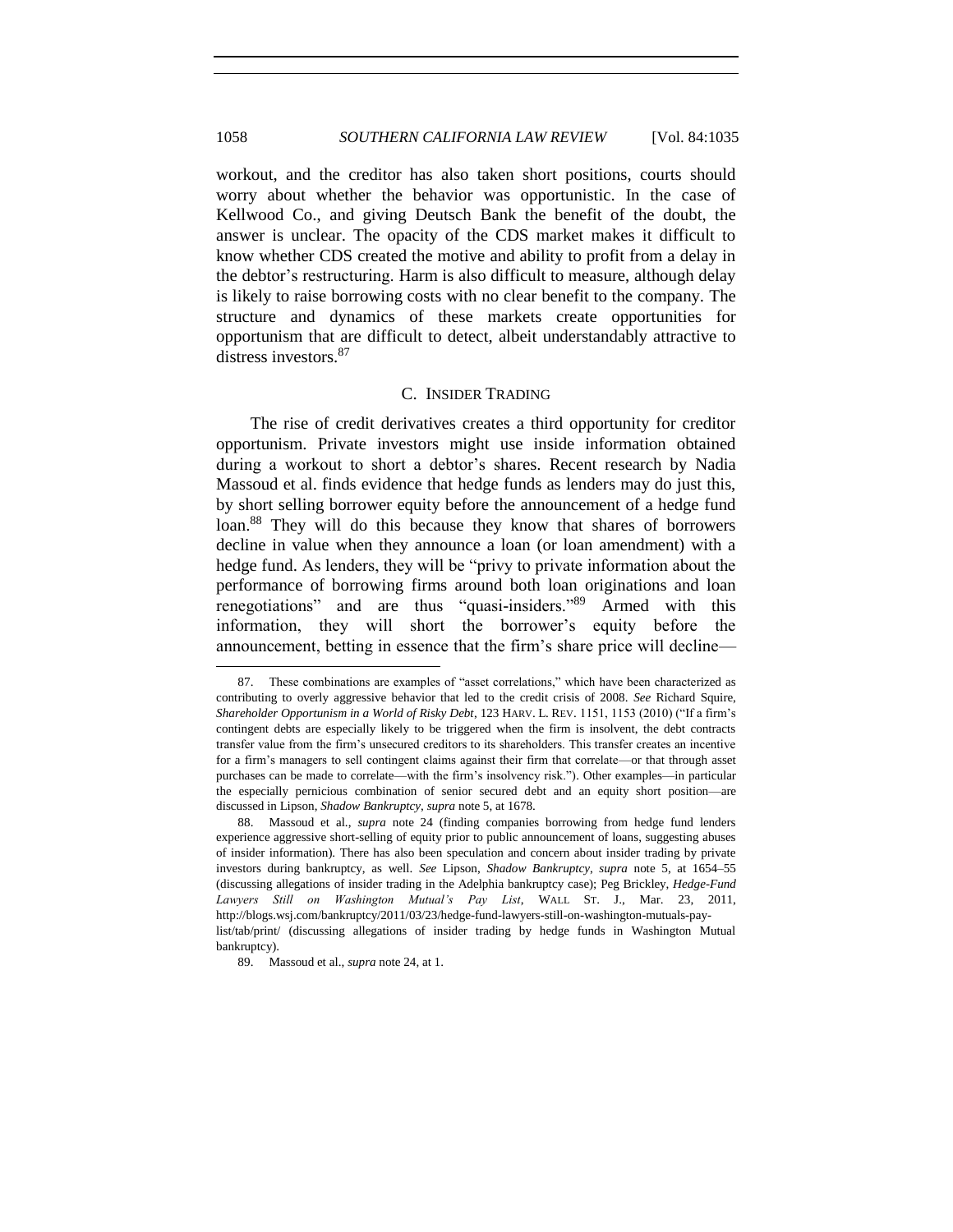which it will do on the announcement.<sup>90</sup> This information asymmetry may create or magnify perverse incentives to see prebankruptcy workouts fail.<sup>91</sup>

Shorting a firm under these conditions is certainly behavior outside the debt contract, but does it reflect control that harms the debtor? Some may argue that it does not because the investor exercises no direct control of the debtor: it does not vote its shares or debt, appoint the debtor's directors or managers, and so forth. The response is obvious: if the short strategy is effective, it reduces the market value of the firm's securities, which indirectly constrains the company's options. That, in turn, drives up its cost of capital, or reduces its universe of potential lenders, or both. It in effect controls the price of restructuring.

It is also harmful. Shorting on inside information about debt and distress extracts rents—from the company or others in the market (for example, those who hold shares that have been shorted on inside information)—for no gain to the company (or its other stakeholders). Short activity engineered around distress investing would seem to have the potential to create the sort of death spiral that destroys value for most firm stakeholders, even as it may enrich the investor savvy or lucky enough to have purchased the short position.

#### IV. THE RISE AND DEMISE OF LENDER LIABILTY 1.0

<span id="page-24-0"></span>Courts have long struggled to manage overreaching by creditors through a variety of doctrinal clusters, often lumped together loosely as "lender liability." At the core of these doctrines lies the fundamental question of good faith. A lender that exercised its rights in good faith will,

<sup>90.</sup> *See id.* at 2 ("Overall, our results are consistent with the notion that the equity of the hedge fund borrowers are (sic) short-sold *prior to* public announcements of loan originations."). See also Jenny Anderson, *As Lenders, Hedge Funds Draw Insider Scrutiny*, N.Y. TIMES, Oct. 16, 2006, at A1 (discussing SEC scrutiny of hedge funds poised to exploit confidential insider information as debt holders); Gregory Zuckerman, *Hedge-Fund Lending Draws Scrutiny*, WALL. ST. J., July 3, 2010, at B1 (―Traders say a fund might seek short-term gains from a potential tumble [in share prices] when word emerges that a company has turned to hedge funds for a high-rate loan, even if the fund is comfortable extending a loan because the company is likely to survive over the long haul. It also could be that some hedge funds are offered the chance to lend to a company, turn down the opportunity and then short the company's shares.‖). Although activity of this sort might violate federal securities laws, the technical nature of the claims, and important questions about standing and privity of contract, make securities law an unlikely tool to police opportunism of this form.

<sup>91.</sup> *See* Acharya & Johnson, *supra* note [24,](#page-6-1) at 138 (summarizing concern over hedging by banks with access to privileged information). *See also* Lipson, *Shadow Bankruptcy*, *supra* note [5,](#page-2-1) at 1618 (discussing private investors' incentives to realize short-term value at the expense of debtor's reorganization); Marshall E. Tracht, *Insider Guaranties in Bankruptcy: A Framework for Analysis*, 54 U. MIAMI L. REV. 497, 520 (2000) (describing insider guaranty's mitigation of "perverse prebankruptcy incentives").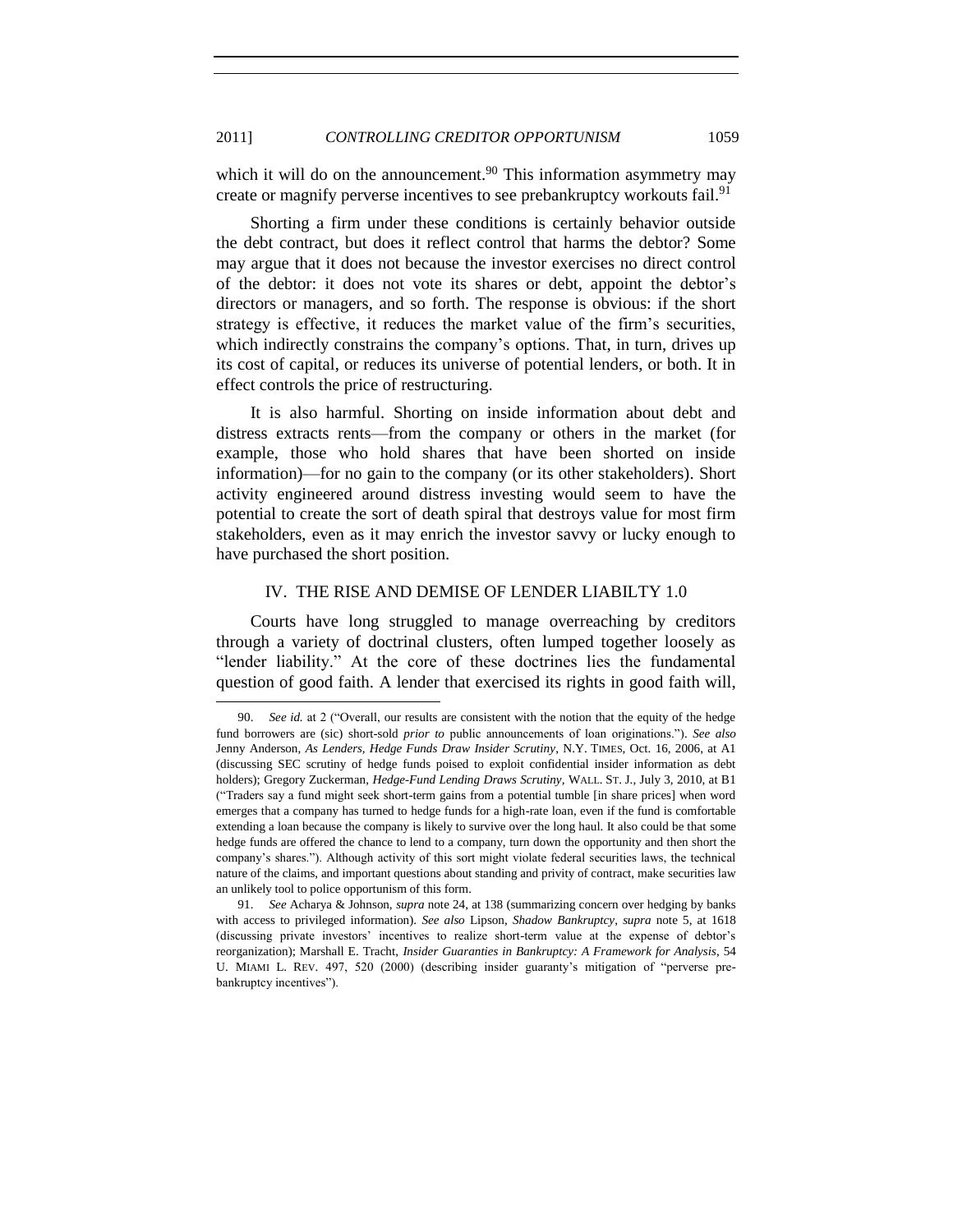in the vast majority of cases, have little to fear; if it did not, the lender may have liability. The challenge is thus to understand how good faith has been used in the past (discussed in this part) and how it should be used in light of the growing and changing market for investment in distressed firms (discussed in the next two parts).

## <span id="page-25-0"></span>A. THE RISE OF LENDER LIABILITY 1.0—COMMUNITARIAN VALUES AND THE CIVIL JURY

In its original incarnation, lender liability rose to prominence in the mid-1980s, when a series of high-profile cases subjected lenders' enforcement actions to the scrutiny of civil juries, which often awarded damages that some viewed as wildly inappropriate.<sup>92</sup> The rise of lender liability 1.0 reflected both a particular political-economic context—a period of mistrust of lenders—and a set of institutional choices, in particular vesting liability and remedial decisionmaking with civil juries, not more expert institutions, such as bankruptcy courts.

In *K.M.C. Co. v. Irving Trust*, for example, K.M.C., a grocery wholesaler, entered into a discretionary line of credit with Irving Trust secured by K.M.C.'s accounts receivable and inventory.<sup>93</sup> The line of credit was discretionary because Irving had the right to demand repayment at any time.<sup>94</sup> K.M.C. repaid the loan by having its customers remit payments owed to K.M.C. to a "lockbox" account for the benefit of Irving.<sup>95</sup> Although Irving conceded that the loans were at all times fully secured, in March 1982, it exercised its discretion to stop lending to K.M.C. Not surprisingly, K.M.C.'s checks began to bounce, and it soon went out of business.

In a different era, this might have been the end of the story. Instead, K.M.C. sued Irving, claiming that refusing to lend—effectively calling the loan—"without prior notice to advance the requested funds breached a duty of good faith performance implied in the agreement and ultimately resulted

<sup>92.</sup> The leading cases included *Sahadi v. Continental Illinois National Bank & Trust Co.*, 706 F.2d 193 (7th Cir. 1983); *K.M.C. Co. v. Irving Trust Co.*, 757 F.2d 752 (6th Cir. 1985); *Barrett v. Bank of America*, 229 Cal. Rptr. 16 (Cal. Ct. App. 1986); and *State National Bank of El Paso v. Farah Manufacturing Co.*, 678 S.W.2d 661 (Tex. Ct. App. 1984). *See also* Fischel, *supra* note [21,](#page-5-0) at 132 n.6 (collecting cases involving civil jury awards in lender liability and similar cases).

<sup>93.</sup> *K.M.C.*, 757 F.2d at 754.

<sup>94.</sup> *Id.* at 760 ("The demand provision," in the loan agreement, the Court of Appeals explained, ―is a kind of acceleration clause‖). Commercial lawyers blanch at this conflation of a demand obligation and an acceleration clause, but that is a technicality beyond the scope of this Article.

<sup>95.</sup> *Id*. at 761.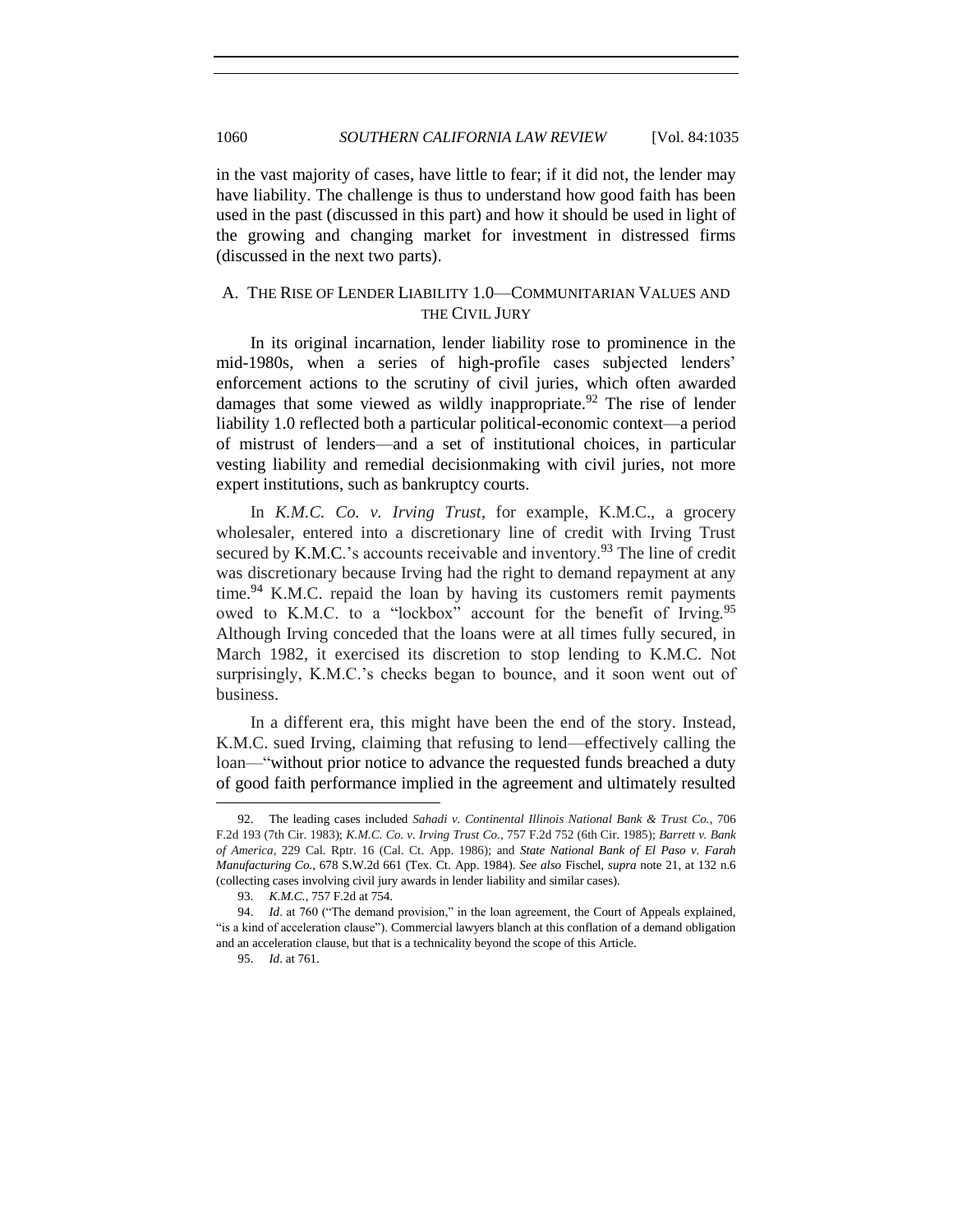in the collapse of the company.<sup> $996$ </sup> There appeared to be no question that the language of the contract gave Irving discretion to call the loan when it did. K.M.C. argued that this did not matter, because Irving had an implied duty to act in good faith, which prohibited it from calling the loan without prior notice or evidence that K.M.C. was otherwise in breach of the loan agreement.

By stipulation, the matter was tried before a magistrate, and the magistrate ordered a jury trial over defendant's objection.<sup>97</sup> The magistrate instructed the jury that its job was to consider whether

there is implied in every contract an obligation of good faith; that this obligation may have imposed on Irving a duty to give notice to K.M.C. before refusing to advance funds under the agreement up to the \$3.5 million limit; and that such notice would be required if necessary to the proper execution of the contract, unless Irving's decision to refuse to advance funds without prior notice was made in good faith and in the reasonable exercise of its discretion.<sup>98</sup>

On these instructions, the jury awarded \$7.5 million to K.M.C., measured as the difference between K.M.C.'s going concern value before and after the loan was called.<sup>99</sup> The Sixth Circuit Court of Appeals affirmed, largely on the grounds that the jury instruction was appropriate. ―We agree with the Magistrate that just as Irving's discretion whether or not to advance funds is limited by an obligation of good faith performance, so too would be its power to demand repayment." $100$ 

Cases such as *K.M.C.* "inspired fear and mystery in bankers, borrowers, and lawyers"<sup>101</sup> because they were so difficult to predict, and so harsh in their results. *K.M.C.* was, according to Fischel, "wrongly decided" because the lenders "acted pursuant to contractual provisions best understood as bonding mechanisms used by borrowers to obtain more favorable credit terms."<sup>102</sup> They were troubling because the case law lacked ―a coherent theoretical framework establishing the rights of lenders and their duties to their borrowers." $103$  It was very difficult for a lender to know ex ante whether attempting to enforce its rights or participate in a workout

<sup>96.</sup> *Id*. at 754.

<sup>97.</sup> *Id*. at 755.

<sup>98.</sup> *Id*. at 759.

<sup>99.</sup> *Id*. at 764.

<sup>100</sup>*. Id*. at 760.

<sup>101.</sup> Werner F. Ebke & James R. Griffin, *Lender Liability to Debtors: Toward a Conceptual Framework*, 40 SW. L.J. 775, 776 (1986).

<sup>102.</sup> Fischel, *supra* note [21,](#page-5-0) at 146.

<sup>103.</sup> *Id.* at 133.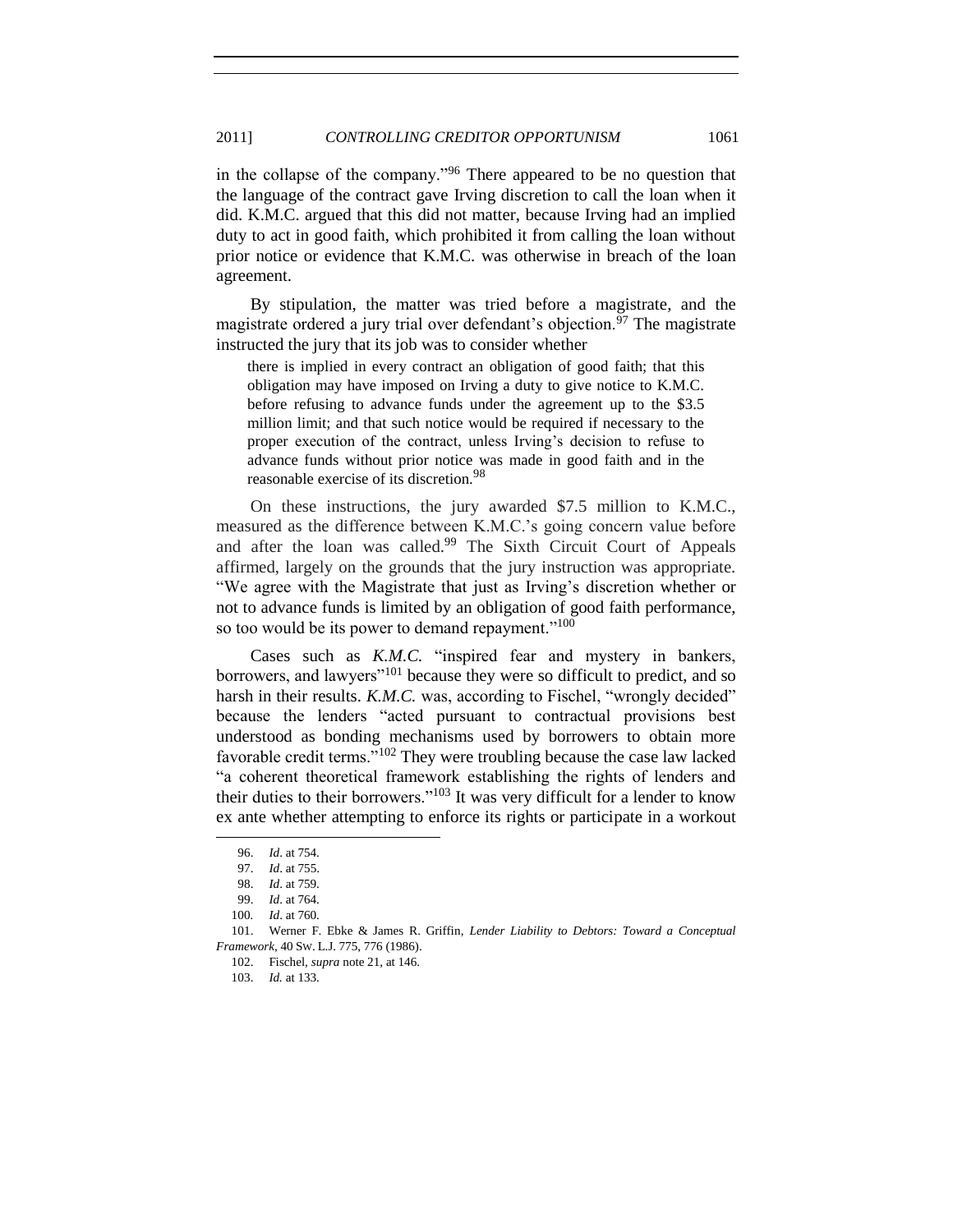<span id="page-27-0"></span>

would help or hurt its position.

Perhaps the strongest evidence of the lack of a "theoretical framework" supporting these decisions were the damages awarded. In Fischel's view, they were "outrageous"<sup>104</sup> and "fundamentally flawed"<sup>105</sup> because they did not appear to reflect any economic or contractual theory of loss. In some cases, punitive damages were awarded reflecting a firm valuation beyond any realistic measure.<sup>106</sup> If, Fischel observed, the borrowers were viable but for the lenders' actions, why did they not simply borrow from others? If they could not borrow from others, then perhaps the firms were not worth so much in the first place.<sup>107</sup>

Yet, these cases also had their (cautious) defenders. Some observed that they reflected an appropriate use of "good faith" to impose "communitarian" or "populist" norms on lenders.<sup>108</sup> They were communitarian because they were literally decided by representatives of the community at large: lay juries.<sup>109</sup> Dennis Patterson has argued that giving lay juries (communities) the power to impose this expanded interpretation of the duty of good faith in lender liability cases was not necessarily problematic, provided that jurors understood the norms of the

l

108. DENNIS M. PATTERSON, GOOD FAITH AND LENDER LIABILITY: TOWARD A UNIFIED THEORY 110 (1990) ("[C]ommunity standards of decency, fairness, and reasonableness [] have an important role to play in any evaluation of secured creditor misconduct."). The related "populist" view comes from Julian McDonnell. *See id*. at 127 (citing Julian B. McDonnell, *Handling Distress Loans: New Liabilities for Secured Lenders*, *in* SECURED TRANSACTIONS UNDER THE UNIFORM COMMERCIAL CODE 11-4 (P. Coogan et al. eds., 1987)).

109. Indeed, the use of the jury was one of the central issues in *K.M.C.*, since the loan agreement apparently contained a jury waiver, which the bank declined to enforce. K.M.C. Co. v. Irving Trust Co., 757 F.2d 752, 757 (6th Cir. 1985). As Dennis Patterson explained, this may have resulted from a mistaken understanding of the function of the jury waiver clause. PATTERSON, *supra* note [108,](#page-27-0) at 136 n.56 (explaining that the magistrate judge granted K.M.C.'s request for a jury because "Irving's representatives had told [K.M.C.'s president] that a jury-waiver clause in the loan documentation only applied in the case of fraud").

<sup>104.</sup> *Id*. at 152.

<sup>105.</sup> *Id*. at 154.

<sup>106.</sup> *Id*. at 147, 149 (discussing cases in which punitive damages were awarded and noting that damage awards implied a "rate of return in excess of 3000%").

<sup>107.</sup> *Id.* at 148–49. "If a business is really that valuable," Fischel argued, "market participants would be willing to invest in it—they are leaving money on the table if they don't. Conversely, if nobody is willing to invest, a strong presumption arises that the business was not that valuable in the first place." *Id.* at 149. The problem here is that this assumes, among other things, that market participants know about the investment opportunity and have the resources to act on it. In a world with imperfect information and transaction costs, neither is assured, or necessarily realistic. Moreover, it ignores the reputational cost to the borrower of having had a dispute with its lender. While the borrower may be right, it will be costly to explain that inconvenient fact to future investors, who may understandably want to avoid "difficult" borrowers.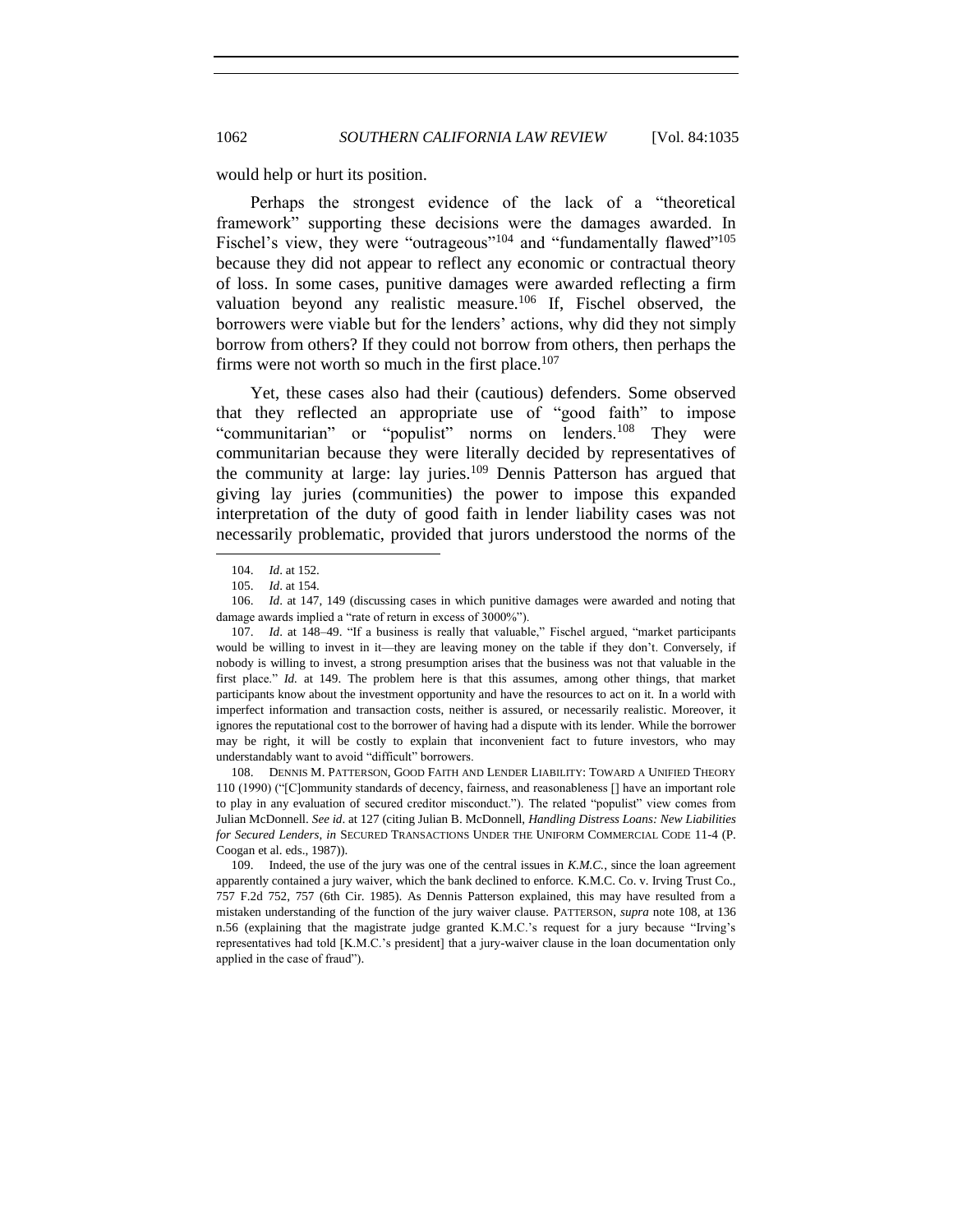commercial community in question.<sup>110</sup> "[C]ommunity standards of decency, fairness, and reasonableness," he argued, "have an important role to play in any evaluation of secured creditor misconduct."

Take the purpose of "community standards." The word "community" should not be read to mean only the "community at large" when we speak of "community standards of reasonableness." Whether or not it is "reasonable" for a secured creditor to accelerate on default after having consistently accepted late payments should be determined by reference to the 'community' of which the secured party is a member: the financial community. In other words, whether a behavioral norm of the financial community has been violated is a judgment as to whether the [challenged action] is consistent (reasonable) with the behavior of lenders similarly situated.<sup>111</sup>

Patterson's principal goal was not to defend the results in the early lender liability 1.0 cases, but instead to argue that properly constrained, civil juries could be appropriate institutions to perform ex post good faith review of lender behavior.

Patterson recognized that questions about the good faith of lenders in commercial transactions presented special challenges to lay juries. This recognition built on the work of Karl Llewellyn, who hoped that inherently vague terms such as "good faith" would be interpreted and resolved by experts, and not the community at large. According to Patterson, in designing the Uniform Commercial Code, Llewellyn "advocated a central role for merchant juries—not lay juries—"in judging the merits of commercial disputes." $112$  The "special commercial court or factfinder was essential to the orderly development and critique of commercial practices," Llewellyn believed.<sup>113</sup> The "specialized knowledge and competence" of merchant juries was, for Llewellyn, a pragmatic recognition that the acceptable resolution of normatively volatile commercial disputes required ―*some* adequate tribunal to determine competently and reckonably all questions of fact which rest *in special knowledge of the trade*."<sup>114</sup> For Llewellyn, that tribunal would not be the community at large, but juries composed of merchant-experts, after the fashion of Mansfield.<sup>115</sup>

<sup>110.</sup> PATTERSON, *supra* note [108,](#page-27-0) at 110.

<sup>111.</sup> *Id*. at 110–11 (footnotes omitted).

<sup>112.</sup> *Id*. at 36.

<sup>113.</sup> *Id*.

<sup>114.</sup> *Id*. at 40–41 (quoting 1941 Revised Act (2d Draft), at Comment on Secs. 59-59-D, at 253, in I. U.C.C. Drafts 533).

<sup>115.</sup> *See* Ingrid Michelsen Hillinger, *The Article 2 Merchant Rules: Karl Llewellyn's Attempt to Achieve the Good, the True, the Beautiful in Commercial Law*, 73 GEO. L.J. 1141, 1160 (1985)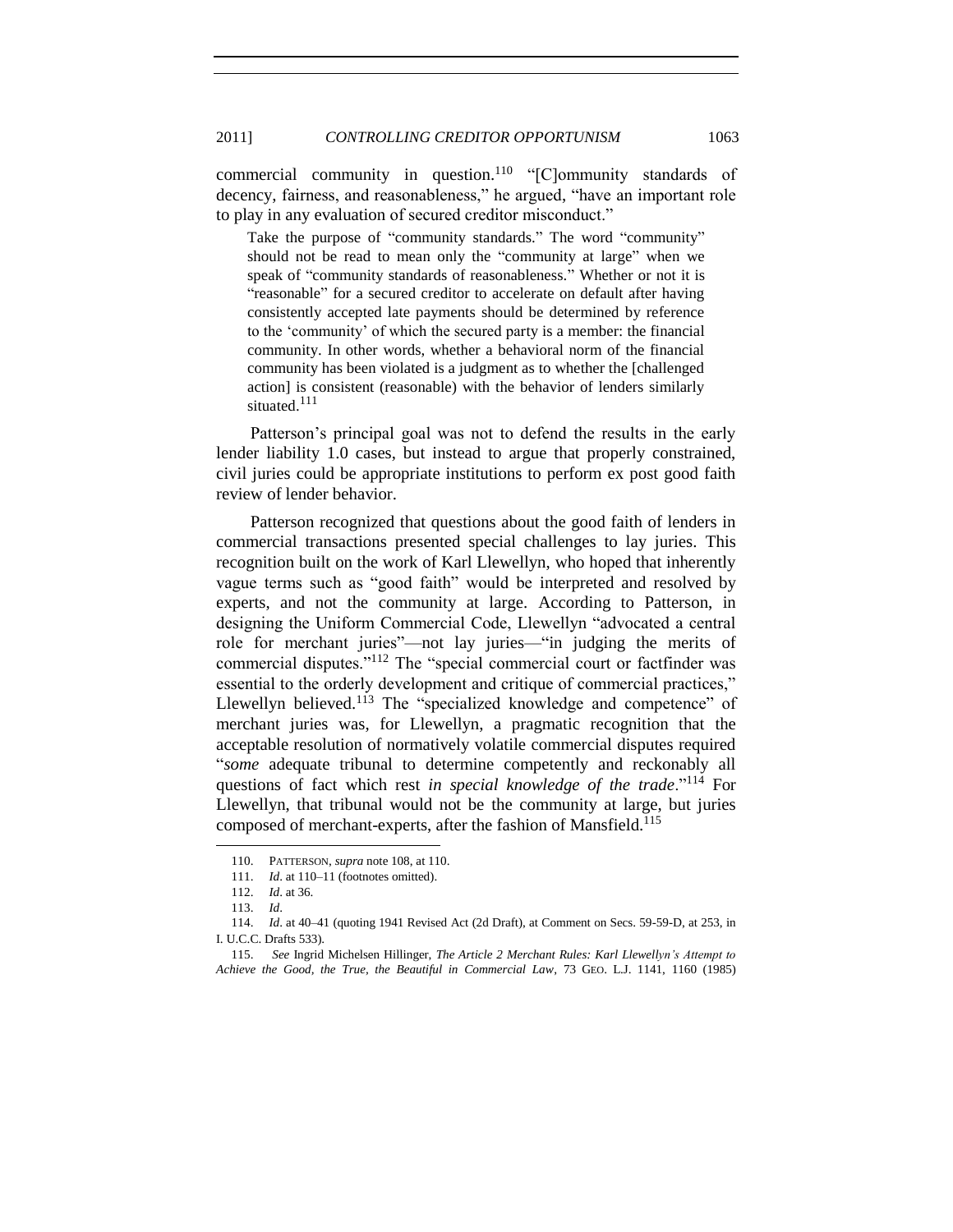While the U.C.C. did retain and impose concepts such as "good faith," it jettisoned Llewellyn's institutional choice: merchant juries were not incorporated into the enactment of the Uniform Commercial Code.<sup>116</sup> Interpreting that statute and concepts on which it rests, such as "good faith," would be left to the much less predictable norms and values of civil lay juries.

## <span id="page-29-0"></span>B. THE DEMISE OF LENDER LIABILITY 1.0—CONTRACTS, NOT **COMMUNITIES**

As Fischel observed, this institution—the lay jury—was malleable in the hands of good trial lawyers, frequently hostile to lenders, and therefore susceptible to awarding excessive damages to borrowers. Although Fischel did not characterize his strong critique of lender liability 1.0 in this way, he was in part making an institutional claim: the civil lay jury was the wrong institution to decide these cases. The community at large could not be trusted to conduct ex post good faith review of lender enforcement actions.

Fischel developed his brief against cases like *K.M.C.* in a 1989 *Yale Law Journal* article, which (perhaps ironically) has also given us the basis for a serviceable definition of creditor opportunism.<sup>117</sup> Fischel focused not on the specific institutional question (lay versus expert juries), but instead on the scope and content of the term "good faith." The only important question, he argued, was whether "courts should look beyond the contract itself and the usual tools of contract interpretation to some other body of authority in order to define the rights and duties between the parties."<sup>118</sup> In his view, courts should not, for three reasons.

First, as was fashionable among law-and-economics scholars of the time, Fischel argued that good faith should be treated as a "gap filler" of a particular sort. Courts should not introduce extracontractual rights and remedies contrary to the parties' express or implied agreement because they believed (in hindsight) that the lender violated (perceived) community norms. Rather, good faith should fill in blanks the parties may have left, so long as they were consistent with what a court believed hypothetically rational parties would have chosen, not what these particular parties

<sup>(</sup>discussing Llewellyn's views on merchant tribunals); Amy J. Schmitz, *Embracing Unconscionability's Safety Net Function*, 58 ALA. L. REV. 73, 86 (2006) (same).

<sup>116.</sup> *See PATTERSON, supra note [108,](#page-27-0) at 42* ("The merchant jury idea did not survive past the Second Revised Sales Act (1941).").

<sup>117.</sup> See Fischel, *supra* note [21.](#page-5-0) I say "ironically," because it is unlikely Fischel would sympathize with the use to which I put his definition of "opportunism."

<sup>118.</sup> *Id*. at 140.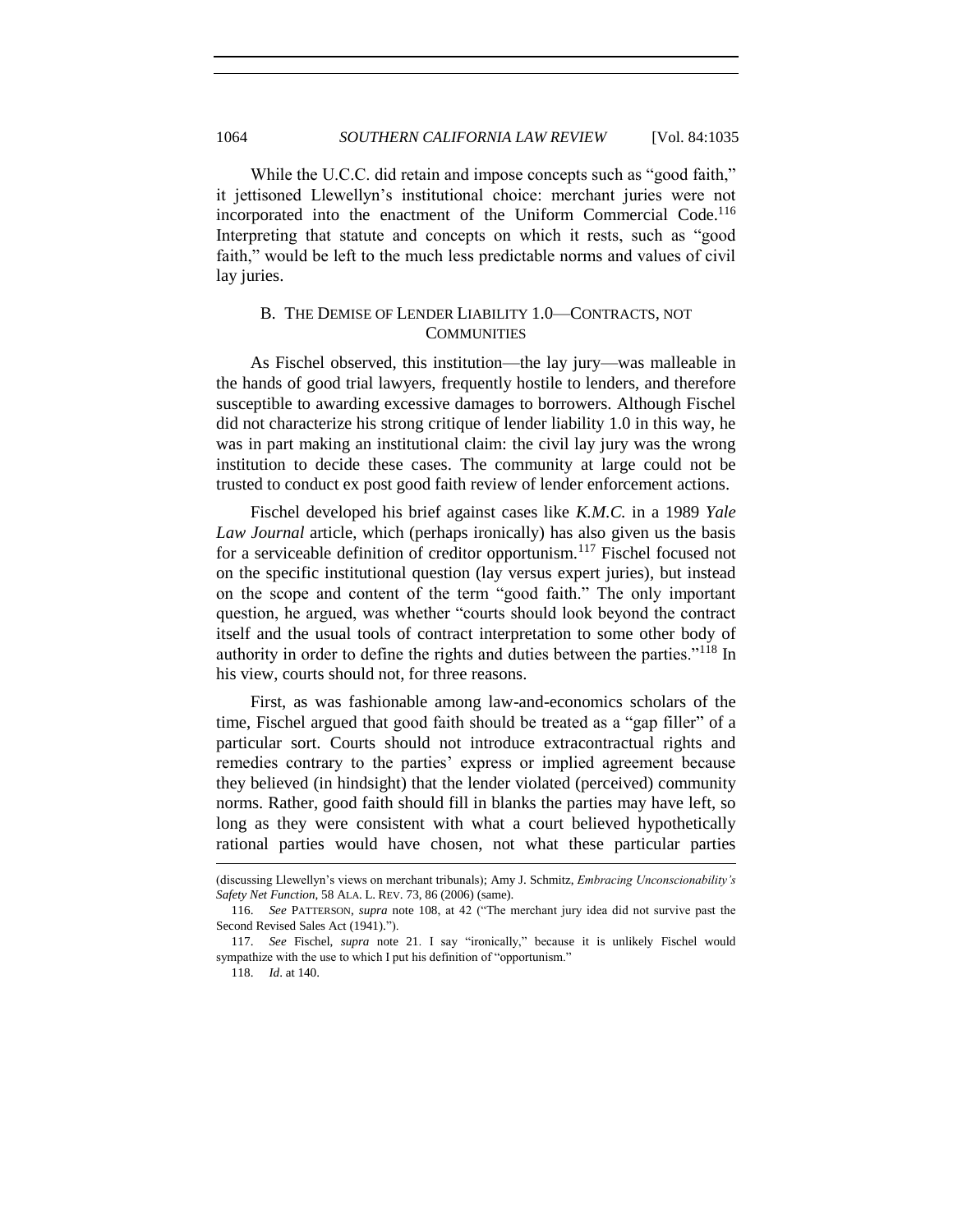<span id="page-30-0"></span>(subjectively) would have chosen.<sup>119</sup>

Second, deviating from an interpretation of the contract that favored the lender would increase the cost of capital, he believed. "[T]he more expansive the interpretation of the duty of good faith to control opportunistic behavior by the lender, the weaker is the bond of the borrower and the less able the borrower is to use the bond to obtain more favorable credit terms."<sup>120</sup>

Third, Fischel believed that three sets of legal and market forces already prevented lenders from behaving opportunistically.

First, if the lender's actions constitute a breach of contract, the lender can be forced to pay damages. Second, the lender must be concerned about the effect of opportunistic behavior on its reputation. Most lenders are typically larger than borrowers and more likely to be repeat players. Reputation will be a more effective deterrent to lender misbehavior, therefore, than to debtor misbehavior. Finally, the market for substitute performance or, more specifically, the availability of other sources of credit, limits lenders' ability to extract concessions from debtors. The size of any concessions must be smaller than the costs to the debtor of negotiating with a new lender.<sup>121</sup>

Fischel's occasional coauthor, Frank Easterbrook, soon had a chance to apply this approach from his post as a judge on the United States Court of Appeals for the Seventh Circuit, in the 1990 *Kham & Nate's* case.<sup>122</sup> Here, the First Bank of Whiting extended credit to a troubled retailer before it went into bankruptcy, both directly and via letters of credit on which the debtor's suppliers could draw. The bank made the loan based in part on a requirement that the debtor commence a Chapter 11 case and obtain superpriority status for the bank's loans, which it did.<sup>123</sup> Although the bank permitted trade creditors to draw on the letters of credit (essentially establishing a first-priority collateral position), it informed the debtor that it would make no further extensions of credit after the debtor had borrowed about \$75,000.

Although the lending facility had been approved by the bankruptcy

<sup>119.</sup> Fischel later elaborated on his theory of good faith and gap filling. *See* Frank H. Easterbrook & Daniel R. Fischel, *Contract and Fiduciary Duty*, 36 J.L. & ECON. 425, 446 (1993). For discussions of gap filling in contract law, see, for example, Pargendler, *supra* note [32,](#page-8-1) at 1316 (citing Ian Ayres & Robert Gertner, *Filling Gaps in Incomplete Contracts: An Economic Theory of Default Rules*, 99 YALE L.J. 87 (1989)).

<sup>120.</sup> Fischel, *supra* not[e 21,](#page-5-0) at 142.

<sup>121.</sup> *Id*. at 138 (footnotes omitted).

<sup>122.</sup> Kham & Nate's Shoes No. 2, Inc. v. First Bank of Whiting, 908 F.2d 1351 (7th Cir. 1990).

<sup>123.</sup> *Id.* at 1353–54.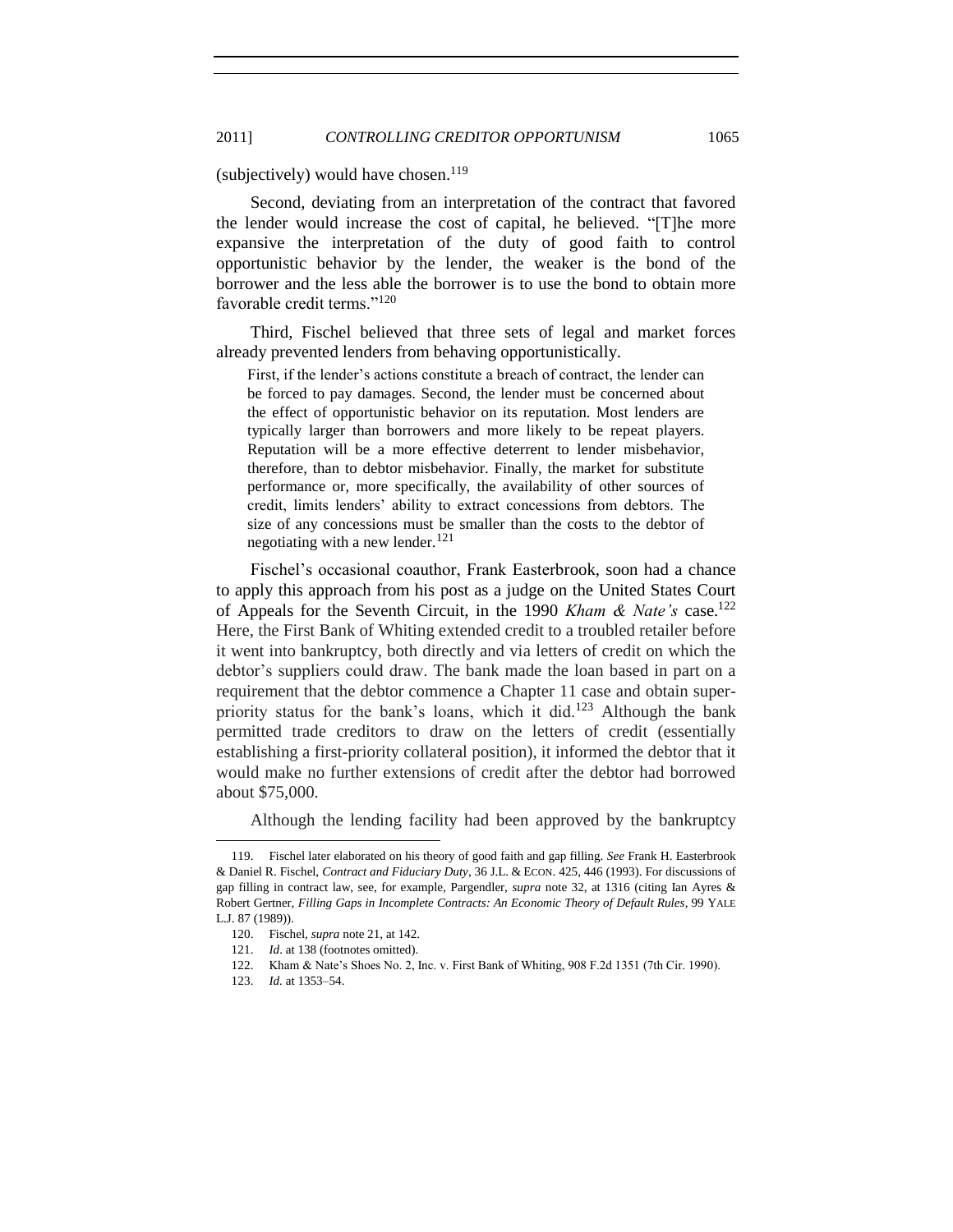court, it appears that neither the debtor nor the bank took any action with respect to the facility. The debtor did not seek to borrow, and the bank did seek to foreclose the loan. Instead, the debtor proposed a series of reorganization plans, all but the last of which would have paid the bank in full, consistent with its priority status.<sup>124</sup> At the hearing on the last plan, however, the bankruptcy judge concluded that, by refusing to lend any more than the \$75,000 directly (plus the amounts honored under the letters of credit), the bank had acted "inequitably."<sup>125</sup> In confirming this plan, the bankruptcy court concluded that the appropriate remedy for the bank's inequitable conduct was to vacate the original order approving the bank's financing and subordinating the bank's claim, effectively leaving the bank unpaid.

The Seventh Circuit reversed the bankruptcy court. Judge Easterbrook recognized that, even following an era in which equitable claims against lenders expanded significantly, "[c]ases subordinating the claims of creditors that dealt at arm's length with the debtor are few and far between."<sup>126</sup> "[U]sually," he reasoned, equitable subordination "is a response to efforts by corporate insiders to convert their equity interests into secured debt in anticipation of bankruptcy." $127$  Here, the bank was not an insider. According to Judge Easterbrook, "It contributed new value under a contract, and it wants no more than the priority Judge Toles promised as the lure."<sup>128</sup>

The debtor had argued that the bank's conduct was "unfair" and "inequitable" even though permitted by the language of the contract.<sup>129</sup> Judge Easterbrook rejected this position: "[W]e are not willing to embrace a rule that requires participants in commercial transactions not only to keep their contracts but also do 'more'—just how much more resting in the discretion of a bankruptcy judge assessing the situation years later."<sup>130</sup> Permitting this sort of ex post review would increase the cost of capital, he believed.<sup>131</sup> "Unless pacts are enforced according to their terms, the institution of contract, with all the advantages private negotiation and

<sup>124.</sup> *Id*. at 1354.

<sup>125.</sup> *Id*.

<sup>126.</sup> *Id*. at 1356.

<sup>127</sup>*. Id*.

<sup>128.</sup> *Id*.

<sup>129.</sup> *Id*.

<sup>130.</sup> *Id*. This is obviously an exaggeration. In *Kham & Nate's*, the bankruptcy judge had approved the financing, and had jurisdiction to resolve disputes over it more or less contemporaneously.

<sup>131.</sup> *Id.* at 1356–57 ("Courts may not convert one form of contract into the other after the fact, without raising the cost of credit or jeopardizing its availability.").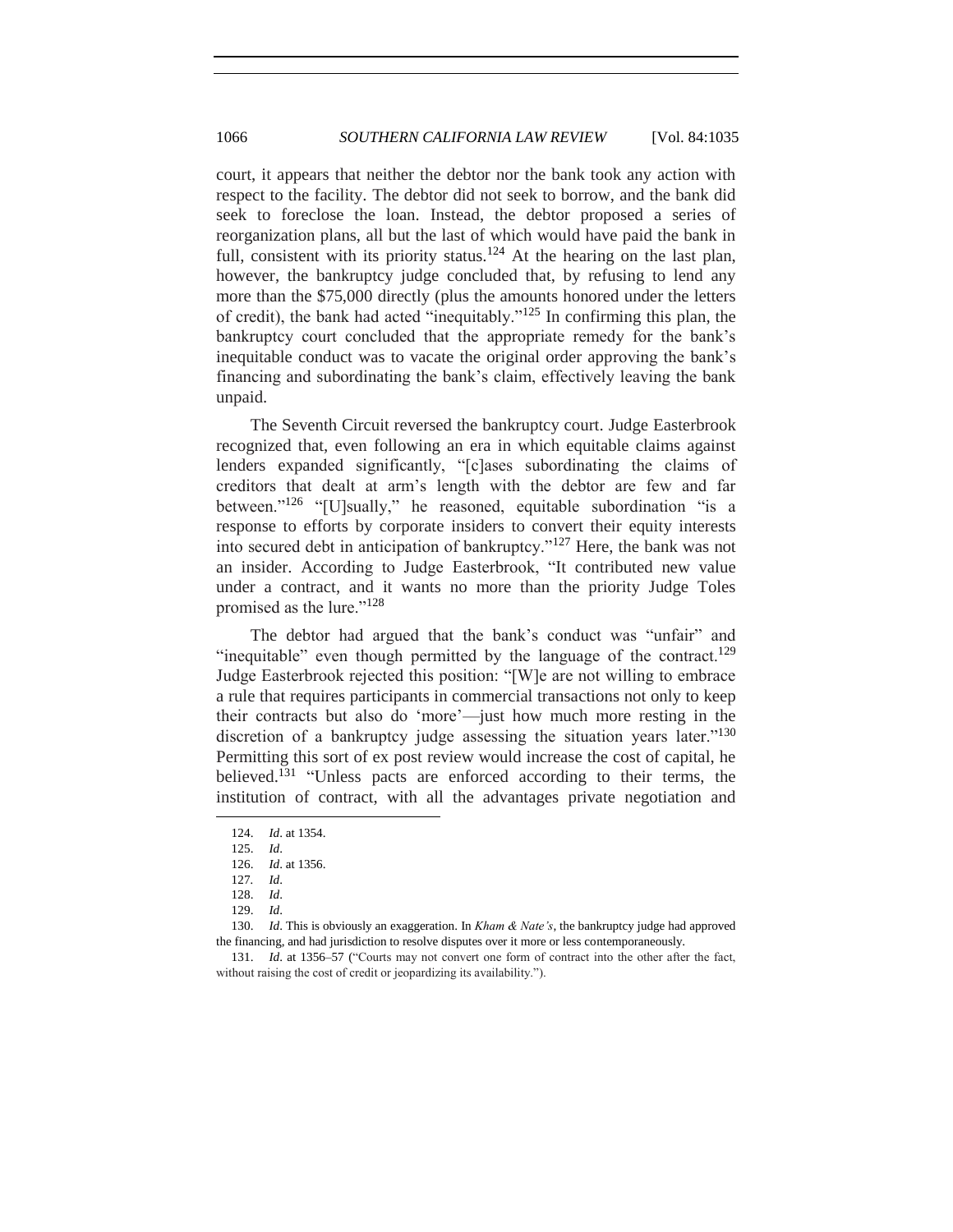agreement brings, is jeopardized."<sup>132</sup>

Judge Easterbrook recognized that some conduct might be inequitable. But, the bank's conduct here was not. "'Inequitable conduct' in commercial life," he observed, "means breach *plus* some advantage-taking, such as the star who agrees to act in a motion picture and then, after \$20 million has been spent, sulks in his dressing room until the contract has been renegotiated."<sup>133</sup> Treating good faith as a "gap filler," he reasoned that "principles of good faith—such as the U.C.C.'s standard of honesty in fact" and "the reasonable expectations of the trade" $134$ —would apply only "[w]hen the contract is silent."<sup>135</sup> Creditors are not, however, their borrower's fiduciaries: "they are not bound to treat [borrowers] with the same consideration reserved for their families."<sup>136</sup> Thus, the bank won.

Strictly speaking, *Kham & Nates* concerned "equitable subordination," a subspecies of lender liability with its own jurisprudence.<sup>137</sup> While fine doctrinal distinctions may matter in other contexts, the real contribution of *Kham & Nate's* goes to the institutional questions at the heart of these cases: How should we go about deciding whether a lender has gone too far? In the view of Fischel and Easterbrook, contracts—not communities should define the boundaries of acceptable creditor conduct.

## <span id="page-32-2"></span><span id="page-32-1"></span>C. SUMMARY

<span id="page-32-0"></span>The doctrinal arc from *K.M.C.* through *Kham & Nate's* is usually thought to describe the rise and demise of lender liability  $1.0^{138}$ 

l

138. *See* Claire Moore Dickerson, *From Behind the Looking Glass: Good Faith, Fiduciary Duty*  & Permitted Harm, 22 FLA. ST. U. L. REV. 955, 1011 (1995) ("[W]e are left with uncertainty as to the

<sup>132.</sup> *Id*. at 1357.

<sup>133.</sup> *Id*.

<sup>134.</sup> *Id*. 135. *Id*.

<sup>136.</sup> *Id*.

<sup>137.</sup> *Id*. at 1354. As discussed below, equitable subordination is a remedy used by bankruptcy courts to punish "inequitable" conduct by creditors of a debtor. Section 510(c) of the Bankruptcy Code provides, in relevant part, that a court may "under principles of equitable subordination, subordinate for purposes of distribution all or part of an allowed claim to all or part of another allowed claim or all or part of an allowed interest to all or part of another allowed interest." 11 U.S.C. § 510(c) (2006). The doctrine grew out of a series of Supreme Court cases, *Taylor v. Standard Gas & Electric Co*., 306 U.S. 307 (1939); *Pepper v. Litton*, 308 U.S. 295 (1939); and *Comstock v. Group of Institutional Investors*, 335 U.S. 211 (1948). Generally, a claim will be equitably subordinated if (1) the creditor engaged in some type of inequitable conduct; (2) the misconduct resulted in injury to other creditors or conferred an unfair advantage on the creditor to be subordinated; and (3) equitable subordination is not inconsistent with other provisions of the bankruptcy laws. *See* Benjamin v. Diamond (*In re* Mobile Steel Co.), 563 F.2d 692, 700 (5th Cir.1977) (enumerating the three conditions that must be satisfied before equitable subordination is appropriate).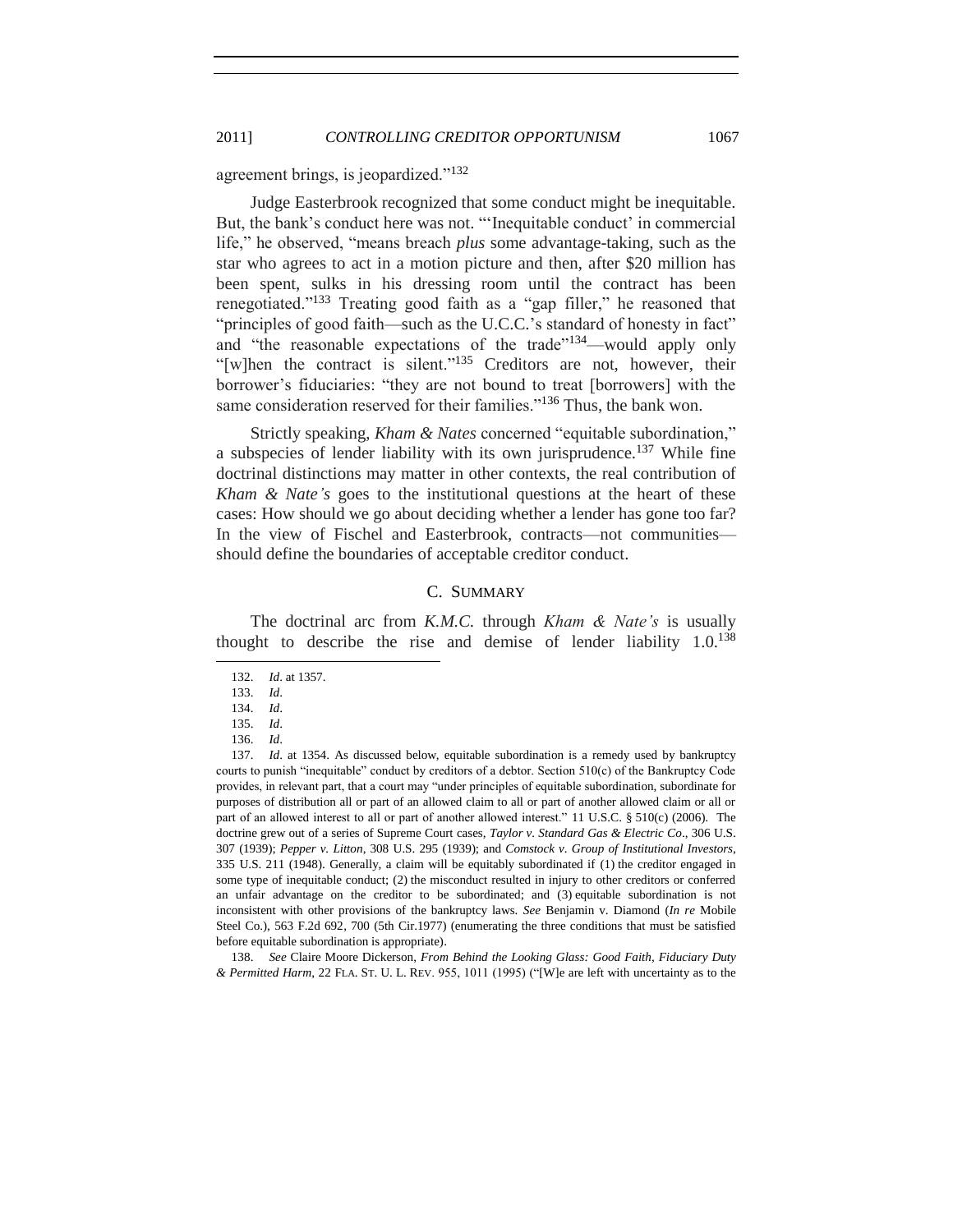Superficially, it would appear that *K.M.C.* and *Kham & Nate's* are polar opposites, and that the latter contractually rebottled the communitarian genie set loose by the former. While courts may sometimes continue to punish lenders for overreaching,<sup>139</sup> they will do so only rarely, preferring (like the *MarketXT* court) the contractarian certainty of Fischel and Easterbrook to the communitarian unpredictability of lay juries. Yet, it would seem more accurate to describe the difference as one of institutional choice: the *K.M.C.* court believed that the judicial branch (and the subinstitution of the civil jury) could perform appropriate ex post review of the good faith of a lender's enforcement actions, while the *Kham & Nate's*  court did not.

Perhaps most important—and yet ignored by commentators—is what *K.M.C.* and *Kham & Nate's* share: a bilateral conception of good faith. Both courts view the essential question of good faith as being about the behavior of the contract parties toward one another. *K.M.C.'*s (permissible) jury instruction asked jurors to focus on the lender's (Irving's) duties to the borrower: Did the duty of good faith "impose<sup>[]</sup> on Irving a duty to give notice to K.M.C. . . . ?"<sup>140</sup> *Kham & Nate's* exonerated the creditor because "[g]ood faith" is about what was or was not contemplated "explicitly by the parties" with respect to one another.<sup>141</sup>

The problem, as will be developed below, is that these are not the only (or necessarily the appropriate) parties from whose perspective we should judge good faith. In the context of financial distress, good faith requires us to consider a broader group of stakeholders, because they are the ones who will be affected by the behavior of the debtor and controlling creditors.

140. K.M.C. Co. v. Irving Trust Co., 757 F.2d 752, 759 (6th Cir. 1985).

extent of the good faith obligation in lender liability."); A. Brooke Overby, *Bondage, Domination, and the Art of the Deal: An Assessment of Judicial Strategies in Lender Liability Good Faith Litigation*, 61 FORDHAM L. REV. 963, 1013-15 (1993) ("[T]he passive judicial strategy toward good faith in lender liability cases is beginning to achieve substantial acceptance in the courts.").

<sup>139.</sup> Some modern courts and juries have punished lenders who have defrauded their borrowers, *e.g.*, Corestates Bank, N.A. v. Levy Bros. Co., No. 98 CV 1158, 2006 WL 3478942 (Pa. C.P. Sept. 29, 2006); committed torts, *e.g.*, Busy Bee, Inc. v. Wachovia Bank, N.A., No. 97 CV 5078, 2006 Pa. Dist. & Cnty. Dec. LEXIS 238 (Pa. C.P. Feb. 28, 2006); or were grossly negligent, *e.g.*, *In re* Yellowstone Mountain Club, LLC, 2009 Bankr. LEXIS 2047 (Bankr. D. Mont. May 13, 2009). Others have declined to do so for conduct that appears equally egregious. *See* Famm Steel, Inc. v. Sovereign Bank, 571 F.3d 93, 102 (1st Cir. 2009) (holding that "the relationship between a lender and a borrower, without more, does not establish a fiduciary relationship" despite lender's breach of promises and actual control by installing officers who managed debtor ineffectively).

<sup>141.</sup> *Kham & Nate's*, 908 F.2d at 1357 (internal quotation marks omitted) ("Good faith' is a compact reference to an implied undertaking not to take opportunistic advantage in a way that could not have been contemplated at the time of drafting, and which therefore was not resolved explicitly by the parties.").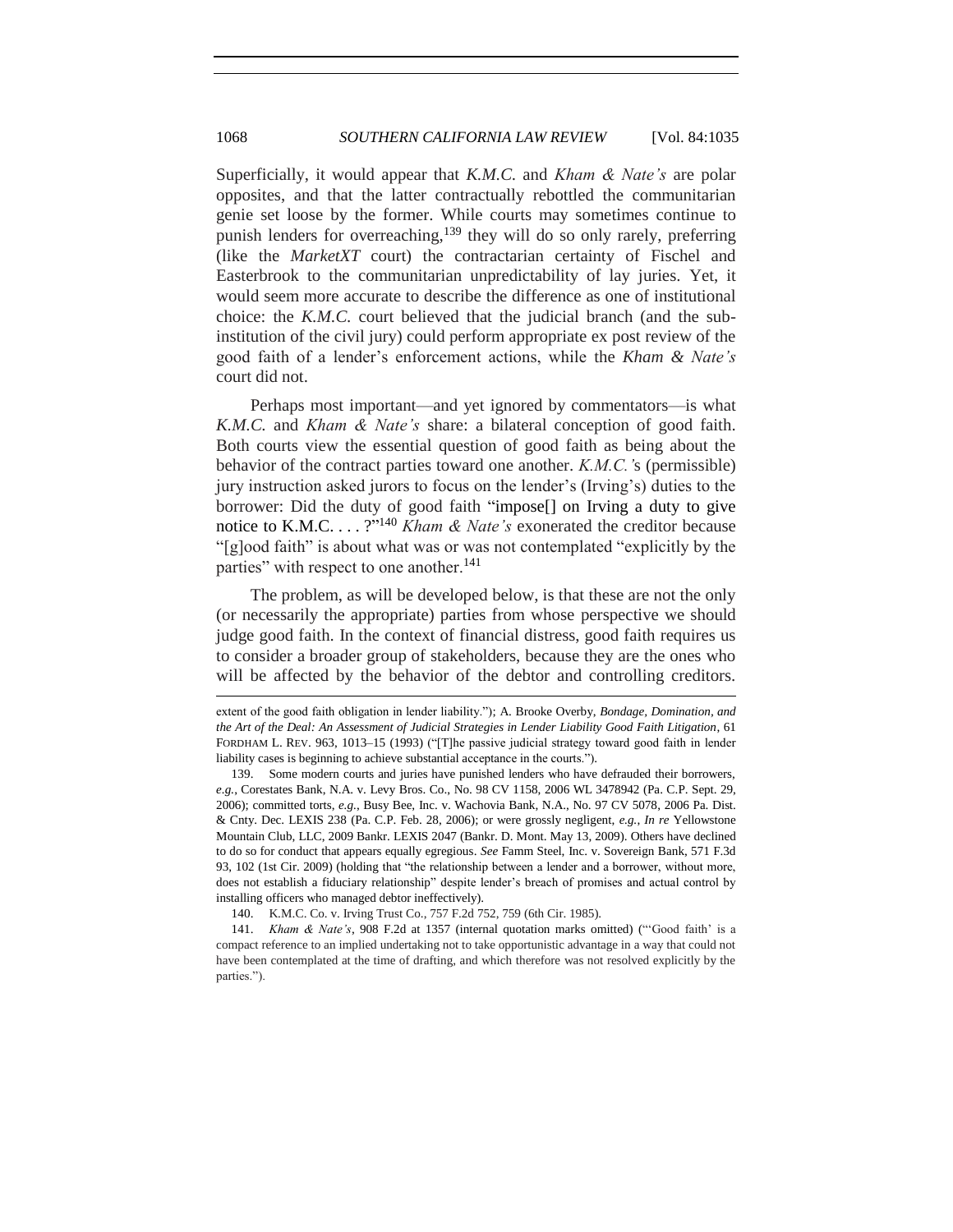Distress investing, especially as it appears to be developing, requires a different understanding and application of good faith than contract law alone would provide.

#### V. THREE MODELS OF GOOD FAITH

<span id="page-34-0"></span>To say that creditor opportunism challenges good faith begs the obvious question: what do we mean by good faith? While good faith has long been the way that courts police opportunistic behavior in contractual relations, the reality is that contract—as such—is only one of many potential doctrinal constructs through which we might give content to the term "good faith." After developing contract doctrine's bilateral approach to good faith, and explaining why it, by itself, will not solve problems of modern creditor opportunism, this part argues that good faith as understood in the law of corporations and bankruptcy may be more apt.

## <span id="page-34-1"></span>A. BILATERAL GOOD FAITH—GOOD FAITH IN TRADITIONAL CONTRACT DOCTRINE—THE EXISTENTIAL QUESTION

Good faith is the Zelig of private law,  $142$  appearing chameleon-like in many different contexts. Academics disagree about virtually everything involving good faith, including whether it even exists<sup>143</sup> or is an obligation distinct from fiduciary duty.<sup>144</sup> Doctrinally, courts have long treated good

<span id="page-34-2"></span>l

Easterbrook & Fischel, *supra* note [119,](#page-30-0) at 438 (footnotes omitted). *See also* Andrew S. Gold, *On the Elimination of Fiduciary Duties: A Theory of Good Faith for Unincorporated Firms*, 41 WAKE FOREST

<sup>142.</sup> The Woody Allen movie Zelig is a fictional documentary "about the life of human chameleon Leonard Zelig, a man who becomes a celebrity in the 1920s due to his ability to look and act like whoever is around him." Plot Summary for Zelig (1983), INTERNET MOVIE DATABASE, http://www.imdb.com/title/tt0086637/plotsummary (last visited Aug. 2, 2011).

<sup>143.</sup> Auer, *supra* note [31,](#page-7-0) at 5 ("It has almost become a trademark of writings in this genre to begin by emphasizing the unsatisfactory state of the debate, which mostly seems to be concerned with the insurmountable difficulty of defining a concept such as 'good faith.'"). *See also* Emily M.S. Houh, *The Doctrine of Good Faith in Contract Law: A (Nearly) Empty Vessel?*, 2005 UTAH L. REV. 1, 1 (2005) (questioning whether good faith should exist). *But cf.* Robert S. Summers, "Good Faith" in *General Contract Law and the Sales Provisions of the Uniform Commercial Code*, 54 VA. L. REV. 195, 199 (1968) ("[G]ood faith is both a pervasively relevant and an independently significant doctrine in the fields of contracts and sales."); Robert S. Summers, *The General Duty of Good Faith—Its Recognition and Conceptualization*, 67 CORNELL L. REV. 810, 810 (1982) (discussing section 205 of the Restatement (Second) of Contracts, which represents a "major advance[]" in good faith doctrine) [hereinafter Summers, *General Duty*].

<sup>144.</sup> Some think fiduciary review and good faith are just different points on the contractual continuum. As Easterbrook and Fischel claim,

When transactions costs reach a particularly high level, some persons start calling some contractual relations "fiduciary," but this should not mask the continuum. Contract law includes a principle of good faith in implementation—honesty in fact under the Uniform Commercial Code, plus an obligation to avoid (some) opportunistic advantage taking. Good faith in contract merges into fiduciary duties, with a blur and not a line.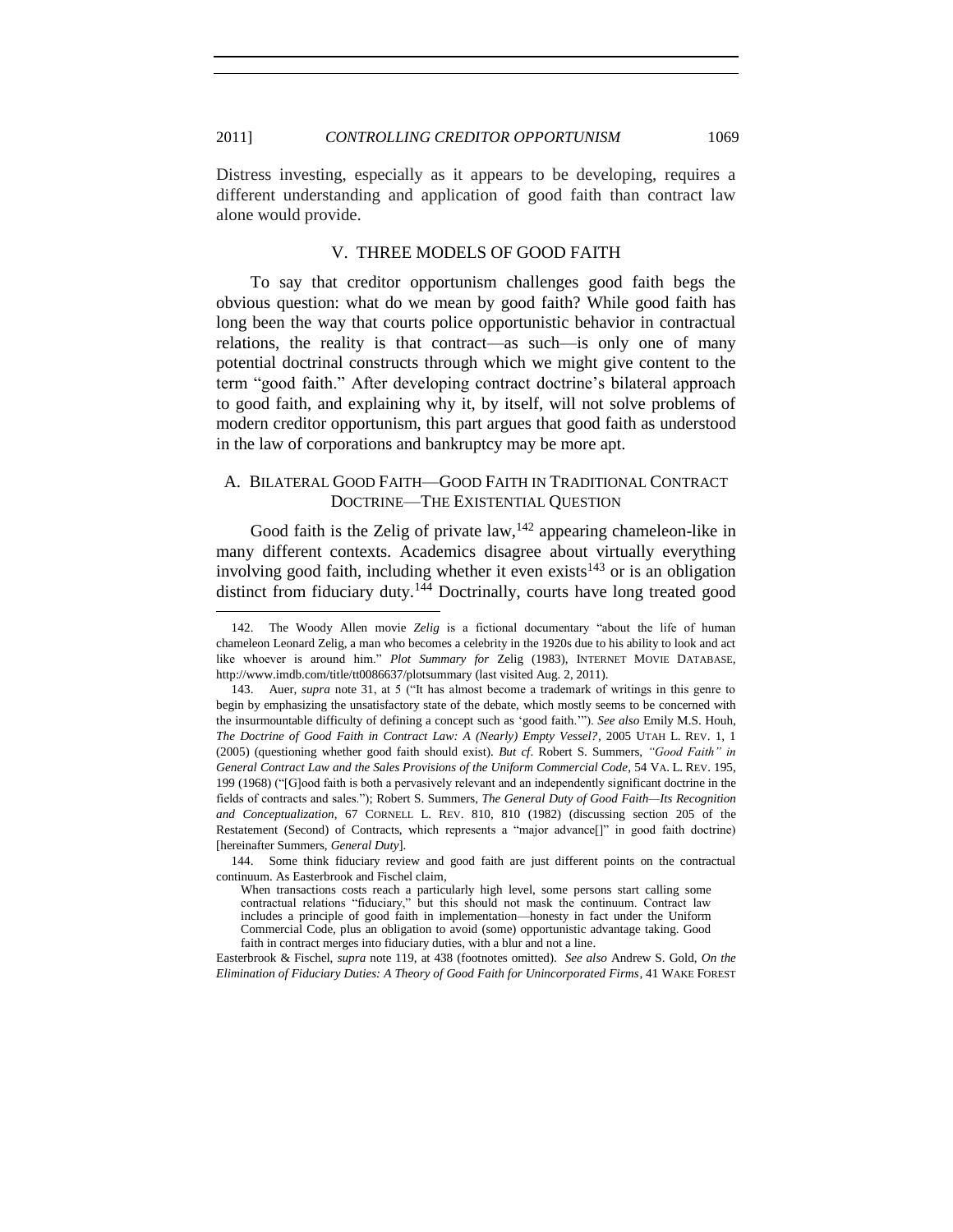faith as the antidote for bilateral opportunism. This means that one party cannot use the contract to "harm" the other party<sup>145</sup> or use discretion in the contract to frustrate its purpose.<sup>146</sup> Even Judge Easterbrook, in *Kham & Nate's*, paid lip service to the idea that good faith checks opportunism.<sup>147</sup>

The central scholarly debate about contractual good faith is, in a sense, existential: Is there any "there there"?<sup>148</sup> Do the words "good faith" impute some affirmative duties, and if so, what are they? Or, does the term merely exclude a variety of forms of misconduct that courts can identify in more or less ad hoc fashion? Similarly, is good faith instrumental, having economic consequences (as was the case in *K.M.C.*) or is it merely expressive (as in *Kham & Nate's*), aspirational but unlikely to require an offender to pay damages?

Robert Summers famously argued the latter—there was no "there there" in good faith jurisprudence.<sup>149</sup> Restatement (Second) Section 205

l

Deborah A. DeMott, *Beyond Metaphor: An Analysis of Fiduciary Obligation*, 1988 DUKE L.J. 879, 896–97 (quoting Kirke La Shelle Co. v. Paul Armstrong Co., 188 N.E. 163, 166 (N.Y. 1933)).

145. *See, e.g.*, Conoco Inc. v. Inman Oil Co., 774 F.2d 895, 908 (8th Cir. 1985) (finding good faith imposed a duty to do nothing destructive of another party's right to the fruits of the contract); Lloyd Noland Found., Inc. v. City of Fairfield Healthcare Auth., 837 So. 2d 253, 267 (Ala. 2002) (same); Anthony's Pier Four, Inc. v. HBC Assocs., 583 N.E.2d 806, 820–21 (Mass. 1991) (same).

146. *See, e.g.*, Seidenberg v. Summit Bank, 791 A.2d 1068, 1077 (N.J. 2002) ("The guiding principle in the application of the implied covenant of good faith and fair dealing emanates from the fundamental notion that a party to a contract may not unreasonably frustrate its purpose . . . . '[Thus,] the defendant [may] not exercise . . . discretion . . . under the literal terms of the contract to thwart plaintiff's expectation or purpose.'" (quoting Emerson Radio Corp. v. Orion Sales Inc., 80 F. Supp. 2d 307, 314 (D.N.J. 2000), *rev'd in part on other grounds*, 253 F.3d 159 (3d Cir. 2001))).

147. Kham & Nate's Shoes No. 2, Inc. v. First Bank of Whiting, 908 F.2d 1351, 1357 (7th Cir. 1990) ("Good faith' is a compact reference to an implied undertaking not to take opportunistic advantage in a way that could not have been contemplated at the time of drafting, and which therefore was not resolved explicitly by the parties.").

148. *Cf.* GERTRUDE STEIN, EVERYBODY'S AUTOBIOGRAPHY 289 (1993) (referring to visit to childhood home, "there is no there there").

149. Summers, *General Duty*, *supra* not[e 143,](#page-34-2) at 819. Summers relied heavily on the work of John Langshaw Austin (March 28, 1911 – February 8, 1960), an English philosopher of language and speech theorist. *See id.* (quoting JOHN AUSTIN, SENSE AND SENSIBILIA 70–71 (G. Warnock ed. 1962))

L. REV. 123, 134 (2006) ("Fiduciary duties exist along the same continuum as contractual duties of good faith and fair dealing."). Others, however, have a different view. *See, e.g.*, Dickerson, *supra* note [138,](#page-32-2) at 993 ("[T]he current view [is] that fiduciary duty and good faith are wholly separate concepts."). Of course, it is important to remember that good faith has deep roots in confusion. Its modern progenitor, *Kirk La Shelle*, appeared to collapse good faith and fiduciary duty, and we have struggled with the distinction ever since.

Indeed, the court in *Kirke La Shelle* characterized [the] restraint [on alleged opportunistic behavior] as stemming from "the duty of utmost good faith" that arose from the "fiduciary relationship" established by the parties in their contract. Perhaps the court was using the term ―fiduciary‖ more metaphorically than analytically. If the licensor-licensee relationship in *Kirke La Shelle* created a fiduciary obligation, the consequences of that obligation diverge significantly from the consequences of other fiduciary obligations.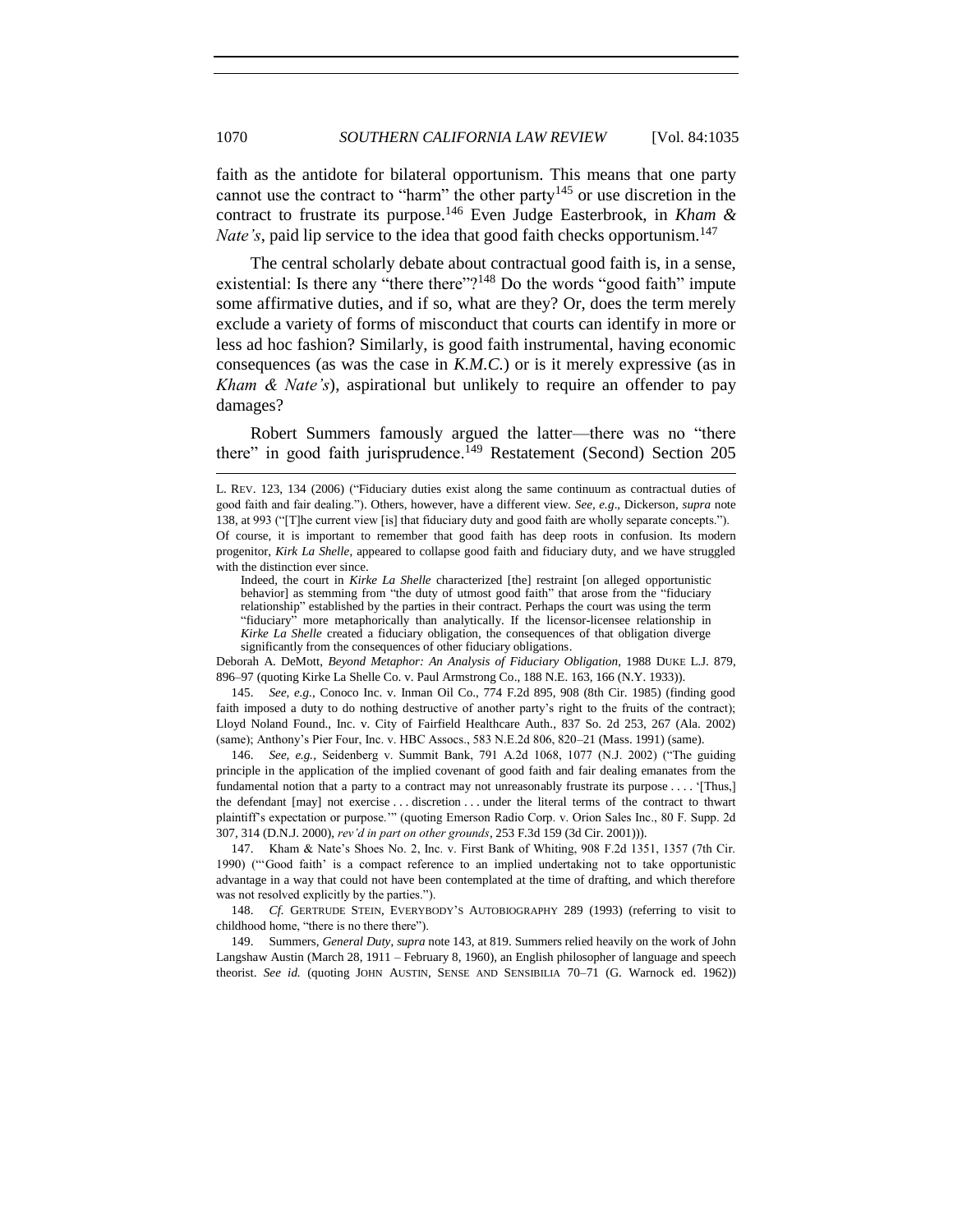#### 2011] *CONTROLLING CREDITOR OPPORTUNISM* 1071

and the common law of good faith generally simply forbad a variety of potentially bad acts, but imposed no positive duty. Quoting Restatement reporter Robert Braucher, Summers argued that "good faith 'excludes a variety of types of conduct characterized as involving bad faith," including evasion of the spirit of the bargain, lack of diligence and slacking off, abuse of a power to specify terms, conjuring up a dispute to force a settlement or modification, willfully failing to mitigate damages, and so on.<sup>150</sup>

Steven Burton took the former position—good faith has positive content—because it prohibited opportunism. Burton argued that bad faith captured two essential ideas: (1) discretion to act within the contract, and (2) the misuse of that discretion to recapture an opportunity foregone in the contract.<sup>151</sup> By a parity of reasoning, Burton observed, "Good faith performance . . . occurs when a party's discretion is exercised for any purpose within the reasonable contemplation of the parties at the time of formation—to capture opportunities that were preserved upon entering the contract, interpreted objectively."<sup>152</sup>

At first blush, these depictions of good faith—although substantive antagonists—would both seem to proscribe the sorts of creditor opportunism we have seen. Surely, short sales may "evade the spirit" of any direct rights a distress investor holds against a firm. The kind of holding out we increasingly see sounds like "slacking off," akin to Judge Easterbrook's hypothetical "sulking star."<sup>153</sup> The way lenders like Softbank in the *MarketXT* case use their "confluence" of rights certainly seems like an "abuse of discretion to define terms."

Why, then, have courts shown little interest in treating these forms of behavior as opportunistic violations of the duty of good faith? The answer may be that this conception of good faith is too strong. These examples do

<sup>(</sup>describing Austin's description of the term "real" as "illuminating").

<sup>150.</sup> *Id*. at 820 (quoting RESTATEMENT (SECOND) OF CONTRACTS § 205 cmts. a, d, e (1981)). ―Subterfuge and evasions violate the obligation of good faith in performance,‖ the Restatement comments indicate. RESTATEMENT (SECOND) OF CONTRACTS § 205 cmt. d. But, the Restatement continues, the obligation to act in good faith "goes further."

<sup>[</sup>B]ad faith may be overt or may consist of inaction, and fair dealing may require more than honesty. A complete catalogue of types of bad faith is impossible, but the following types are among those which have been recognized in judicial decisions: evasion of the spirit of the bargain, lack of diligence and slacking off, willful rendering of imperfect performance, abuse of a power to specify terms, and interference with or failure to cooperate in the other party's performance.

*Id.*

<sup>151.</sup> *See* sources cited *supra* note [30.](#page-7-1)

<sup>152.</sup> Burton, *Good Faith*, *supra* not[e 30,](#page-7-1) at 373.

<sup>153.</sup> Kham & Nate's Shoes No. 2, Inc. v. First Bank of Whiting, 908 F.2d 1351, 1357 (7th Cir. 1990).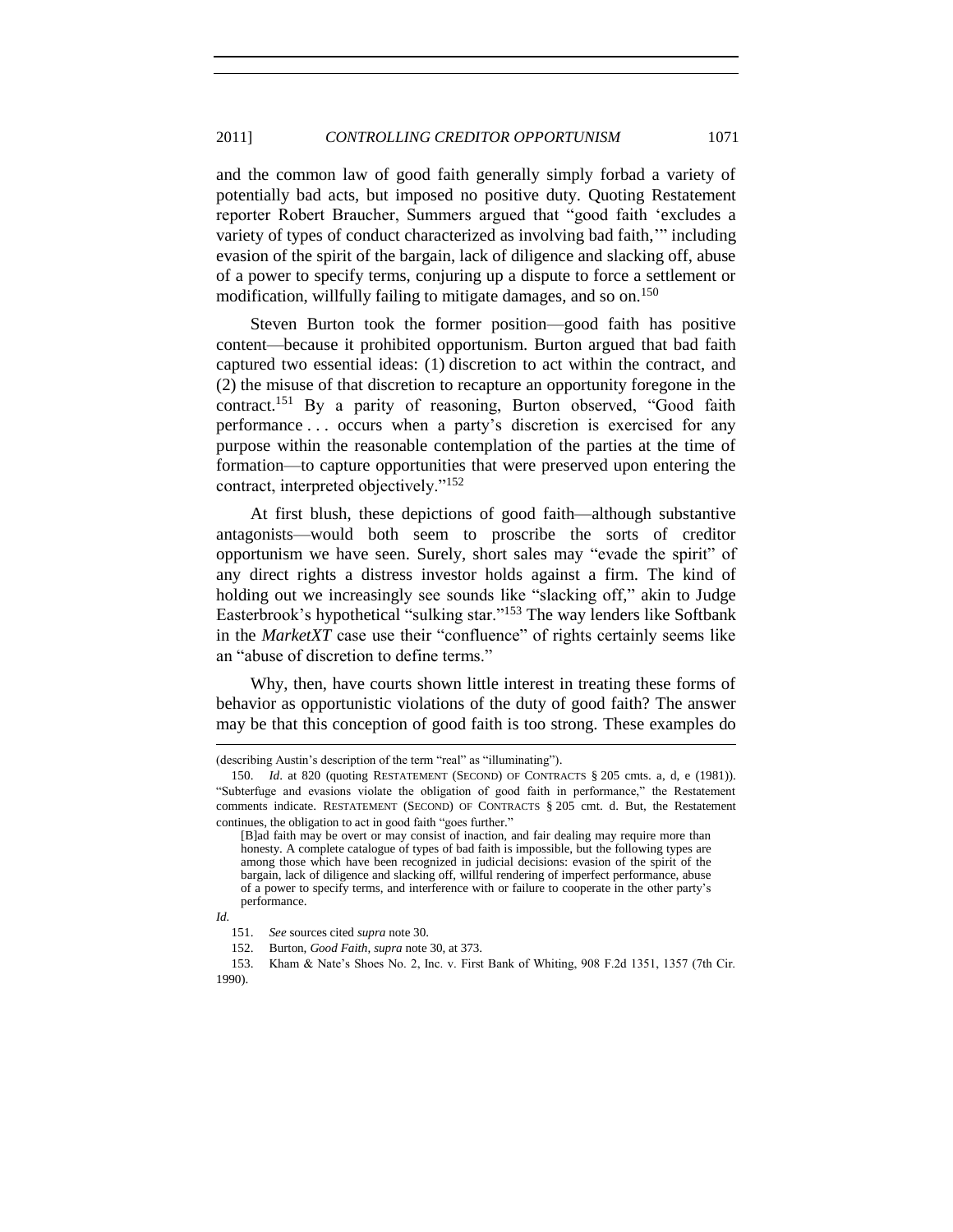not just challenge modern examples of opportunism: they would impugn almost all workouts. Even in simpler times, restructuring negotiations involved "piling up damages." The exigencies of distress often result in a ―lack of diligence.‖ Buying debt in the distress context is, in a sense, always capturing a foregone opportunity: distress investors forego the "opportunity" to buy equity because they believe that the debt they purchase instead will convert to new equity, which would either dilute or cancel the old equity. And, if a distress investor buys debt, whose "spirit" of the deal determines the boundaries of good faith—the original lender or the investor? Is the "spirit" of good faith assignable?

Classical contract doctrine's understanding of good faith proves too much because, as shown in figure 2, it is essentially concerned with bilateral relationships: The tenant who rearranges his shop to avoid paying percentage rent to the landlord;<sup>154</sup> the commodity buyer who locks in a low price and uses it to compete with his supplier when prices rise.<sup>155</sup> Restructurings, by contrast, will almost always be multilateral, involving multiple contracts, parties, positions and types of rights.

FIGURE 2. Bilateral Good Faith (Contract)



Viewing good faith in bilateral terms is obviously somewhat stylized, a "highly ordered structure in the form of [a] pair-wise, symmetrical opposition," in the words of one observer of debates about good faith.<sup>156</sup> The structure of debates about good faith are self-consciously conceptual, and thus antiseptic, devoid, in Dennis Patterson's terms, of the "purposiveness" that should inform our understanding of institutionally vital terms like "good faith."<sup>157</sup>

<sup>154.</sup> *Cf.* Mutual Life Ins. Co. v. Tailored Woman, Inc., 128 N.E.2d 401, 403 (N.Y. 1955).

<sup>155.</sup> New York Cent. Iron Works Co. v. U.S. Radiator Co., 66 N.E. 967, 968 (N.Y. 1903).

<sup>156.</sup> *See* Auer, *supra* not[e 31,](#page-7-0) at 6.

<sup>157.</sup> PATTERSON, *supra* note [108,](#page-27-0) at 99–100 ("The purposive analysis of legal concepts provides what is most useful in discourse methodology, and marks a significant advance over the excluder analysis. By identifying the role and function of good faith in the discourse of commercial law, we have a means of unifying the many contexts in which good faith has meaning. The meaning of good faith never can be exhausted in any one of its instances, nor is any particular instance uniquely illustrative or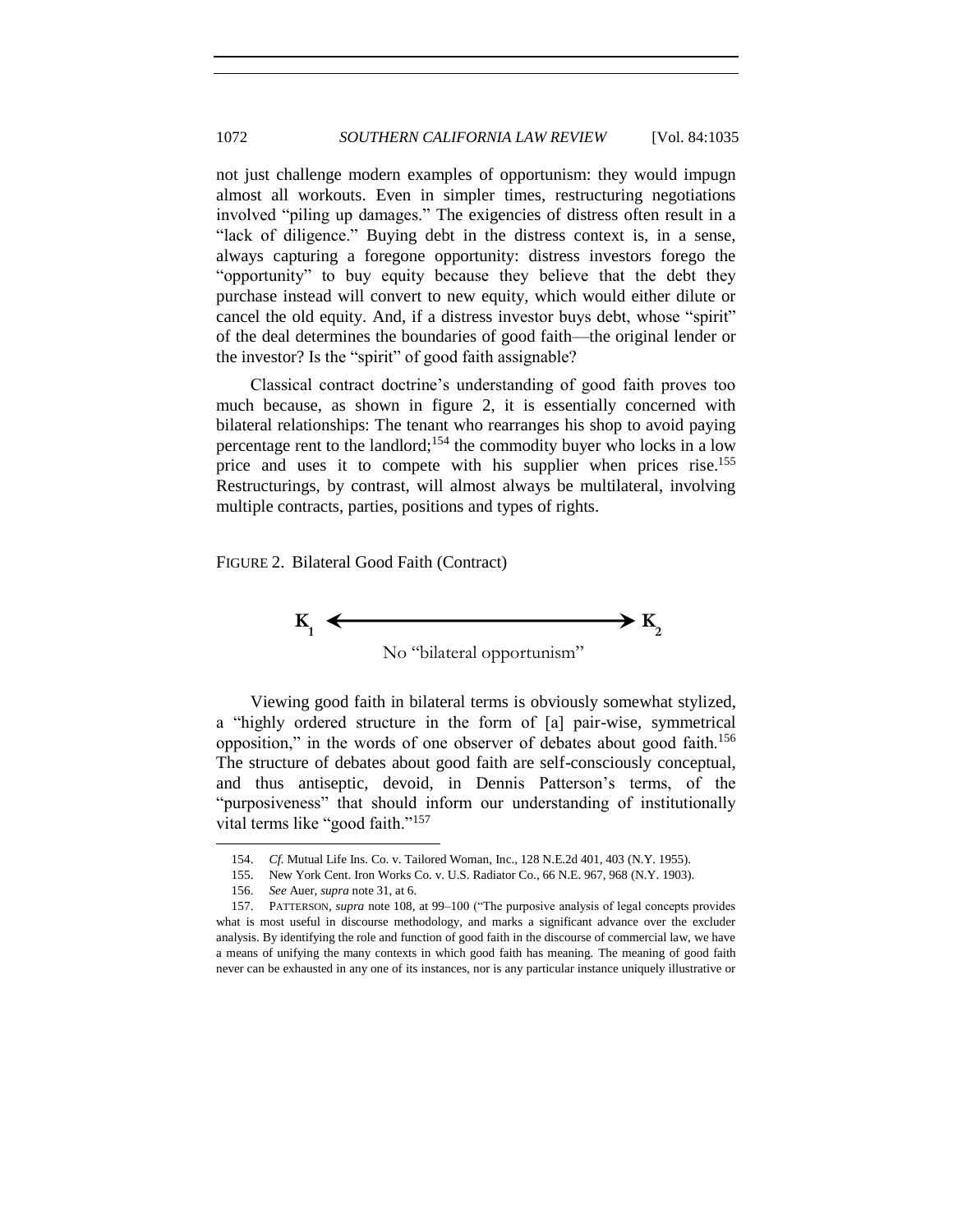Yet, the basic point—the one that has escaped courts and commentators alike—is that while the context in which creditors invest has changed dramatically in the last twenty years, the structure of our doctrinal response has not. Courts remain wedded to a bilateral conception of good faith that they apply to claims of creditor opportunism. This new context the modern distress investing market—renders the bilateral vision of good faith incomplete because it rests on a series of faulty structural assumptions about the rights and relationships involved.

## <span id="page-38-0"></span>B. MULTILATERAL GOOD FAITH—GOOD FAITH IN CORPORATE GOVERNANCE—REREADING *CREDIT LYONNAIS*

As examples in Part III show, the central structural problem created by opportunistic distress investing is its complexity, its heterogeneous and multilateral character. Distress investors may hold multiple types of claims against a distressed firm (heterogeneity). Due to the debtor's financial distress, opportunism will have multilateral consequences because it will harm not only the debtor—with whom an investor may have a bilateral relationship—but also the debtor's many other stakeholders, including employees, trade creditors, involuntary creditors, and others generally not in a position to protect themselves contractually.<sup>158</sup>

## <span id="page-38-1"></span>1. Good Faith in Corporate Governance Generally

This multilateral conception of good faith is foreign to contract doctrine and the approach represented by lender liability 1.0. But it captures important aspects of how good faith is understood in corporate governance law, where good faith has long played an important role in policing opportunism by those who control firms.

The key question about good faith in the corporate context is not existential (as with contract doctrine), but instead logistic. Most take for granted that a duty of good faith exists in the corporate governance context. The important questions are what that means, and where that duty lies in relation to (and interacts with) other, more traditional governance duties, such as care and loyalty.

The statutory pattern gives good faith a prominent role in corporate governance. The Model Business Corporations Act provides that directors shall act "in good faith," "in a manner the director reasonably believes to

paradigmatic.") (footnotes omitted).

<sup>158.</sup> That is, "low VCE" creditors. See Lipson, Directors' Duties, supra note [25,](#page-6-2) at 1245–49 (discussing four categories of low VCE creditors).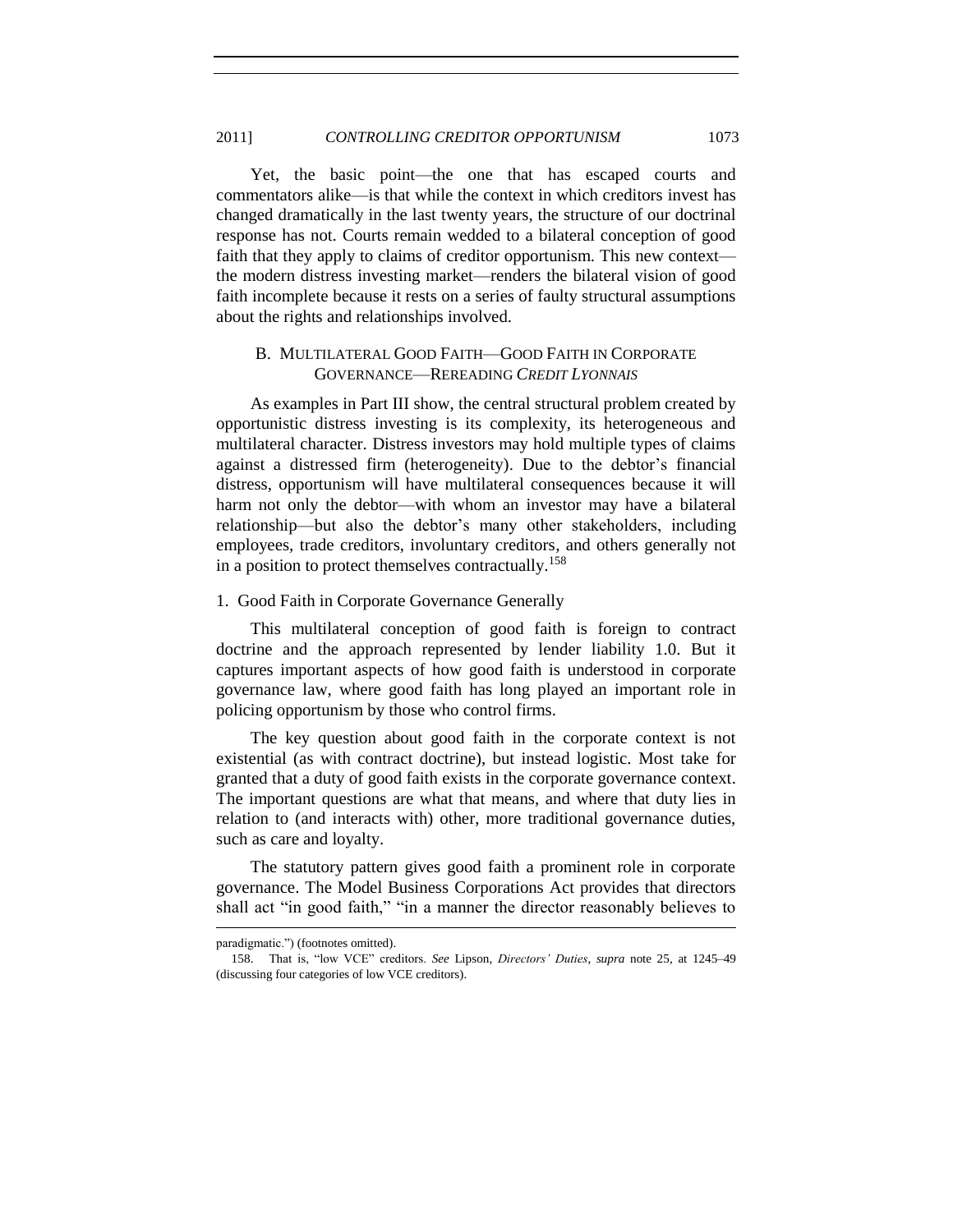be in the best interests of the corporation," and "with the care that a person in a like position would reasonably believe appropriate under similar circumstances.‖<sup>159</sup> Delaware's General Corporation Law provides that protections such as exculpation and indemnification are available only to those who have acted in "good faith." $160$ 

Good faith was thus traditionally assumed to be part of the background of corporate law. In 1993, however, it came briefly to the foreground, when the Delaware Supreme Court announced in *Cede & Co. v. Technicolor, Inc.* that good faith enjoyed equal dignity with the duties of care and loyalty, that there were, in other words, three duties, not two.<sup>161</sup> This announcement was followed by the *Disney*<sup>162</sup> and *Stone*<sup>163</sup> cases, which whipsawed back and forth, *Disney* suggesting that corporate directors are bound by an independent duty of good faith, *Stone* holding that good faith is nothing more than a species of loyalty, having no independent doctrinal stature in the world of corporate governance.

Today, leading authorities seem to view the debate as having come to rest at the latter point: good faith in the corporate governance context is not a separate class of fiduciary duty, but instead is a subspecies of the duty of loyalty. "The concept of good faith has long been a vital one in Delaware's corporate law," several prominent Delaware corporations law authorities recently explained, "but not as a fiduciary duty separate from the fundamental duty of loyalty."<sup>164</sup> Rather, drawing on cases such as *Stone v*. *Ritter*, they argue that "good faith has long been used as the key element in defining the state of mind that must motivate a loyal fiduciary. $165 \text{ Good}$ faith is not an independent duty, they argue, but is instead "at the core of

<sup>159.</sup> MODEL BUS. CORP. ACT. § 8.30(a)–(b) (2007).

<sup>160.</sup> *See, e.g.*, DEL. CODE ANN. tit. 8, §§ 102(b)(7), 141(e), 144, 145(a)–(b) (2001). *See also* Ryan v. Lyondell Chem. Co., 970 A.2d 235, 239 (Del. 2009) (discussing good faith in connection with exculpation clause).

<sup>161.</sup> Cede & Co. v. Technicolor, Inc., 634 A.2d 345, 361 (Del. 1993) ("[A] shareholder plaintiff assumes the burden of providing evidence that directors, in reaching their challenged decision, breached any one of the *triads* of their fiduciary duty—good faith, loyalty or due care."). Earlier cases such as *Perrine v. Pennroad Corp.*, seemed to assume that corporate actors owed the firm a duty of good faith. Perrine v. Pennroad Corp., 47 A.2d 479, 489 (Del. 1946) (bad faith includes conduct that is "reckless and indifferent as to the rights of the stockholders"). *See also In re J.P.* Stevens & Co. S'holders Litig., 542 A.2d 770, 780–81 (Del. Ch. 1988) (evaluating whether directorial conduct was "so far beyond the bounds of reasonable judgment that it seems essentially inexplicable on any ground other than bad faith").

<sup>162.</sup> *In re* The Walt Disney Co. Derivative Litigation, 906 A.2d 27 (Del. 2006); *In re* Walt Disney Co. Derivative Litig., 907 A.2d 693 (Del. Ch. 2005).

<sup>163.</sup> Stone v. Ritter, 911 A.2d 362 (Del. 2006).

<sup>164.</sup> *See, e.g.*, Strine et al., *supra* not[e 40,](#page-10-0) at 633.

<sup>165.</sup> *Id*.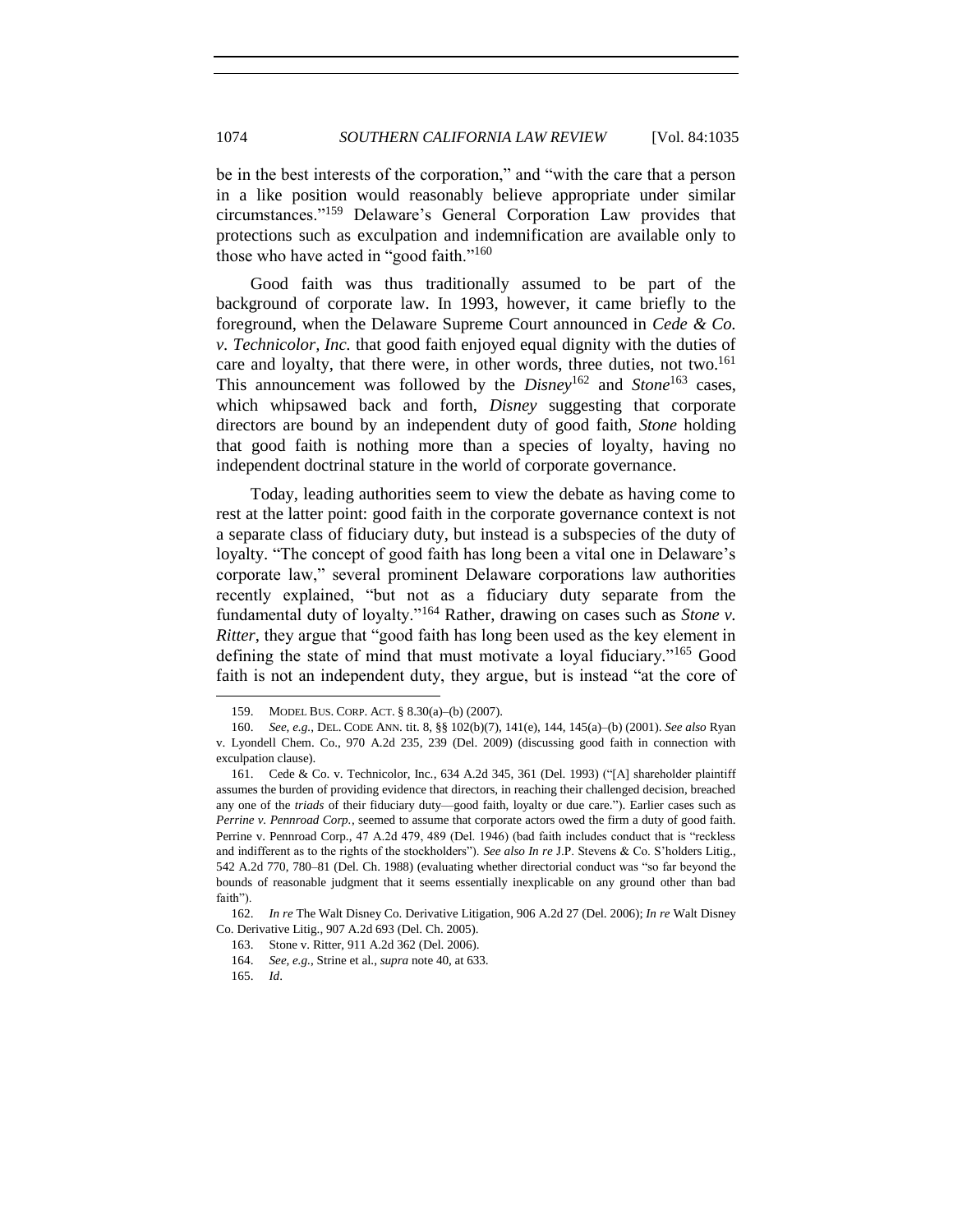the duty of loyalty."<sup>166</sup>

The classic example of bad faith in corporate governance law involves not self-dealing, per se—as that will already violate the duty of loyalty but instead nonconflict acts or omissions that may have the effect of harming the corporation, such as causing the corporation to engage in an illegal course of conduct or failing to detect and interdict such illegality. Strictly speaking, that is not a product of self-interest, and indeed in the short run may appear to help the corporation. Rather, as articulated by Chancellor Allen in *Caremark*, the absence of good faith may be shown by directors' "sustained or systematic failure  $\dots$  to exercise oversight."<sup>167</sup> As *Caremark* suggested, a board's failure to detect corporate fraud may not have been due to self-interest, but it nevertheless potentially offended the duty of good faith, whether as a species of loyalty or a standalone duty.

Good faith in corporate governance doctrine generally thus appears to have two features that distinguish it from good faith in contract doctrine. First, it is multilateral in character. Corporate good faith is concerned chiefly with harm to the corporation—the entity, and indirectly its stakeholders—not the benefits enjoyed by conflicted fiduciaries. Second, it is largely about subjective—not objective—bad faith. Good faith here does not focus on the reasonableness of directors' behavior measured by "community" standards of directorial conduct. That might be part of the duty of care, not good faith.<sup>168</sup> Rather, as Chancellor Allen reasoned in the *RJR* takeover case, good faith requires "a review of the board's subjective motivation."<sup>169</sup>

<sup>166.</sup> *Id*. at 632 (citing Stone v. Ritter, 911 A.2d 362 (Del. 2006)). They attribute brief interludes to the contrary—driven chiefly by *Cede & Co.—*as resulting from a series of mistaken understandings of the relationship between good faith and loyalty. Although *Cede & Co.* denominated good faith a separate duty, it arguably did not actually treat it that way. Instead, *Cede & Co.*, which upheld a challenge to MacAndrews & Forbes's two-step acquisition of Technicolor, Inc., was in reality best understood as a loyalty case. According to Vice Chancellor Strine and coauthors, *Cede & Co.* "actually framed the issue of loyalty in a broad way that subsumes the proposition that a director must act in good faith to advance corporate, not personal, interests." *Id.* at 682 (citing Cede & Co. v. Technicolor, Inc., 634 A.2d 345, 365 (Del. 1993)).

<sup>167.</sup> *In re* Caremark Int'l Inc. Derivative Litig., 698 A.2d 959, 971 (Del. 1996). Of course, everything about good faith in *Caremark* may have been dicta, since the opinion merely approved the settlement of a shareholder lawsuit stemming from a board's failure to detect and stop fraud by corporate managers. *Id*. at 972.

<sup>168.</sup> *In re* RJR Nabisco, Inc. S'holders Litig., No. 10389, 1989 Del. Ch. LEXIS 9, at \*39 (Del. Ch. Jan. 31, 1989).

<sup>169.</sup> *Id*. at \*39.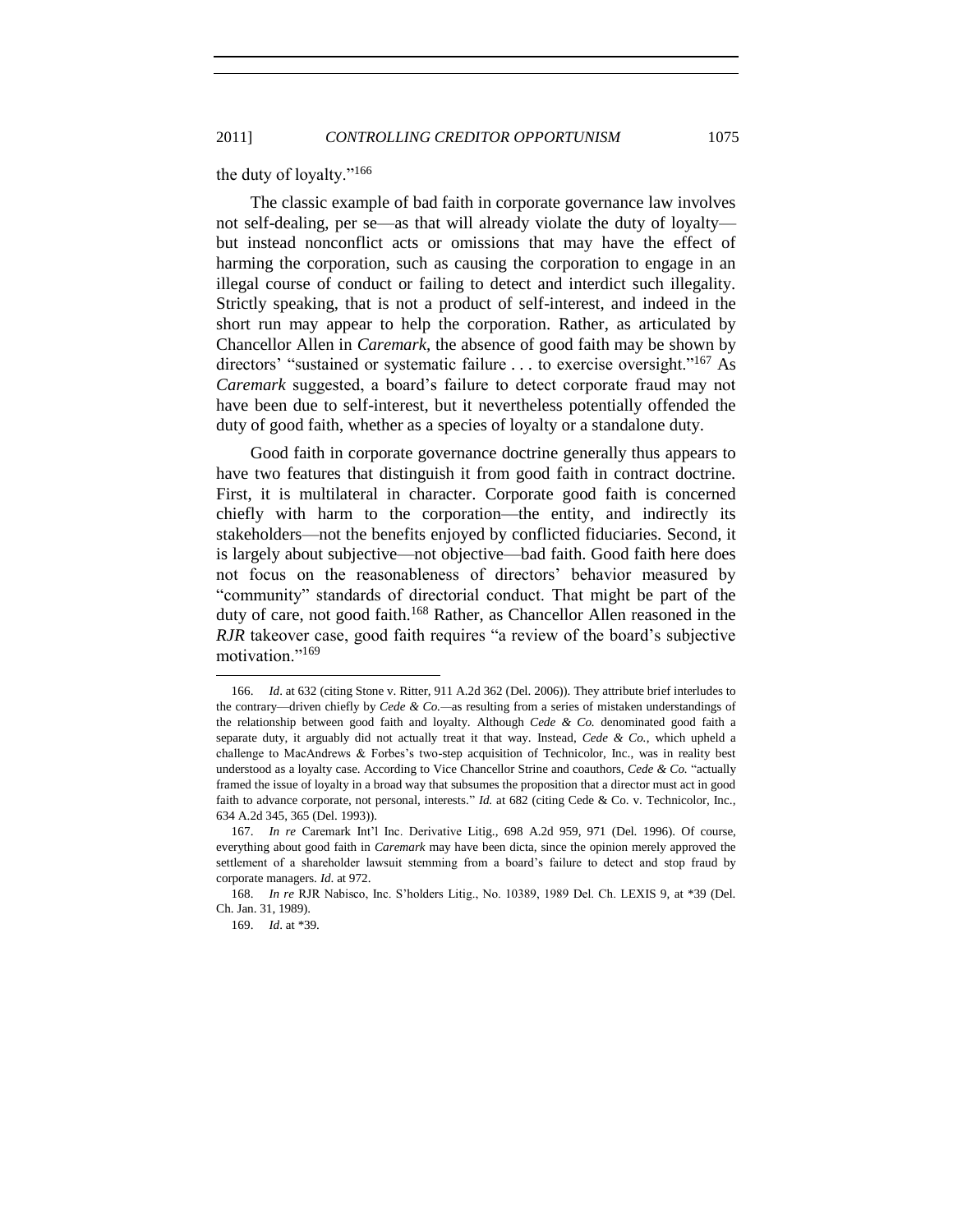#### <span id="page-41-0"></span>2. Good Faith and Governance of the Distressed Firm

The debate about the status of good faith in corporate governance law almost never considers the role that the doctrine might play in the context of distressed corporations. This is both surprising and unfortunate, as the Delaware courts have used good faith as a way of defining and delimiting duty and liability in that context as well. Arguably, they do so in a way that treats good faith as an independent duty. But whether freestanding or collapsed into loyalty, Delaware's corporate-governance good faith may be a more apt way to assess the conduct and of controlling creditors of a distressed firm than is the good faith of contract doctrine or lender liability 1.0.

In cases such as *Credit Lyonnais* and *Gheewalla*, the Delaware courts carved out an important and controversial niche for themselves in the distress context when considering whether, or to what extent, directors of distressed firms owe fiduciary duties to corporate creditors. The logic of the cases is fairly straightforward, although it reflects a somewhat crude understanding of priority doctrine: Having priority over shareholders, unsecured creditors of a firm in the zone of distress are its "residual claimants"; directors should act for the benefit of the residual claimants: ergo, directors should act for the benefit of creditors when the corporation is in financial distress. $170$ 

These cases are often thought to be about directors' fiduciary duties to creditors, and indeed they often invoke such terminology.<sup>171</sup> Yet, a careful reading suggests that another—perhaps better—way to understand them is as being about good faith.

<sup>170.</sup> *See* Lipson, *Expressive Function*, *supra* note [25,](#page-6-2) at 246–55 (describing priority-duty model).

<sup>171.</sup> Those who have argued that *Credit Lyonnais* created fiduciary risk for corporate directors include Royce de R. Barondes, *Fiduciary Duties of Officers and Directors of Distressed Corporations*, 7 GEO. MASON L. REV. 45, 66–71 (1998) (arguing that *Credit Lyonnais* should be read to create rights that are "affirmatively enforceable" by creditors against directors of companies in the vicinity of insolvency); James Gadsden, *Enforcement of Directors' Fiduciary Duties in the Vicinity of Insolvency*, 24 AM. BANKR. INST. L. REV. 16 (2005); Ramesh K.S. Rao, David Simon Sokolow & Derek White, *Fiduciary Duty a la Lyonnais: An Economic Perspective on Corporate Governance in a Financially-Distressed Firm*, 22 J. CORP. L. 53, 64–76 (1996); Andrew D. Shaffer, *Corporate Fiduciary—Insolvent: The Fiduciary Relationship Your Corporate Law Professor (Should Have) Warned You About*, 8 AM. BANKR. INST. L. REV. 479 (2000); Myron M. Sheinfeld & Judy Harris Pippitt, *Fiduciary Duties of Directors of a Corporation in the Vicinity of Insolvency and After Initiation of a Bankruptcy Case*, 60 BUS. LAW. 79 (2004); and John M. Sjovall, *What Duty Do Company Directors Owe to Banks and Other Creditors*?, 121 BANKING L.J. 4 (2004). I have argued elsewhere that Delaware case law on directors' duties creditors—to the extent it is about fiduciary review—is expressive, not instrumental, in design and effect. *See* Lipson, *Expressive Function*, *supra* not[e 25,](#page-6-2) at 255–61.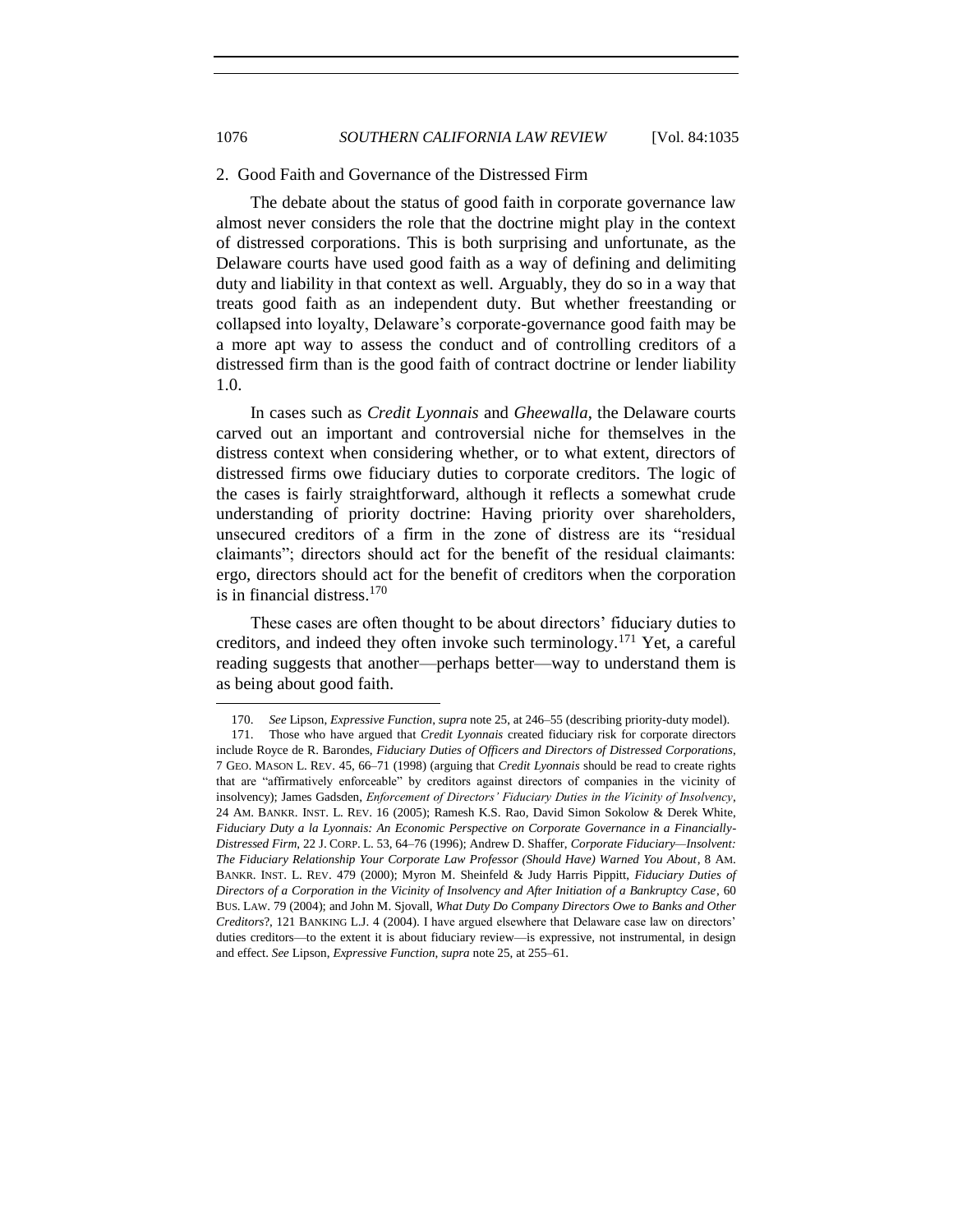## 2011] *CONTROLLING CREDITOR OPPORTUNISM* 1077

Consider *Credit Lyonnais*. <sup>172</sup> *Credit Lyonnais* arose out of the failed leveraged buyout ("LBO") of MGM, which had been financed by Credit Lyonnais Bank Nederland ("CLBN").<sup>173</sup> As part of a strategy to have MGM's bankruptcy case dismissed, MGM's controlling shareholder, Giancarlo Parretti entered into a restructuring agreement with the bank whereby he ceded most of his power as shareholder to CLBN.<sup>174</sup> Despite the restructuring agreement, it appears that Parretti persisted in attempting to control MGM.<sup>175</sup> Believing that Parretti was in breach of the restructuring agreement, CLBN exercised its right to take control of Parretti's stock, removed him and his designees from the board, and replaced them with directors selected by CLBN.<sup>176</sup> CLBN then asked the Delaware Chancery Court to confirm its appointments and enforce the restructuring agreement.<sup>177</sup>

Parretti asserted a variety of counterclaims against CLBN, including two alleging that CLBN and Ladd had breached duties to Parretti by creating "golden parachutes" for the bank-appointed managers and refusing to sell certain assets.<sup>178</sup> Chancellor Allen summarily disposed of the claims. "It is," he observed "an oddity of these facts that the change in control that the contracts contemplated is one that would return control back to an existing controlling shareholder, but I don't see that circumstance as necessarily material."<sup>179</sup> There was, according to Chancellor Allen, no basis for claiming the breach of any duty to Parretti as there was "persuasive evidence that the [CLBN] management group acted prudently with respect to these transactions from the point of view of MGM. $180$ 

If Chancellor Allen had said no more than this, *Credit Lyonnais* would probably not have been a terribly important or controversial decision. Parretti had, after all, conditionally ceded control to creditor CLBN under the restructuring agreement. But Chancellor Allen went on to announce what appeared to have been a new, and ill-defined, set of duties owed by

<sup>172.</sup> Credit Lyonnais Bank Nederland, N.V. v. Pathe Commc'ns Corp., No. 12150, 1991 Del. Ch. LEXIS 215 (Del. Ch. Dec. 30, 1991).

<sup>173.</sup> *See id.* at \*7–8.

<sup>174.</sup> *See id.* at \*33 (discussing bank's control under restructuring agreement).

<sup>175.</sup> *See id.* at \*35–70.

<sup>176.</sup> *See id.* at \*70.

<sup>177.</sup> *See id*. at \*3.

<sup>178</sup>*. See id.* at \*97–98. Technically, Parretti claimed that the duty ran to PCC, which was the 98.5 percent shareholder of MGM. Since Parretti controlled PCC, I will refer to the owner of MGM's shares as Parretti.

<sup>179</sup>*. Id.* at \*107.

<sup>180</sup>*. Id.* at \*108.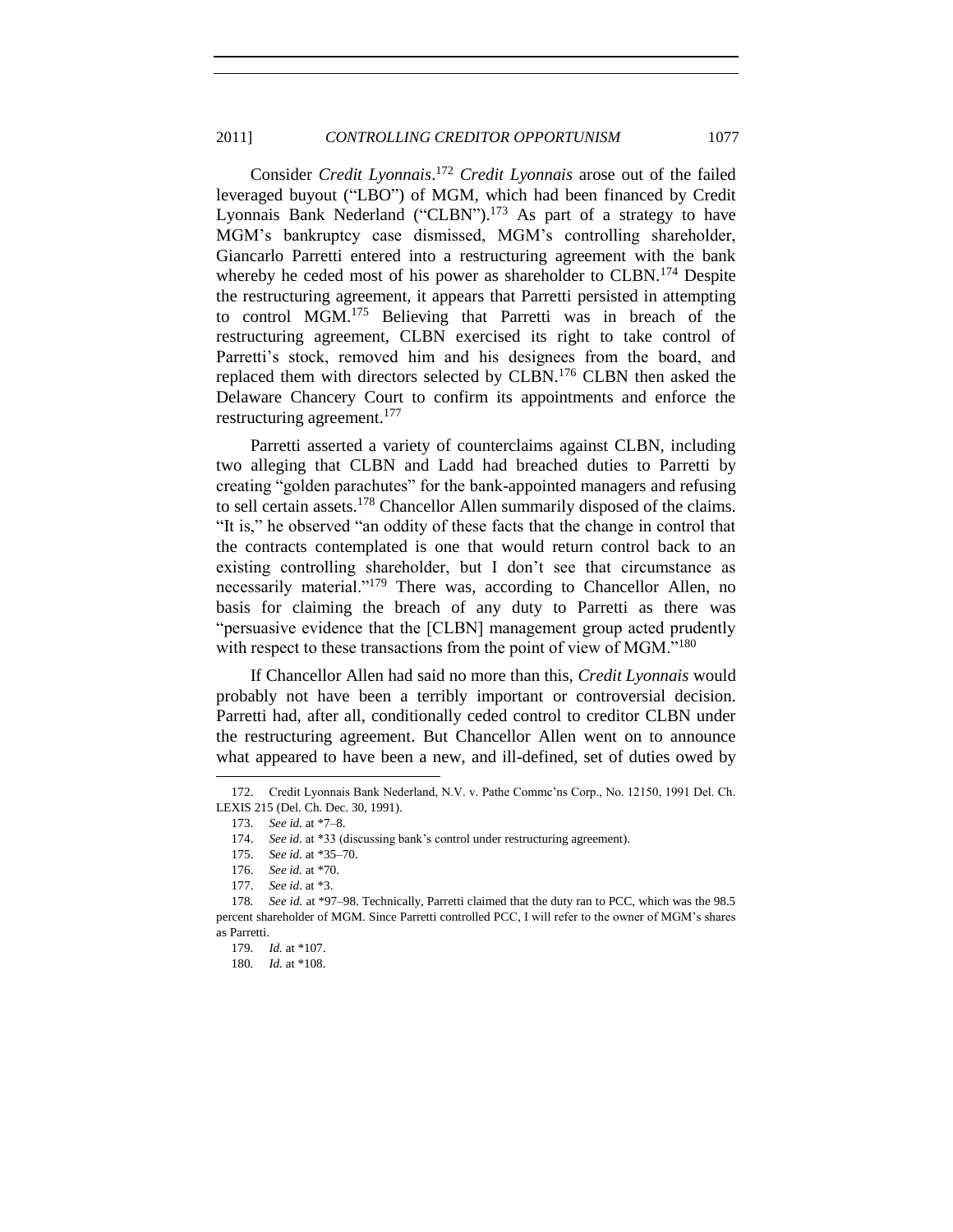directors to or for the benefit of corporate creditors: "At least where a corporation is operating in the vicinity of insolvency, a board of directors is not merely the agent of the residue risk bearers, but owes its duty to the corporate enterprise."<sup>181</sup>

What did this mean? In an elaborate footnote, Chancellor Allen explained that CLBN's directors and managers had no duty to act for Parretti, or any particular constituency, because they instead were to "conceiv[e] of the corporation as a legal and economic entity." $182$  Most analysis of *Credit Lyonnais* has focused on whether this footnote created affirmative causes of action that creditors or a bankruptcy trustee could pursue against directors and what effect such risk would have on directors.<sup>183</sup> Others have observed that the meaning of the opinion is, for a variety of reasons, indeterminate<sup>184</sup> or "much ado about nothing."<sup>185</sup>

In fact, the case may not really be about directors' fiduciary duties to creditors at all. Instead, it may really be about duties that parties in distress negotiations owe to one another generally—including creditors who may seek or exert control of the borrower. What duty would that be? According to Chancellor Allen, good faith. Citing, among other things, Restatement (Second) Contracts § 205, Chancellor Allen held that—

Giancarlo Parretti *did not act with that degree of good faith that contracting parties are entitled to expect and demand....* More specifically, I conclude that he breached the foundational obligation implicit in every contract, to refrain from acting with respect to the subject matter of his contract so as to deny or materially impair the value bargained for by his promisee. From the outset Mr. Parretti adopted a course of conduct that insistently and continually breached the obligation to act with respect to the subject matter of the contract *in good faith and to deal fairly, so that the bargain for which the other gave value should not, by his action, be defeated or materially impaired*. 186

<sup>181</sup>*. Id.*

<sup>182</sup>*. Id.*

<sup>183</sup>*. See* Lipson, *Expression Function*, *supra* note [25,](#page-6-2) at 229–30 & n.17 (collecting citations).

<sup>184</sup>*. See* Lipson, *Directors' Duties*, *supra* not[e 25,](#page-6-2) at 1211.

<sup>185</sup>*. See, e.g.*, Stephen M. Bainbridge, *Much Ado About Little? Directors' Fiduciary Duties in the Vicinity of Insolvency*, 1 J. BUS. & TECH. L. 335, 338 (2007).

<sup>186.</sup> *Credit Lyonnais*, 1991 Del. Ch. LEXIS 215, at \*72 (emphasis added). This perhaps lends support to Vice Chancellor Strine's thoughtful analysis of *Credit Lyonnais* in the *Production Resources*  opinion. Here, the Vice Chancellor explained that the "spirit" of *Credit Lyonnais* was that the businessjudgment rule protected directors acting in good faith, who pursue a less risky business strategy in the light of potential insolvency because the directors fear a riskier strategy would cause the corporation to default on its legal obligations to creditors. Prod. Res. Group, L.L.C. v. NCT Group, Inc., 863 A.2d 772, 787–88 (Del. Ch. 2004).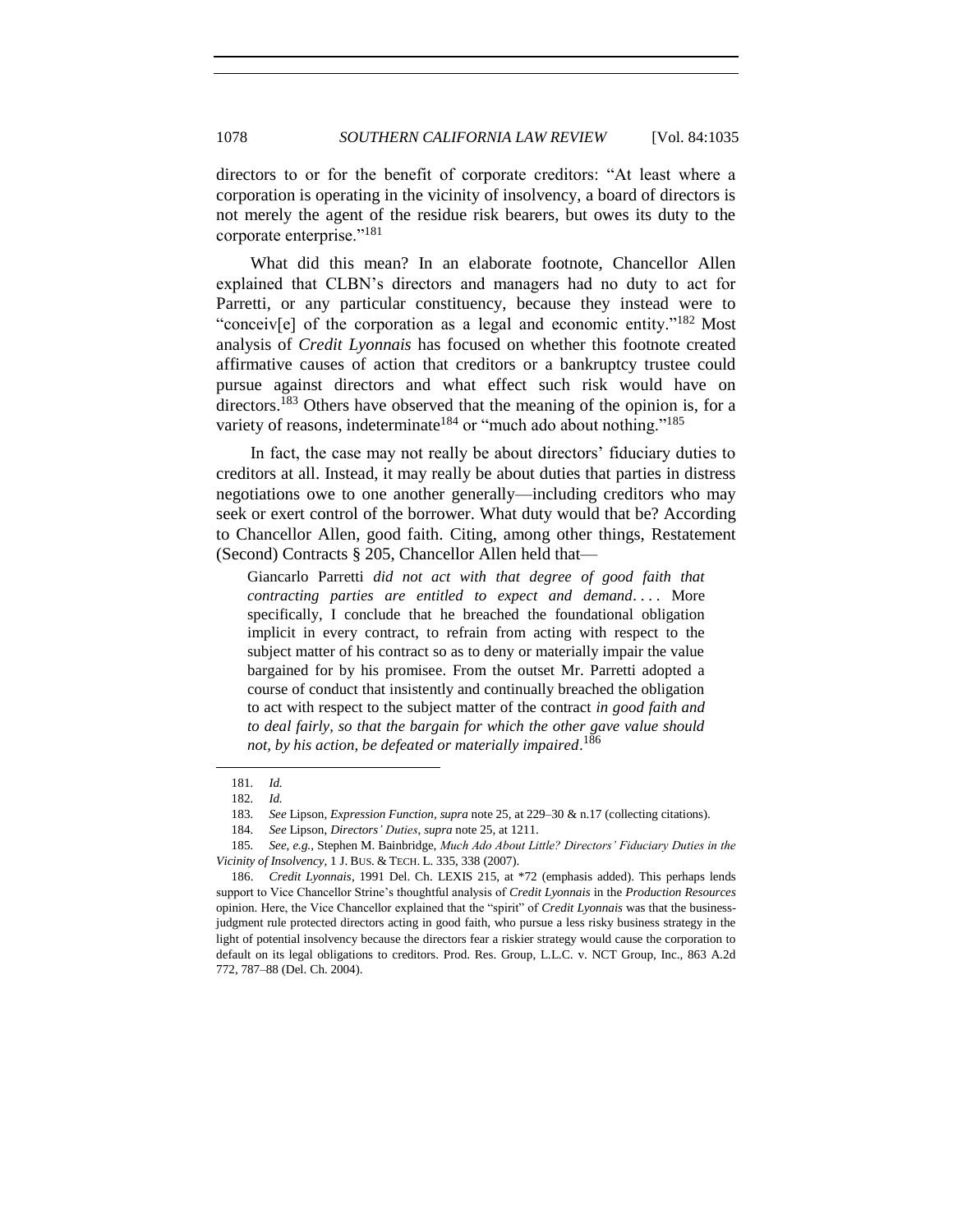In other words, Parretti was acting opportunistically—seeking extracontractual benefits that harmed the other party (CLBN)—and the antidote for opportunism is good faith review.

This sounds like the bilateral good faith of contract doctrine, which, we have seen, may be too strong to yield acceptable results in cases involving creditor opportunism. Yet, Chancellor Allen did not stop there. His dicta about directors' duties to creditors reflects a multilateral approach to good faith in corporate governance doctrine generally. Directors of the distressed firm, Chancellor Allen explained elsewhere in *Credit Lyonnais*, must be

*capable of conceiving of the corporation as a legal and economic entity*. Such directors will recognize that in managing the business affairs of a solvent corporation in the vicinity of insolvency, circumstances may arise when the right (both the efficient and the fair) course to follow for the corporation may diverge from the choice that the stockholders (or the creditors, or the employees, or any single group interested in the corporation) would make if given the opportunity to act.<sup>187</sup>

*Credit Lyonnais* offers three lessons about the role that good faith can play in policing creditor opportunism. First, it signals that those in control of a distressed firm should be judged not necessarily as fiduciaries, but instead under a good faith standard. This was a point the Delaware Supreme Court recently affirmed in the *Gheewalla* case, its only major decision on directors' duties to creditors. Here, the Delaware high court reasoned that directors owed creditors of firms in the zone of distress no fiduciary duties because "creditors' existing protections [including]  $\dots$  the *implied covenant of good faith and fair dealing* . . . render the imposition of an additional, unique layer of protection though direct claims for breach of fiduciary duty unnecessary."<sup>188</sup>

Second, we should understand that good faith in this context, as with good faith in corporate law generally, is multilateral in character. *Credit Lyonnais* means that to the extent that the bank-appointed directors owed duties to anyone, they ran to the corporation, and not to Parretti, per se. The corporation, however, is an entity that merely channels the collective claims of its various stakeholders. It is by definition a multilateral construct whose social and legal value derives importantly from its capacity to sort

<sup>187.</sup> *Credit Lyonnais*, 1991 Del. Ch. LEXIS 215, at \*108 (emphasis added).

<sup>188.</sup> N. Am. Catholic Programming Found., Inc. v. Gheewalla, 930 A.2d 92, 100 (Del. 2007) (emphasis added). *See id.* ("Creditors are often protected by strong covenants, liens on assets, and other negotiated contractual protections.‖ (quoting *Prod. Res.*, 863 A.2d at 790)). Note that this implies that, at least in the distress context, good faith may be a standalone duty.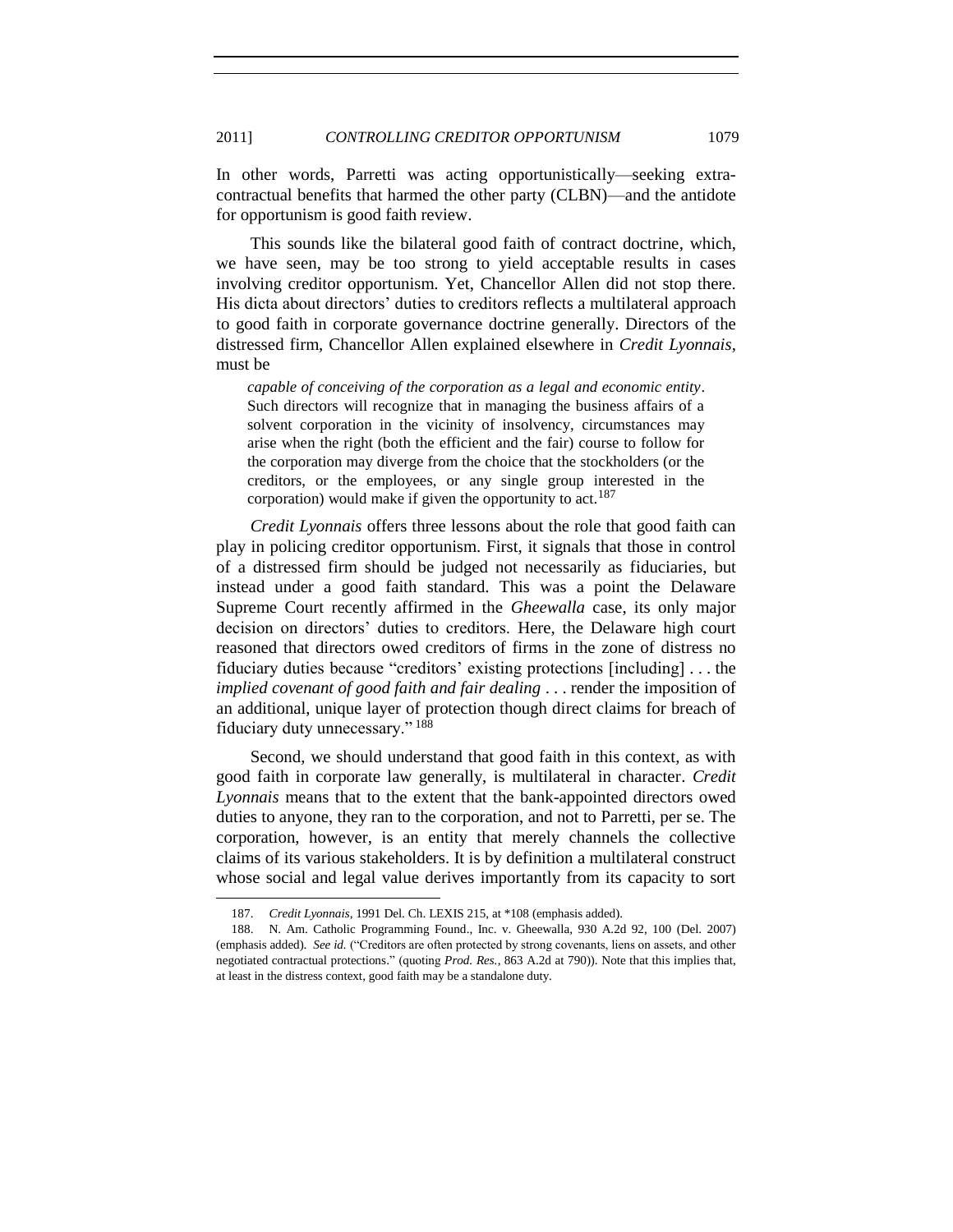and direct those claims.

As depicted in figure 3, creditors, shareholders, directors, officers, and others all jockey for control of the distressed corporation, and all are affected by the outcome of that contest. There is no reason to discourage the contest, so long as it occurs with at least the modest level of good faith expected of corporate law. Yet, their good faith (or not) will surely affect the debtor "as a legal and economic entity." Bilateral contract alone is not a reliable mechanism by which to measure good faith, however, because the distress investor may have multiple rights (involving multiple contracts) against or affecting the debtor. The debtor may not even be party to some of those contracts, as is the case in short sales. Yet, subjecting controlling creditors to no extra-contractual review seems only to encourage the sort of opportunism that destroys going concerns and value for the firms' other stakeholders.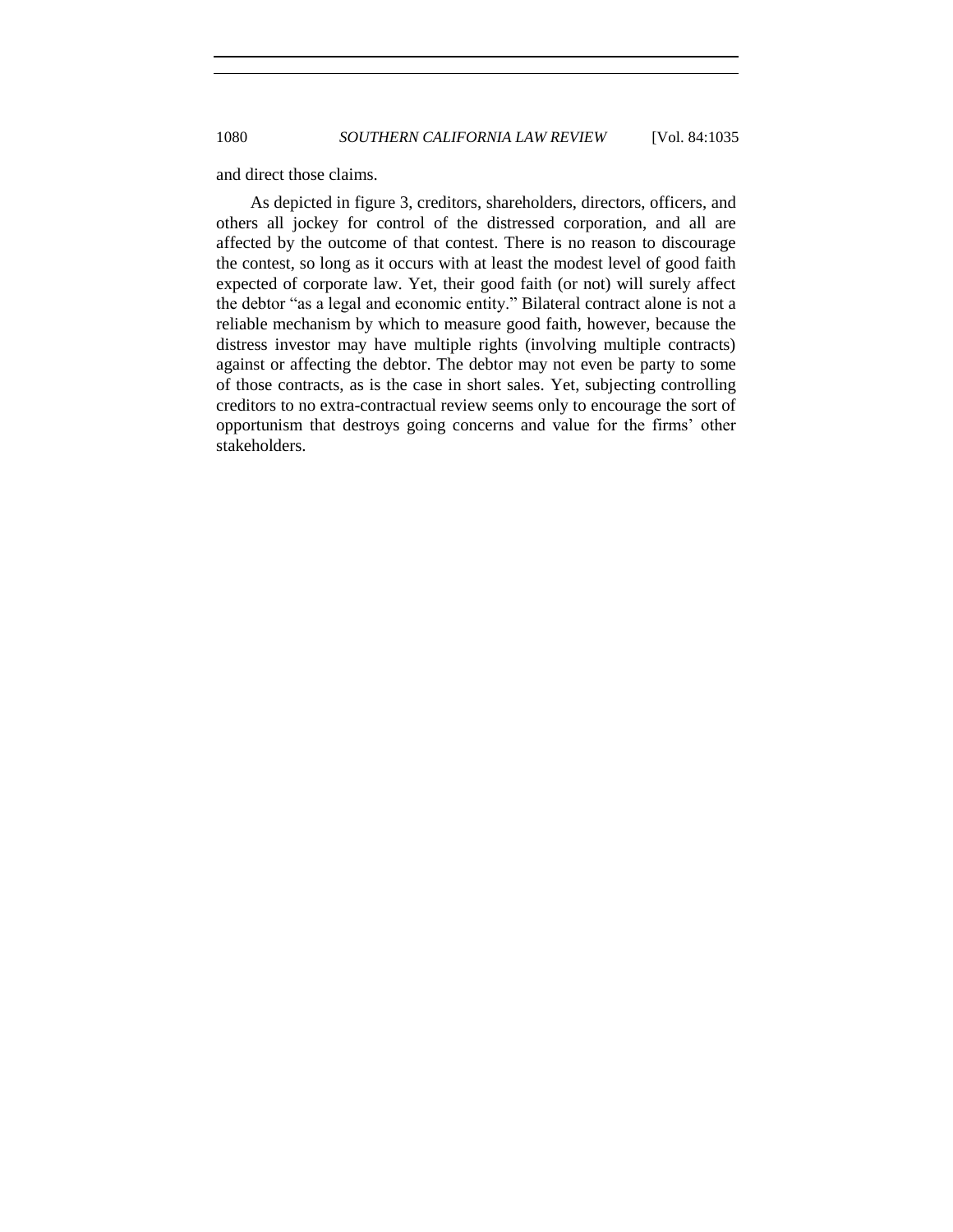

FIGURE 3. Multilateral Good Faith (Corporate Governance)

Consider "community of interests"

Third, the good faith that matters is the subjective intent of those in control. Delaware's application of good faith would appear to focus on the state of mind of those in control, and not to measure their conduct against others in similar positions. Among other things, this means that mere selfseeking will not of itself violate the duty of good faith. Rather, good faith constrains action that knowingly harms the debtor. "[W]hile contracting parties are not fiduciaries for each other," Chancellor Allen observed in *Creditor Lyonnais*, "there are outer limits to the self-seeking actions they may take under a contract."<sup>189</sup> Those outer limits are, at least in the distress context, better policed by good faith as developed in the law of corporate governance than exclusively by contract's good faith.

#### <span id="page-46-0"></span>C. INSTITUTIONAL GOOD FAITH—GOOD FAITH BANKRUPTCY FILINGS

A third way to understand good faith, which tends to supplement the foregoing, involves not the conduct of parties toward one another, but instead toward institutions, in particular bankruptcy courts. Distress investing is often prelude to, or proxy for, a bankruptcy proceeding. As such, it will indirectly be concerned with the way that bankruptcy courts treat good faith.

<sup>189.</sup> *Credit Lyonnais*, 1991 Del. Ch. LEXIS 215, at \*76–77. Note that Chancellor Allen used the rhetoric of bilateral good faith. This is not surprising, but it does not mean that principles of bilateral good faith necessarily map neatly onto the multilateral context of distress investing. In fact, we know they should not. As discussed below, some will; others will be too strong or otherwise inappropriate.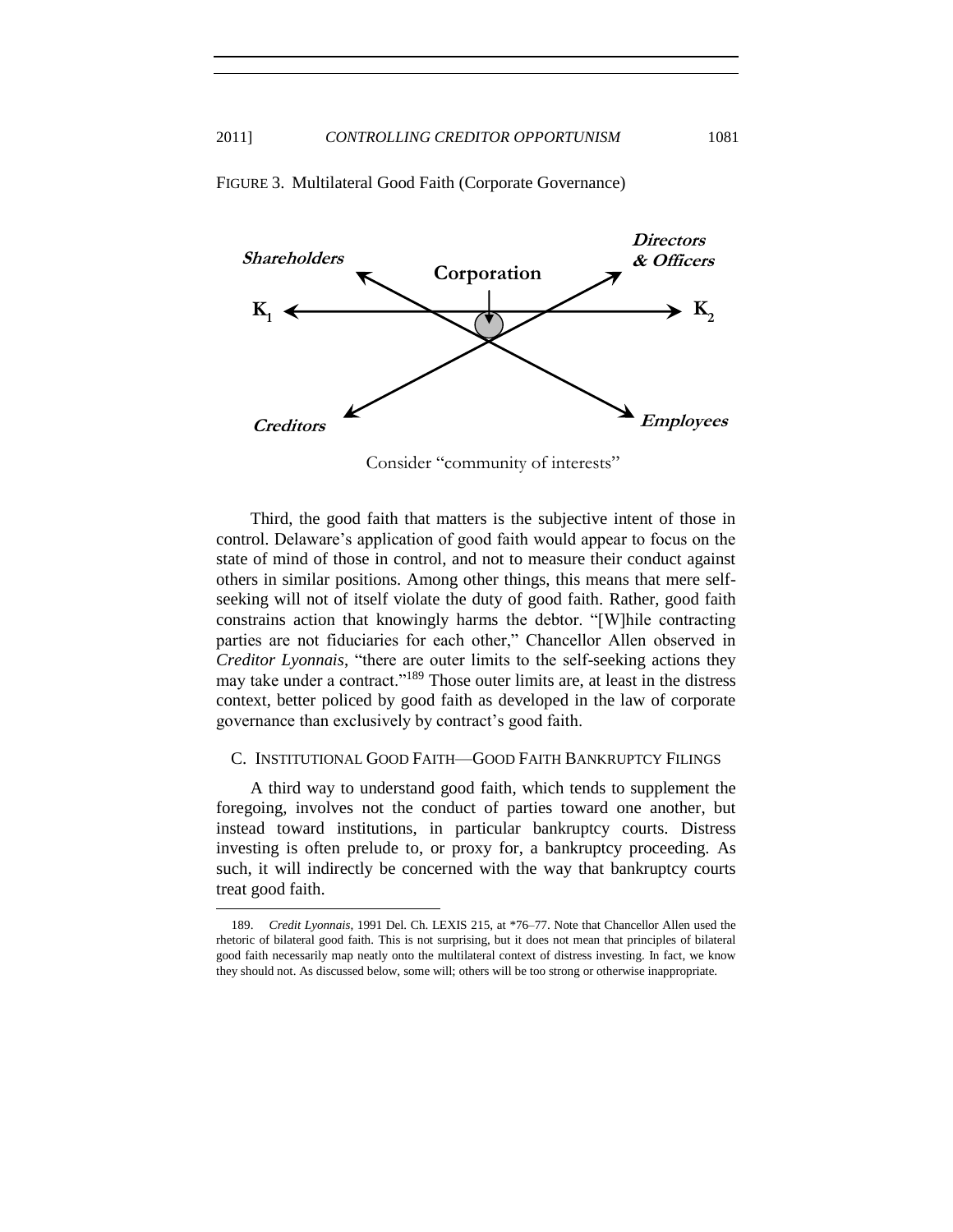Good faith appears at various points in the Chapter 11 process. For example, a buyer of assets out of bankruptcy will succeed notwithstanding an appeal of the sale order if the purchase was in "good faith."<sup>190</sup> A bankruptcy court can confirm a reorganization plan only if, among other things, it was proposed in "good faith."<sup>191</sup> Although not stated in the statute, bankruptcy courts usually require that a Chapter 11 case be commenced in "good faith."<sup>192</sup>

The Bankruptcy Code does not define good faith, and it is not clear that the term has (or should have) the same meaning across the bankruptcy spectrum. Not surprisingly, and as in other contexts, determining whether a case is commenced in good faith is fact specific, and thus prone to few generalizations.<sup>193</sup> Courts have been concerned with debtors who file bankruptcy in an attempt to gain an advantage in litigation strategies,  $194$  or to buy themselves time to get out of foreclosure proceedings.<sup>195</sup> Important factors in assessing whether a petition has been filed in "bad faith," include whether there is a "valid reorganization[al] purpose,"<sup>196</sup> or evidence of "subjective bad faith" practices.<sup>197</sup> Among other things, bad faith may be

<sup>190. 11</sup> U.S.C. § 363(m) (2006) ("The reversal or modification on appeal of an authorization [to sell assets not in ordinary course] does not affect the validity of a sale . . . under such authorization to an entity that purchased . . . such property in good faith . . . .").

<sup>191.</sup> *Id.* § 1129(a)(3) (stating that, among other things, a plan may be confirmed only if a court finds that "[t]he plan has been proposed in good faith and not by any means forbidden by law").

<sup>192.</sup> Section 1112 permits a bankruptcy court to dismiss a case if the party moving for such dismissal establishes "cause." 11 U.S.C. § 1112(b) (2006). While § 1112(b)(4)(A)–(P) lists various forms of "cause," the list is not limited because the statute provides that it is inclusive. Courts have interpreted the list to include lack of good faith in the commencement of the case as a basis for dismissal. *See, e.g.*, *In re* SGL Carbon Corp*.*, 200 F.3d 154 (3d Cir. 1999); *In re* Little Creek Dev. Co., 779 F.2d 1068 (5th Cir. 1986).

<sup>193.</sup> *See In re* Greenwood Supply Co., 295 B.R. 787, 793 (Bankr. S.D.S.C. 2002) (enumerating eleven fact-specific factors for determining subjective bad faith). *See also* Carolin Corp. v. Miller, 886 F.2d 693, 701 (4th Cir. 1989) (noting that, as other courts have ruled, "a totality of the circumstances inquiry is required" and that there is no set list or one pinnacle factor that will result in a finding of "bad faith").

<sup>194.</sup> *See, e.g.*, *SGL Carbon*, 200 F.3d at 166–67 (ruling dismissal of the Chapter 11 petition in light of evidence that the company filed bankruptcy as a litigation tactic against a pending antitrust suit). *See also In re* Marsch, 36 F.3d 825, 828 (9th Cir. 1994).

<sup>195.</sup> *See, e.g.*, *In re* Phoenix Piccadilly, Ltd., 849 F.2d 1393, 1395 (11th Cir. 1988).

<sup>196.</sup> *Marsch*, 36 F.3d at 828. That is, that the corporation filing for Chapter 11 relief is objectively able to reorganize and continue its operations. This is also referred to as "objective futility," and usually involves a question as to whether reorganization is necessary or realistic for the company at the time of filing. *Carolin*, 886 F.2d at 701 (quoting *In re* Coastal Cable T.V., Inc., 709 F.2d 762, 765 (1st Cir. 1983)) (reasoning that there must be a relationship between the petition in question and the objective of the Bankruptcy Code to provide equitable relief to a troubled debtor). *See also In re* Liberate Techs., 314 B.R. 206 (Bankr. N.D. Cal. 2004); *Greenwood Supply*, 295 B.R. at 787.

<sup>197.</sup> *E.g.*, *Phoenix Piccadilly*, 849 F.2d at 1393–94 (holding that a company's ability to successfully reorganize does not "override, as a matter of law, the finding of bad faith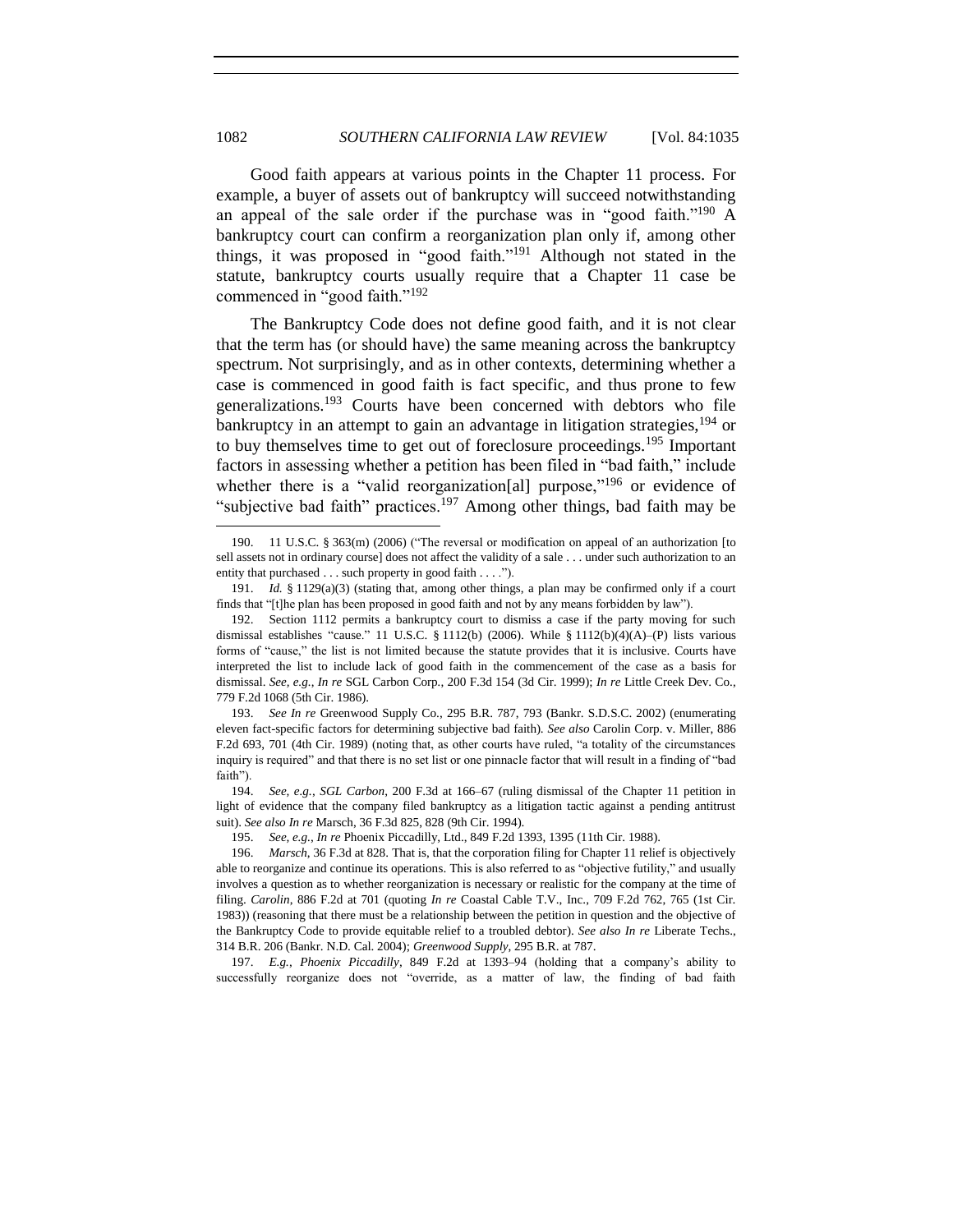shown if the debtor is subject to "new debtor syndrome";<sup>198</sup> there is no realistic possibility of reorganization; or the reorganization is really a twoparty dispute.<sup>199</sup>

Bankruptcy courts thus use "good faith" as a way to preserve their integrity, and the integrity of the bankruptcy process.<sup>200</sup> Viewed this way, good faith is really a way that courts (or, for that matter, other institutions) can channel behavior to conform to established policy goals. Congress enacted Chapter 11 to promote negotiated loss reallocation, reasoning that ―it is more economically efficient to reorganize than liquidate [a debtor], because [reorganization] preserves jobs and assets."<sup>201</sup> A case that offends this policy goal lacks institutional good faith, and should be dismissed.

The point here is not to suggest that prebankruptcy behavior should be governed exclusively by the rules and standards of the bankruptcy process. The goal of distress investing is often to keep debtors out of bankruptcy, for good or for ill. Moreover, until a case is commenced, a bankruptcy court has no jurisdiction. If Congress wanted to impose the norms

199. *See Harmony Holdings*, 393 B.R. at 418 (citing *Greenwood Supply*, 295 B.R. at 793). These factors have been enumerated over time, and have been compiled from various courts. *Compare Little Creek*, 779 F.2d at 1073 (listing several of the *Harmony* factors), *with In re* Strug-Division, LLC, 375 B.R. 445, 448 (Bankr. N.D. Ill. 2007), *and In re* Trident Assocs. Ltd. P'ship, 52 F.3d 127, 131 (6th Cir. 1995), *and In re* Natural Land Corp., 825 F.2d 296, 298 (11th Cir. 1987). *See also* 7 COLLIER ON BANKRUPTCY § 1112.07 (Alan N. Resnick & Henry J. Sommer eds., 16th ed. 2010) (discussing several specific circumstances where "good faith" was found to be lacking); 2 COLLIER ON BANKRUPTCY § 302; 2 COLLIER ON BANKRUPTCY § 303.16.

200. *Little Creek*, 779 F.2d at 1072. Good faith

prevents abuse of the bankruptcy process by debtors whose overriding motive is to delay creditors without benefiting them in any way or to achieve reprehensible purposes. Moreover, a good faith standard protects the jurisdictional integrity of the bankruptcy courts by rendering their powerful equitable weapons (i.e., avoidance of liens, discharge of debts, marshalling and turnover of assets) available only to those debtors and creditors with "clean hands.

*Id.*

l

201. *See* H.R. REP. No. 595, at 220 (1977), *reprinted in* 1978 U.S.C.C.A.N. 5963, 6179 ("The premise of a business reorganization is that assets that are used for production in the industry for which they were designed are more valuable than those same assets sold for scrap."); 123 CONG. REC. H35,444 (daily ed. Oct. 27, 1977) (statement of Rep. Rodino) ("For businesses, the bill facilitates reorganization, protecting investments and jobs.‖). *See also* MARTIN J. BIENENSTOCK, BANKRUPTCY REORGANIZATION 6–10 (1987).

or . . . compel . . . a contrary finding"). More recent cases combine these two elements into a single inquiry. *In re* Harmony Holdings, LLC, 393 B.R. 409, 418 (Bankr. S.D.S.C. 2008) (citing *Greenwood Supply*, 295 B.R. at 787). *See also Miller*, 709 F.2d at 700–01. *Cf. Little Creek*, 779 F.2d at 1072 (―[G]ood faith depends largely upon the bankruptcy court's on-the-spot evaluation of the debtor's financial condition, motives, and the local financial realities.").

<sup>198.</sup> A case will be dismissed for lack of good faith where "a one-asset entity has been created or revitalized on the eve of foreclosure to isolate the insolvent property and its creditors . . . .‖ *Little Creek*, 779 F.2d at 1073.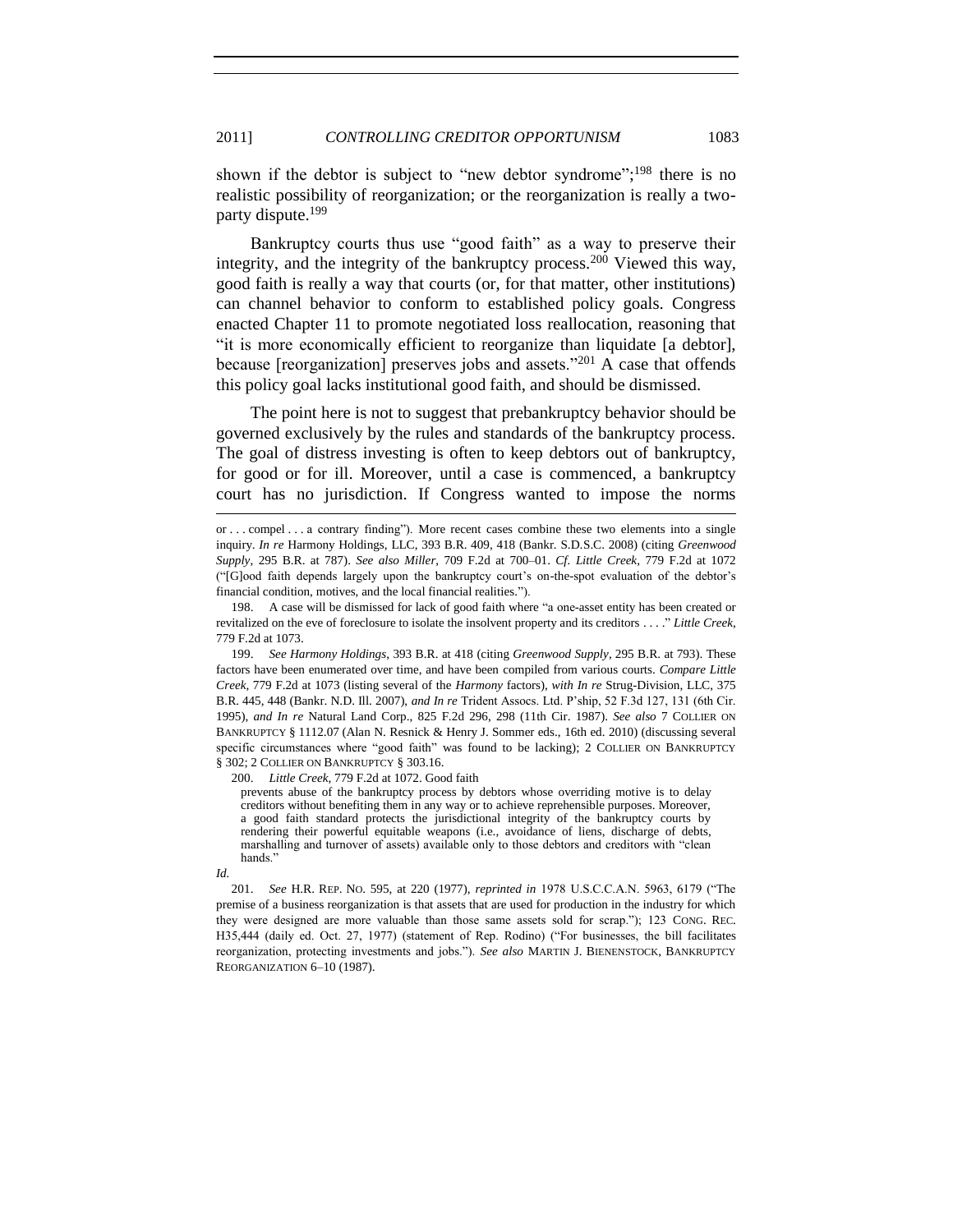embedded in that system on distressed firms in the absence of a formal bankruptcy case, it probably knew how to do so.

Nevertheless, the role that good faith plays in maintaining institutional integrity has two important implications for modern distress investing. First, there is the expressive effect of these norms. As I (and others) have observed elsewhere, legal standards articulated in this context often have rhetorical value far beyond the juridical confines of a particular case or controversy.<sup>202</sup> For example, in cases involving claims of directors' breach of fiduciary duties to creditors, I have argued that published opinions reveal a strong desire by the Delaware judiciary to exhort directors to behave in certain ways, without actually imposing liability on them if they fail to do so.<sup>203</sup> By parity of reasoning, the posture we take toward the principal institution designated to manage corporate financial distress should signal something about behavior toward distressed firms even if that particular institution is not involved. This seems especially important given the fact that distress investors will often be in the position to decide whether a firm ever reaches that institution (bankruptcy court) and if so, under what conditions.

Second, and perhaps more important because it is instrumental, the reality of distress investing appears to be that bankruptcy courts are sometimes recruited into supporting "reorganizations" that may, on greater inspection, advance not Congress' remedial policy goals as reflected in Chapter 11, but instead the interests of a particular stakeholder. There are, for example, claims that the sale of Lehman Brothers' brokerage division to Barclays Bank in the *Lehman Brothers Holdings* bankruptcy, and the automaker bankruptcies, offended bankruptcy policy by enabling particular creditors in a position to control the process to profit at the expense of others.<sup>204</sup> More generally, there is ample anecdotal evidence that sophisticated private investors seek to manipulate the Chapter 11 process, and sometimes succeed, to their opportunistic advantage.<sup>205</sup>

Whether or not a bankruptcy case is commenced, as depicted in figure 4, the bankruptcy process, as an institution, casts a shadow over workouts that distress investors cannot and should not ignore. Part of that shadow will be the ways that this institution defines good faith.

<sup>202.</sup> Lipson, *Expressive Function*, *supra* note [25,](#page-6-2) at 261–62.

<sup>203.</sup> *Id.* at 269 ("Exhortation preserves a zone of discretion that liability would constrict.").

<sup>204.</sup> *See* Daniel J. Bussel & Kenneth N. Klee, *Recalibrating Consent in Bankruptcy*, 83 AM. BANKR. L.J. 663, 732 n.320 (2009); Mark J. Roe & David Skeel, *Assessing the Chrysler Bankruptcy*, 108 MICH. L. REV. 727 (2010).

<sup>205.</sup> *See* Lipson, *Shadow Bankruptcy*, *supra* not[e 5.](#page-2-1)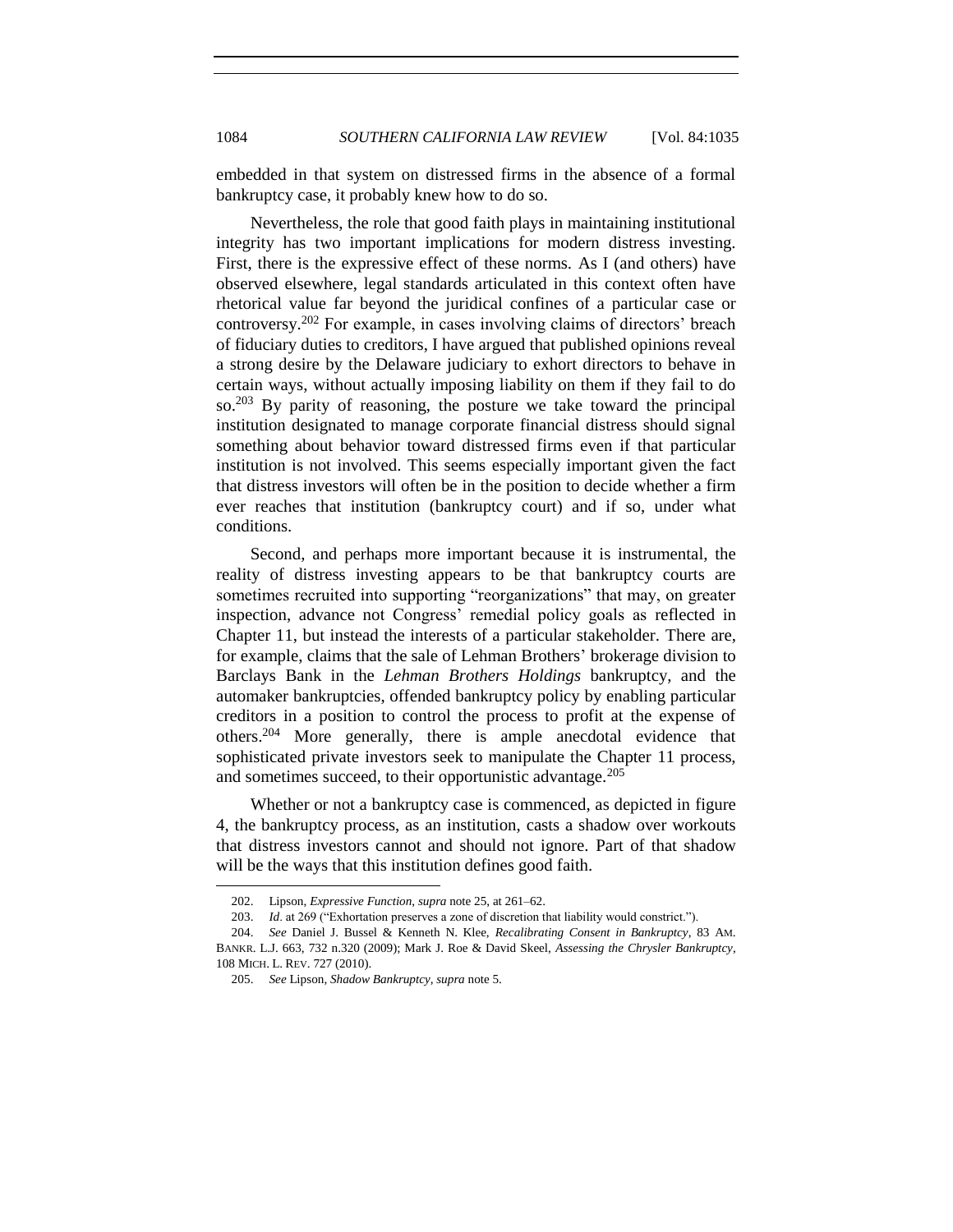

FIGURE 4. Institutional Good Faith (Courts)

<span id="page-50-0"></span>Respect institutional policy goals (e.g., collective renegotiation)

## VI. CONTROLLING CREDITOR OPPORTUNISM—LENDER LIABILITY 2.0

We have seen thus far that creditors can behave opportunistically in the zone of distress, that good faith review as currently understood has done little about it, and that this may be because courts make both conceptual and institutional mistakes about the way good faith should work in this context. Conceptually, courts tend to treat good faith in the zone of distress as a problem of bilateral or contractual good faith, when in fact it (also) involves problems of multilateral and institutional good faith. The institutional mistake has been to ignore the role that expert decisionmakers should play in assessing good faith. This part offers concrete suggestions to correct both mistakes. Doing so will help courts build a better lender liability jurisprudence, lender liability 2.0.

## A. CONCEPTUAL CORRECTIONS

<span id="page-50-1"></span>Although it is a mistake to view creditor opportunism exclusively as a problem of bilateral good faith, traditional contract doctrine offers lessons that, by analogy, show the work that good faith can do in the distress context.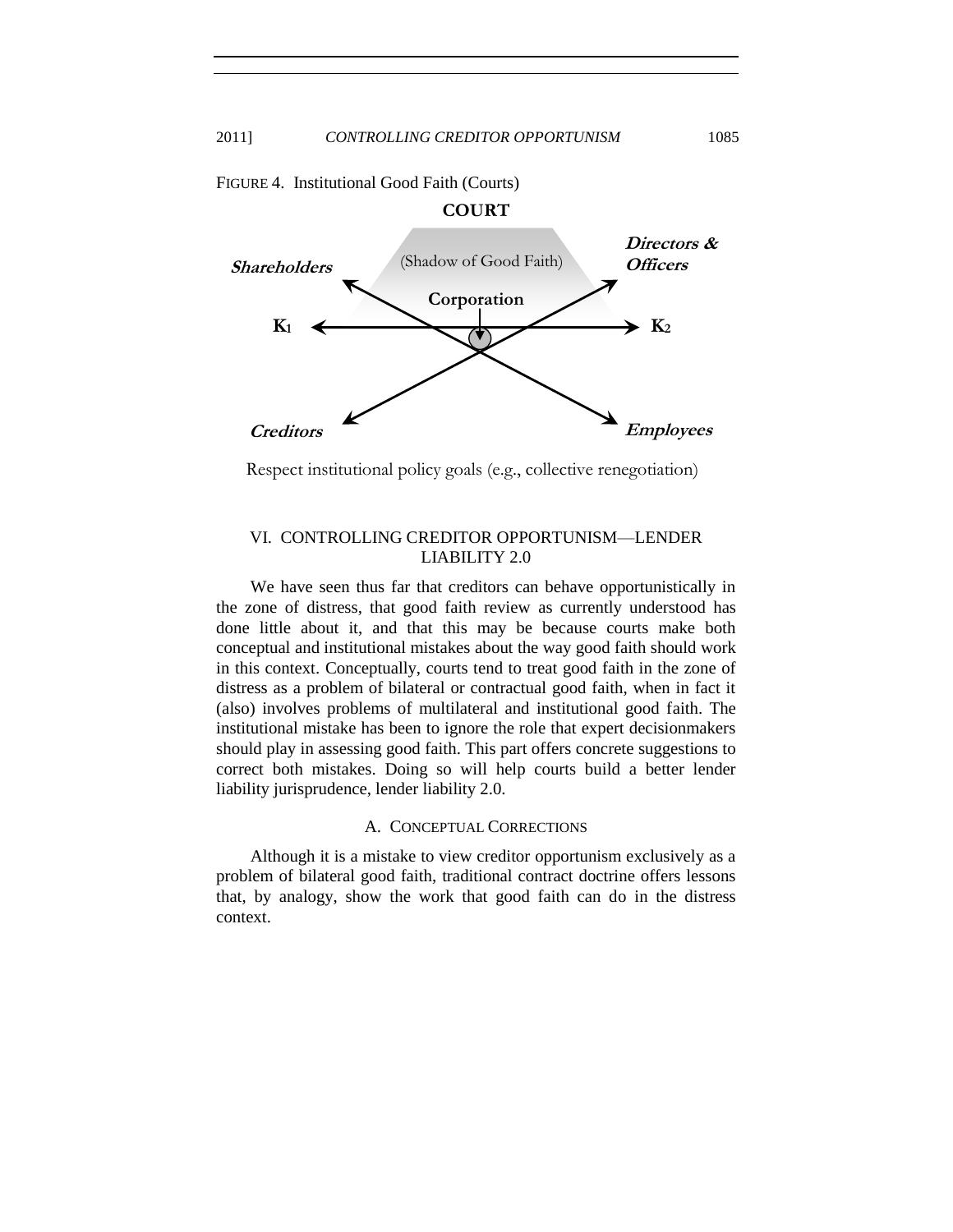#### <span id="page-51-0"></span>1. Good Faith and Disclosure

Good faith requires some disclosure that distress investors may not want to make. In *Market Street Associates v. Frey*, for example, Judge Posner famously concluded that good faith required disclosure of important information to avoid opportunism.<sup>206</sup>

[I]t is one thing to say that you can exploit your superior knowledge of the market—for if you cannot, you will not be able to recoup the investment you made in obtaining that knowledge—or that you are not required to spend money bailing out a contract partner who has gotten into trouble. It is another thing to say that you can take deliberate advantage of an oversight by your contract partner concerning his rights under the contract. Such taking advantage is not the exploitation of superior knowledge or the avoidance of unbargained-for expense; it is sharp dealing. $207$ 

If we apply *Market Street Associates* to the world of distress investing, it becomes clear that some tactics may go too far. It is unlikely that a court would require parties to disclose their strategies or proprietary information in workout negotiations. However, if a distress investor acquires debt knowing that it will then obtain inside information in the workout and, relying on that information, purchases an equity short that drives down the firm's share price, there is a problem. Distress investors that hold positions that are antithetical to the workout should, at minimum, disclose this to the debtor and the other parties involved in the workout. Similarly, good faith would appear to require that distress investors actually hold the positions they claim to hold. While puffing about the value of a firm in a workout is likely to be par for the course, claiming to hold a blocking percentage of a firm's debt—when you in fact hold less or none—might be bad faith.

If the distressed firm does land in bankruptcy, disclosure is likely to be an even greater issue. Bankruptcy Rules 2019 and 3001 require public disclosures that private investors seem especially reluctant to make.<sup>208</sup> Courts have struggled with the textual nuances, and have come to no clear resolution. This is partly because the statutory structure was simply not

<sup>206.</sup> Mkt. St. Assocs. Ltd. P'ship v. Frey, 941 F.2d 588, 595 (7th Cir. 1991).

<sup>207.</sup> *Id*. at 594 (citing Burton, *Good Faith*, *supra* not[e 30,](#page-7-1) at 393).

<sup>208.</sup> *See* Lipson, *Shadow Bankruptcy*, *supra* note [5;](#page-2-1) Lipson & DiVirgilio, *supra* note [18.](#page-5-1) The Supreme Court recently proposed modest amendments to these rules which will become effective December 1, 2011, unless Congress acts to the contrary. *See* Letter from John G. Roberts, Jr., Chief Justice of the Supreme Court, to John A. Boehner, Speaker of the House of Representatives 4, 6 (Apr. 26, 2011), *available at* http://www.uscourts.gov/uscourts/RulesAndPolicies/rules/Supreme%20Court %202011/SC\_Letters\_Orders.pdf (transmitting to Congress amendments to the Federal Rules of Bankruptcy Procedure adopted by the Supreme Court of the United States).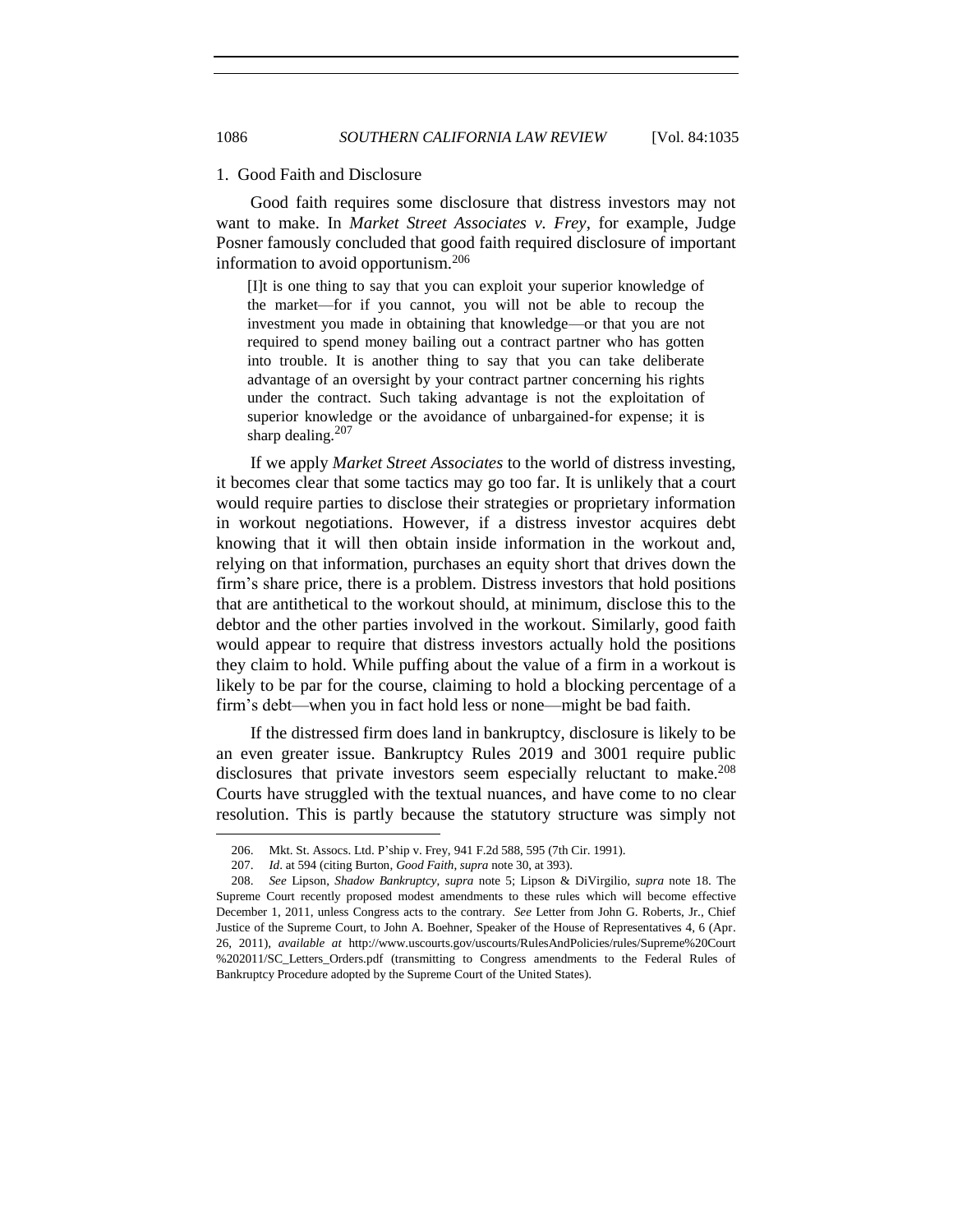designed with modern distress investing in mind. Thus, an appropriate way to fill this gap, in order to preserve the institutional integrity of bankruptcy courts, is to consider whether private investors resist disclosure for opportunistic reasons. If they do, good faith review would be a way for bankruptcy courts to assess and address this behavior.

## <span id="page-52-0"></span>2. Good Faith and Choice

<span id="page-52-1"></span>An important body of scholarship considers the role that good faith plays in contract modification.<sup>209</sup> Curiously, virtually none of it addresses what are perhaps the most important kinds of modifications: distress workouts. Historically, the central question in contract modification involved challenges to enforceability for want of consideration. Doctrines such as the pre-existing duty rule—and the many exceptions to it ensnared courts in deciding whether a change to a contract should (or should not) be enforced. $2^{10}$  The pre-existing duty rule was, in the words of Robert Hillman, "both too broad and too narrow," often producing the "wrong result." $^{211}$ 

Hillman argued that the important question when assessing the enforceability of contract modifications was voluntariness. "Evaluation of the voluntariness of a contract modification . . . is crucial to determining whether or not it ought to be enforced. Literally hundreds of cases deciding the enforceability of contract modifications confirm that this is the paramount, although rarely articulated, concern of courts facing the question.<sup>2212</sup> According to Hillman, a better path would look to the rules on economic duress. "Economic duress exists," he explained, "when a party's assent results from an 'improper threat' that leaves the party with no reasonable alternative but to assent."<sup>213</sup> Good faith in contract modifications, the court in the *Roth Steel* case explained, prohibits changes

<sup>209.</sup> *See* Robert A. Hillman, *Contract Modification Under the Restatement (Second) of Contracts*, 67 CORNELL L. REV. 680, 684–86 (1982) [hereinafter Hillman, *Restatement Modifications*]; Robert A. Hillman, *Policing Contract Modifications Under the U.C.C.: Good Faith and the Doctrine of Economic Duress*, 64 IOWA L. REV. 849 (1979). *See also* Eric L. Talley, Note, *Contract Renegotiation, Mechanism Design, and the Liquidated Damages Rule*, 46 STAN. L. REV. 1195 (1994).

<sup>210.</sup> *See* Hillman, *Restatement Modifications*, *supra* note [209,](#page-52-1) at 684–85 ("The common-law response to the problem of modification enforceability is the preexisting-duty doctrine. Under this doctrine, a promise of additional consideration, or acceptance of partial performance in return for a performance that is already a contractual obligation of the promisee, is unenforceable for want of additional consideration.").

<sup>211.</sup> *Id*. at 685 (footnote omitted).

<sup>212.</sup> *Id.* at 682.

<sup>213.</sup> *Id.* at 683.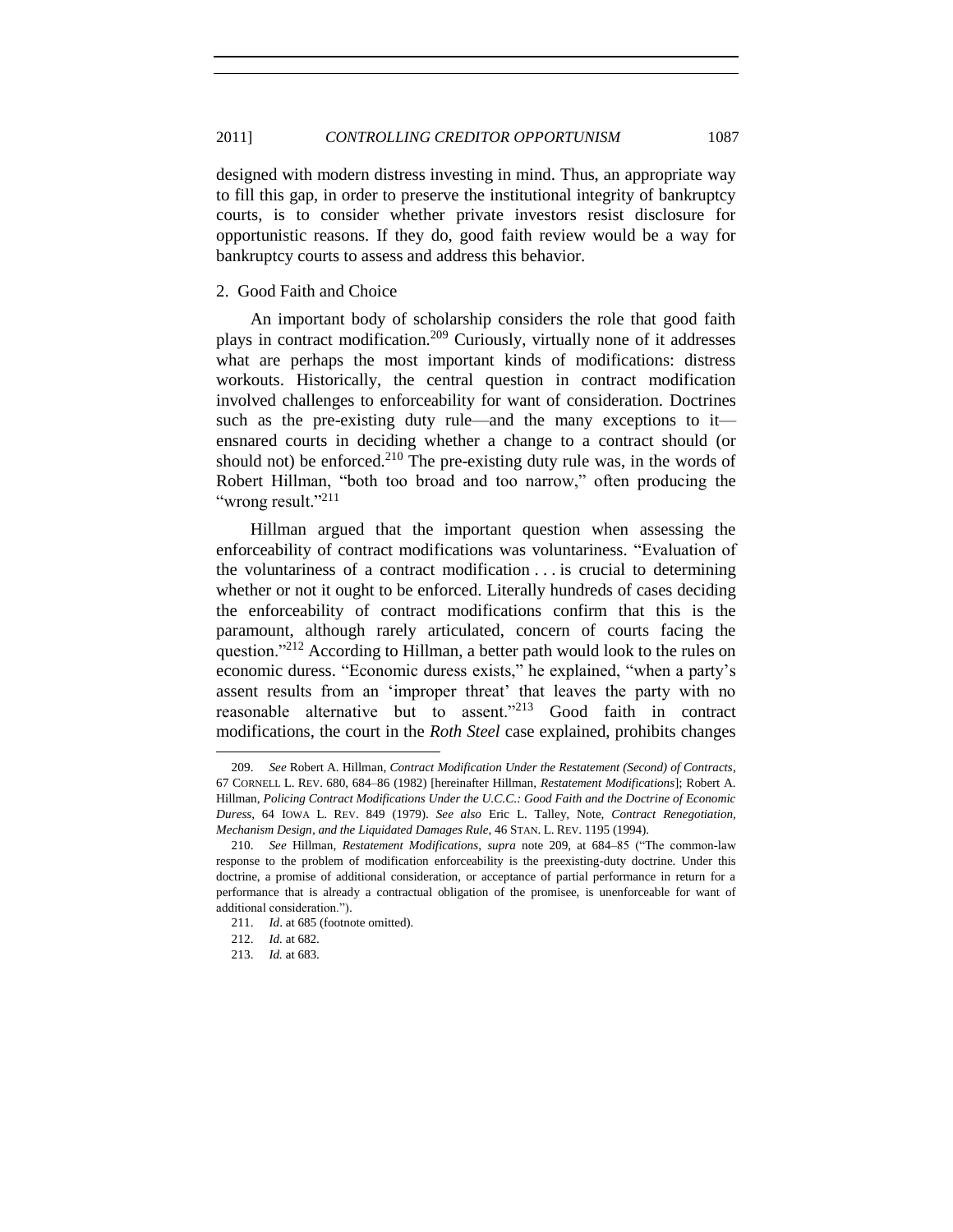produced by "extortion or overreaching."<sup>214</sup>

If good faith in contract modification requires some choice on the part of the other party, then certain behavior in workouts appears to be out of bounds. In particular, distress investors who use derivative contracts to depress a firm's share or debt price may leave the firm in a position where it cannot workout its distress. Holding out, too, may violate the duty of good faith if it is so extreme as to deprive the borrower of meaningful choice in restructuring. Locking up a debtor's board and assets, as happened in the *MarketXT* case, appears to have deprived the debtor of any meaningful choice in its contract renegotiations with its lender. At least from this vantage point, this appears to have been opportunistic, and to have violated a better understanding of good faith in the zone of distress.

## B. PROCEDURAL GOOD FAITH—THE INSTITUTIONAL CHOICE

<span id="page-53-0"></span>Good faith determinations are inherently normative and contextual. While some substantive standards appear possible today, the boundless creativity of distress investors and workout professionals make a definitive list implausible. Moreover, the excesses of lender liability 1.0 cases like *K.M.C.* suggest that more recent courts have had good reason to limit the use of good faith review in the debtor-creditor context. To assure that good faith review is, and remains, responsive to changing market conditions without producing extreme and unjustifiable results, it is important to understand that good faith in this context is a determination best made by experts.

Discussions about the duty of good faith usually focus on its conceptual aspects (Does it exist? What does it mean?). They rarely consider its procedural qualities. Yet, at least if we take seriously Llewellyn's views about good faith, the term could have value only if applied in a certain procedural context. For Llewellyn, as discussed in Part IV above, that context was the merchant jury.

Today, we have no merchant juries. We do, however, have a large and growing number of courts with expertise in business law generally. These special courts will include the Delaware Chancery Court as well as the many business courts being organized around the nation. In the case of Delaware, "this nation's arguably most important business court,  $215$  there

<sup>214.</sup> Roth Steel Prods. v. Sharon Steel Corp., 705 F.2d 134, 146 (6th Cir. 1983).

<sup>215.</sup> Leo E. Strine, Jr., *If Corporate Action Is Lawful, Presumably There Are Circumstances in Which It Is Equitable to Take that Action: The Implicit Corollary to the Rule of* Schnell v. Chris-Craft, 60 BUS. LAW. 877, 878 (2005).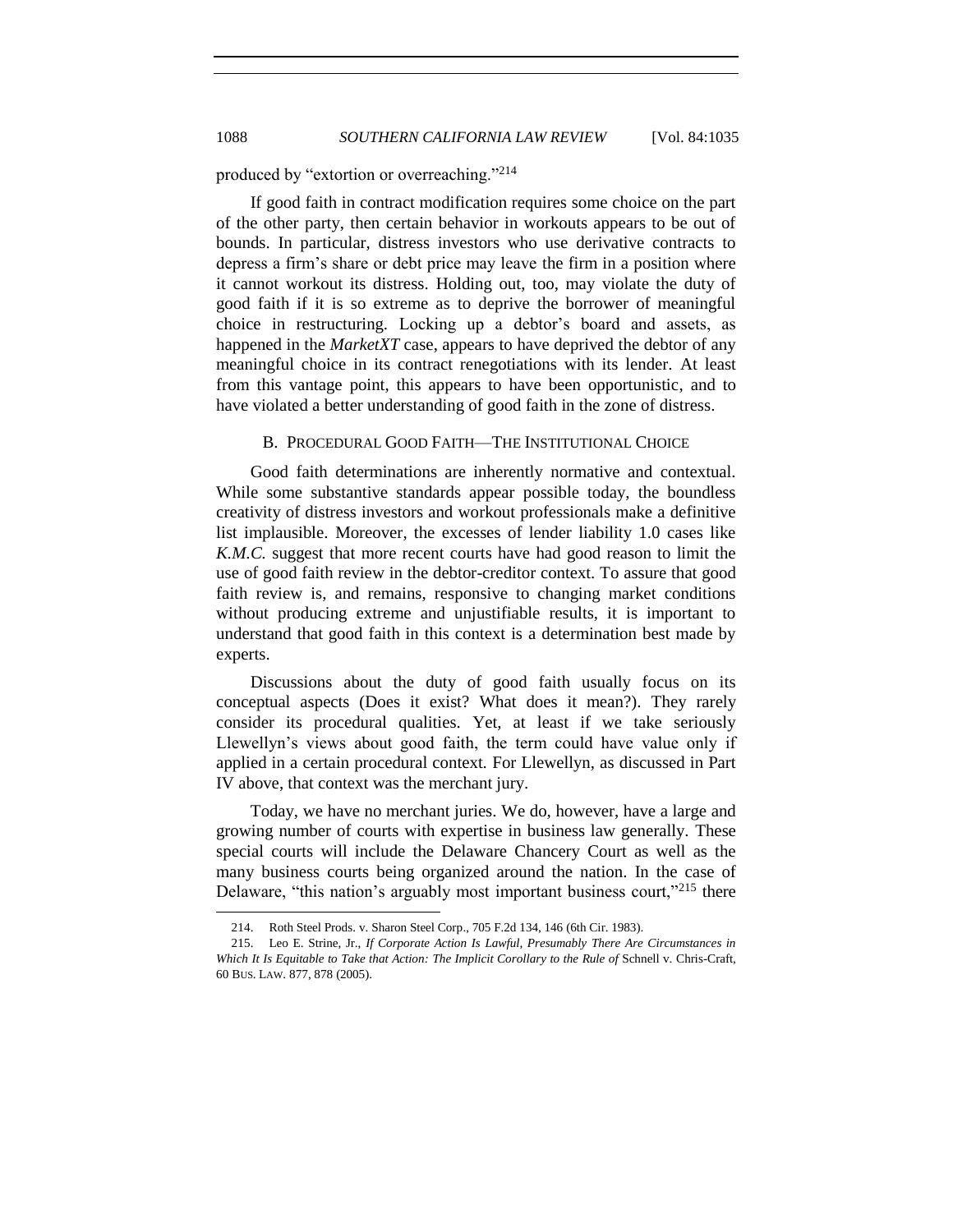#### 2011] *CONTROLLING CREDITOR OPPORTUNISM* 1089

is little doubt that its bench contains the most sophisticated business jurists in the nation.<sup>216</sup> Given the centrality of corporate governance law to Delaware's economic and social stature, $2^{17}$  its courts should be eager to expand upon the role of good faith as expressed in Chancellor Allen's opinion in *Credit Lyonnais*, and to interdict (or manage) creditor opportunism. Where Delaware lacks jurisdiction, other states have started to develop business courts that may have comparable expertise.<sup>218</sup>

There is, of course, a world of difference between a judge, even one with expertise, and a merchant. It is not clear whether Llewellyn would have considered judges any better suited to assess good faith than lay juries.<sup>219</sup> It is true that judges in courts of original jurisdiction—for example, United States District Courts—are not likely familiar with the norms and practices of specialized commercial enterprises (e.g., distress investing). But, judges on business courts are likely to have better insight into the nature of good faith in business contexts than lay juries.

Bankruptcy courts—especially the bankruptcy courts in the Southern District of New York and the District of Delaware—are likely also to have expertise of this sort. Some of these courts have been accused of industry capture, a serious claim.<sup>220</sup> There is thus reason to be concerned that they will not think as creatively and carefully about good faith as modern distress investing requires. Recall, for example, that the problematic opinion in the *MarketXT* case was authored by Judge Gropper, of the Southern District of New York.

The key procedural and institutional challenge in reconceiving the role of good faith in distress investing will be constraining the right to trial by jury on issues of creditor opportunism, which is guaranteed in nonequity matters by the Seventh Amendment.<sup>221</sup> Recall that the problematic lender

<sup>216.</sup> There is also evidence that the court may be looking for work. *See* John Armour, Bernard S. Black & Brian R. Cheffins, *Is Delaware Losing Its Cases?* (Northwestern Law & Econ. Research, Working Paper No. 10-03, 2010), *available at* http:///ssrn.com/abstract=1578404.

<sup>217.</sup> *See, e.g.*, Roberta Romano, *Law as a Product: Some Pieces of the Incorporation Puzzle*, 1 J.L. ECON. & ORG. 225 (1985) (discussing state competition for corporate charters).

<sup>218.</sup> *See Business and Specialty Courts Resource Guide*, NAT'L CTR. FOR STATE COURTS, http://www.ncsc.org/Topics/Specialty-Courts/Business-Specialty-Courts/Resource-Guide.aspx (last visited Aug. 3, 2011).

<sup>219.</sup> *See* Imad D. Abyad, *Commercial Reasonableness in Karl Llewellyn's Uniform Commercial Code Jurisprudence*, 83 Va. L. Rev. 429, 458 (1997). *See also* Zipporah Batshaw Wiseman, *The Limits of Vision: Karl Llewellyn and the Merchant Rules*, 100 HARV. L. REV. 465, 529 (1987).

<sup>220.</sup> LOPUCKI, *supra* note [26.](#page-6-0)

<sup>221.</sup> U. S. CONST. Amend. VII guarantees the right to jury trial in civil cases in Federal courts; in civil cases in state court, the right to a jury trial is governed by the state's constitution and statutes. *See also* Jennifer F. Miller, *Should Juries Hear Complex Patent Cases?*, 2004 DUKE L. & TECH. REV. 4, 4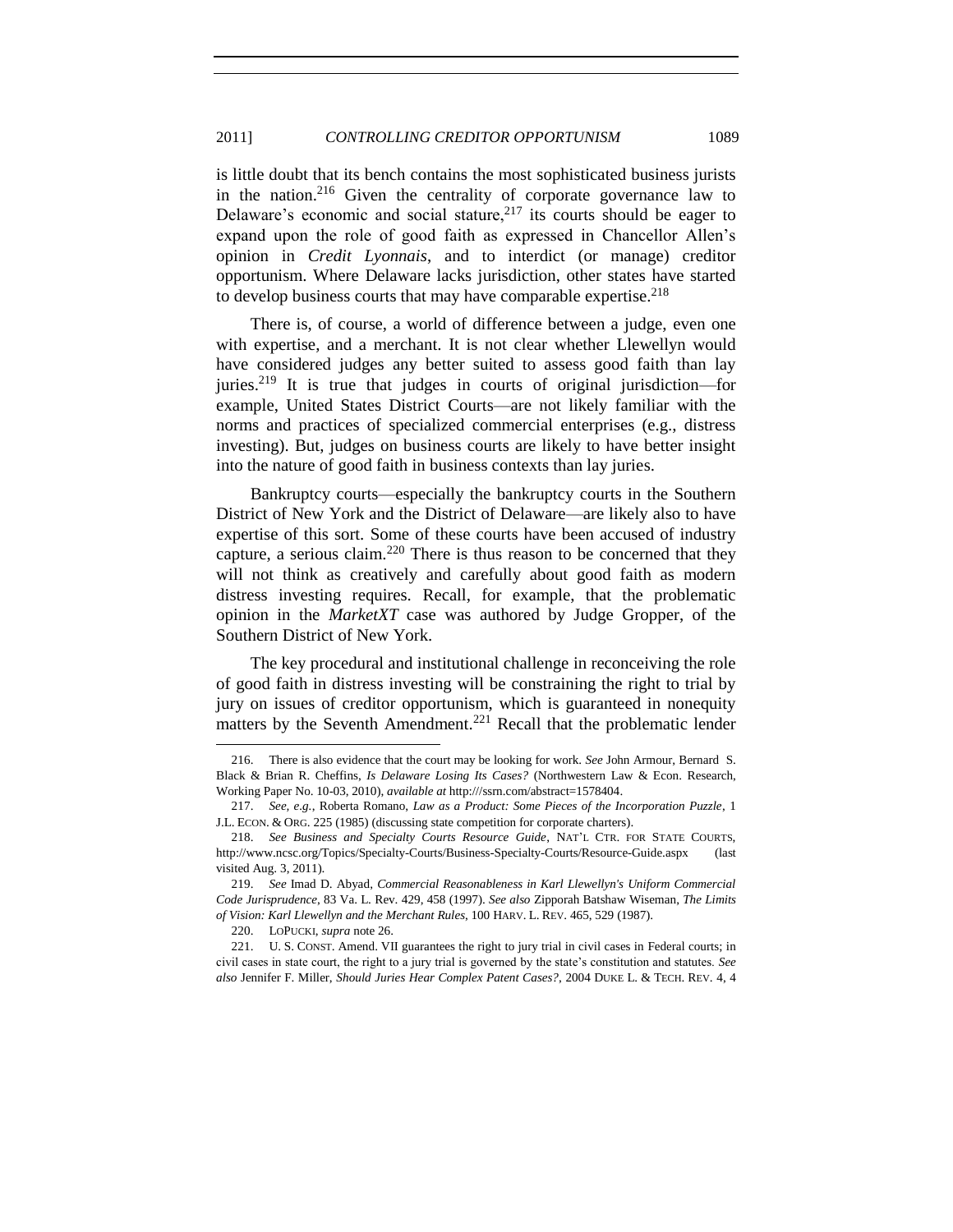liability cases of the 1980s were decided by lay juries, not expert judges.<sup>222</sup> There is no question that specialized business courts—indeed, bankruptcy courts—have the power to conduct jury trials. The jurisdictional limit appears to be determined by the characterization of the claim, not the court. Thus, litigants claiming that a creditor behaved opportunistically will be entitled to a jury as a constitutional matter unless the claim is one in equity.<sup>223</sup>

The key to keeping questions of creditor opportunism in the hands of experts, therefore, will be to characterize these disputes as equitable in nature. Although no bright line distinguishes "equitable" proceedings from those "at law," an important consideration appears to be the dimensions involved.<sup>224</sup> Thus, a claim of bilateral opportunism in a traditional contract dispute may well be a "legal" claim amenable to a jury trial because good faith is (or can be) a contract claim as to which the fact finder may be a jury.

Multilateral problems of distress, by contrast, have long been treated as equitable proceedings, even if the underlying causes of action were disputes at law involving contract, tort, and so forth.<sup>225</sup> There are a variety of reasons courts have made this determination in the distress context, but one is simply pragmatic: no one could realistically expect a jury to decide whether to approve a reorganization plan involving hundreds, if not thousands, of creditors. The number of parties and the specialized nature of the problems are simply beyond the expertise of a lay jury. The equity receiverships of the 19th and early 20th centuries—the main mechanism for resolving financial distress at the time—were equitable proceedings in part because they involved hundreds, perhaps thousands, of creditors and

<sup>(―</sup>Some commentators argue that a ‗complexity exception' to the Seventh Amendment right to a jury trial should be invoked, which would give judges discretion to withhold cases from a jury where the complexity of the facts or the underlying legal issues make it impossible for a jury to render a fair and rational verdict. The constitutional support for the complexity exception is grounded in Seventh Amendment jurisprudence and on the Fifth Amendment right of due process.").

<sup>222.</sup> *See* discussion *supra* Part III.

<sup>223.</sup> Tim Dibble and Geoff Gallas, *Best Practices in U.S. Business Courts*, COURT MANAGER 19, no. 2, 2004, *available at* http://www.nacmnet.org/publications/Top10CourtMgrArticles/BestPractices\_ in\_BusinessCts.pdf (last visited Aug. 2, 2011).

<sup>224.</sup> Tull v. United States, 481 U.S. 412, 417 (1987) (holding that while the Seventh Amendment requires "a jury trial on the merits in those actions that are analogous to 'Suits at common law[,]' . . . actions that are analogous to 18th-century cases tried in courts of equity or admiralty, do not require a jury trial.‖). *See also* Chauffeurs, Teamsters & Helpers Local No. 391 v. Terry, 494 U.S. 558, 565–66 (1990) (holding that the right to a jury trial exists in causes of action unknown at common law that are analogous to eighteenth century forms of action).

<sup>225.</sup> Jonathan C. Lipson, *Debt and Democracy: Towards a Constitutional Theory of Bankruptcy*, 83 NOTRE DAME L. REV. 605 (2008).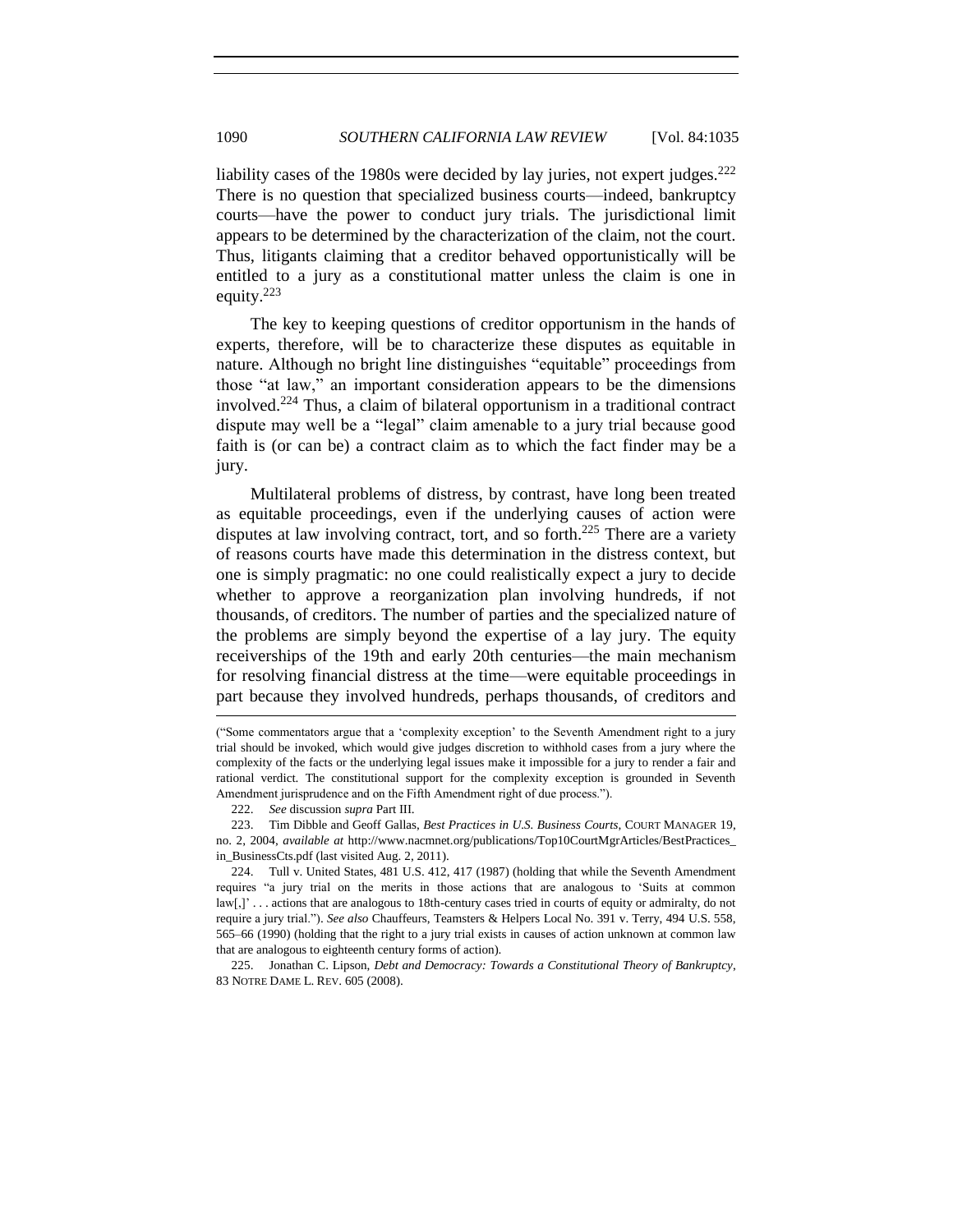## 2011] *CONTROLLING CREDITOR OPPORTUNISM* 1091

shareholders of large, troubled firms such as railroads.<sup>226</sup>

Thus, claims of creditor opportunism in the distress context should be treated as problems of equity. This removes them from the province of lay juries which, at the dawn of lender liability 1.0, were apparently willing to judge creditor conduct by local norms that may have had little to do with commercially reasonable conduct as understood by those in the industry.

## VII. OBJECTIONS AND FURTHER INQUIRY

<span id="page-56-0"></span>To argue that courts should test the good faith of distress investors is to argue for a different kind of good faith, one that is independent of other causes of action that may be brought against distress investors (e.g., breach of contract). This is a controversial claim, one to which some (e.g., distress investors) might object. This part briefly considers some objections, and areas of further inquiry.

#### A. OBJECTIONS

#### <span id="page-56-2"></span><span id="page-56-1"></span>1. Good Faith as Independent Cause of Action

l

An important technical objection to the vision of good faith described above is that good faith creates no independent cause of action. Good faith does not, according to black letter contract analysis, constitute a claim "separate and distinct" from a breach of contract claim.<sup>227</sup> Thus, conduct falling outside the scope of "good faith and fair dealing," without more, cannot in bilateral contract analysis serve as the sole basis for a suit; rather, a breach of the implied covenant of good faith often serves as a "vehicle for interpreting the contract."<sup>228</sup>

While this doctrine may make sense in ordinary bilateral contract analysis, it is problematic when applied to distress investing. As we have seen, in many cases, there may not be an explicit contract to which the

<sup>226.</sup> *See* Lipson, *Shadow Bankruptcy*, *supra* not[e 5,](#page-2-1) at 1634 (discussing railroad receiverships).

<sup>227.</sup> *See* Teri J. Dobbins, *Losing Faith: Extracting the Implied Covenant of Good Faith from (Some) Contracts*, 84 OR. L. REV. 227, 265–69 (2005). *See generally* AW Acquisition Corp. v. Sw. Bell Mobile Sys., LLC, No. 04-C-1448, 2005 U.S. Dist. LEXIS 271, at \*9 (N.D. Ill. 2005) ("[W]hile there is a duty of good faith and fair dealing implied by law in every contract, that duty does not create an independent cause of action. According to [the defendant], the implied duty of good faith and fair dealing is an aid in the construction of contracts, and therefore any breach of the implied duty must be appurtenant to some other explicit contract provision."); Seiple v. Cmty. Hosp. of Lancaster, No. 97-CV-8107, 1998 U.S. Dist. LEXIS 5093, at \*6 (E.D. Pa. 1998) ("Pennsylvania does not recognize a claim for breach of the covenant of good faith and fair dealing as an independent cause of action.").

<sup>228.</sup> *See* Seth William Goren, *Looking for Law in All the Wrong Places: Problems in Applying the Implied Covenant of Good Faith Performance*, 37 U.S.F. L. REV. 257, 302–03 (2003).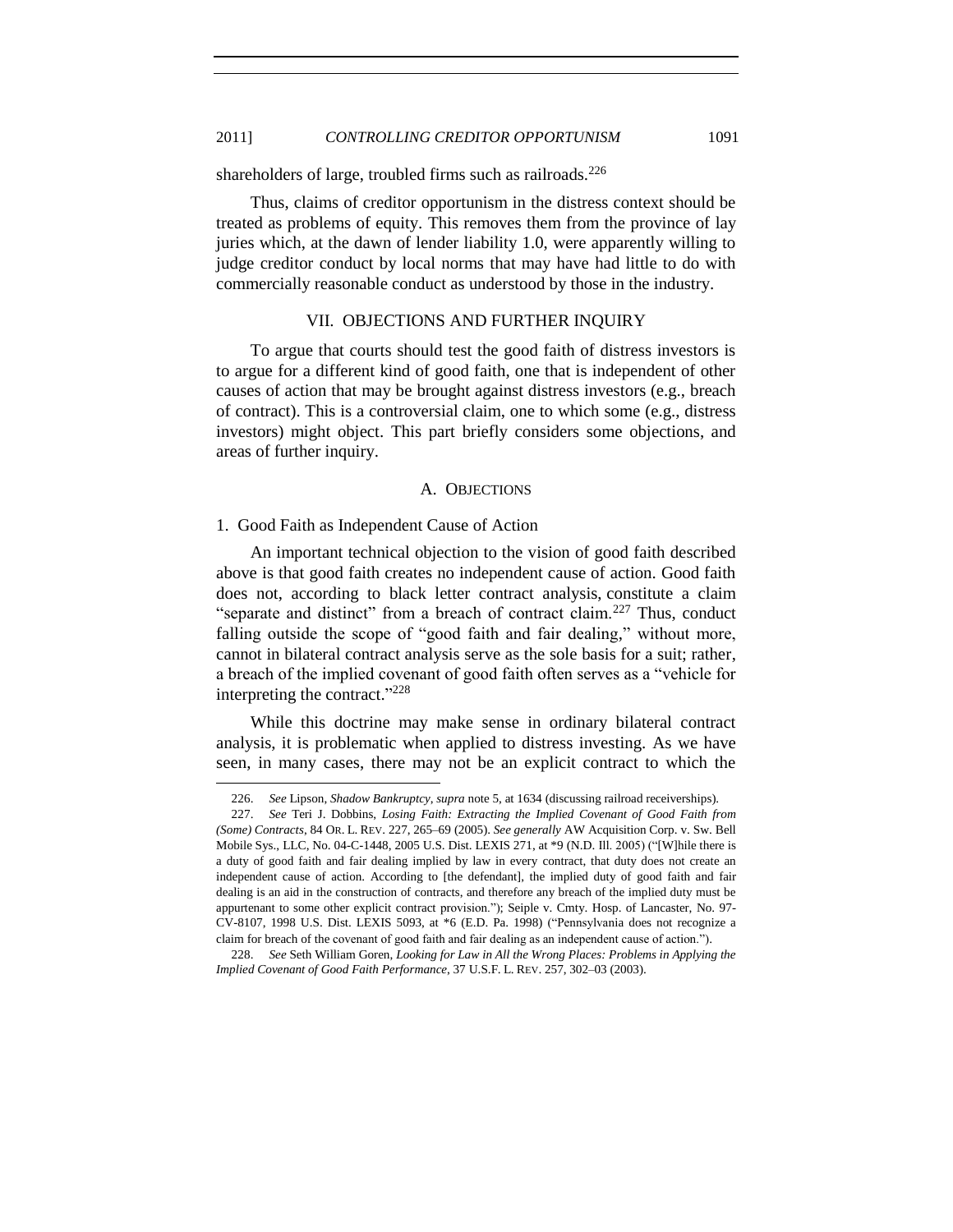debtor is a party, the breach of which creates the "host" doctrine that would house the good faith claim. For example, a creditor may obtain seats on a debtor's board, or persuade management to hire the creditor's preferred turnaround expert. There is no obvious reason why a contract would have to be executed for either event to occur; nor would it make sense to talk of "breach" by virtue of the debtor's compliance. Yet, both may lead to control that the investor could use opportunistically. Moreover, debtors are not usually parties to short sale contracts affecting their securities. So, while those contracts may show opportunism when coupled with a debt claim, there would be no contract with the *debtor* under which the debtor or others asserting rights on behalf of the debtor (e.g., creditors or a bankruptcy trustee) could assert a primary breach of contract claim.<sup>229</sup>

These and other examples set forth above show why the objection lacks merit. If we recognize that distress investing can create problems of multilateral and institutional good faith, there may be good reason to relax this pleading requirement. It may be an appropriate constraint on bilateral contract litigation, but it has no place in the zone of distress.

#### <span id="page-57-0"></span>2. Remedial Redundancy

l

<span id="page-57-1"></span>A second, and related, objection is that claims of bad faith will overlap with other, better-established causes of action.

#### a. Fiduciary Review

Consider, first, the view that fiduciary review might be a more appropriate way to deal with such behavior. Lynn Stout and Iman Anabtawi have argued that activist shareholders should be subject to fiduciary review: citing cases like *Kahn v. Lynch*, they argue that if a shareholder is in actual control, and uses its control in a disloyal way, it should be liable for breach of fiduciary duty.<sup>230</sup> By extension, one might argue that the same logic should apply to creditors, especially if (as we have seen) creditors of the distressed firm are its residual claimants.

The problem, as explained above, is that creditors are not like shareholders for this purpose. While distress investors may have shares and debt—or their debt may convert to shares in a reorganization—the underlying dynamics of the debtor-creditor relationship make it unrealistic to expect that distress investors would or should act as fiduciaries for their

<sup>229.</sup> Presumably, debtors could begin to ask lenders to warrant that they will not hold short claims against the debtors, although it is unlikely that borrowers would have the leverage to obtain such agreements.

<sup>230</sup>*. See* Anabtawi & Stout, *supra* not[e 15,](#page-4-0) at 1265, 1270.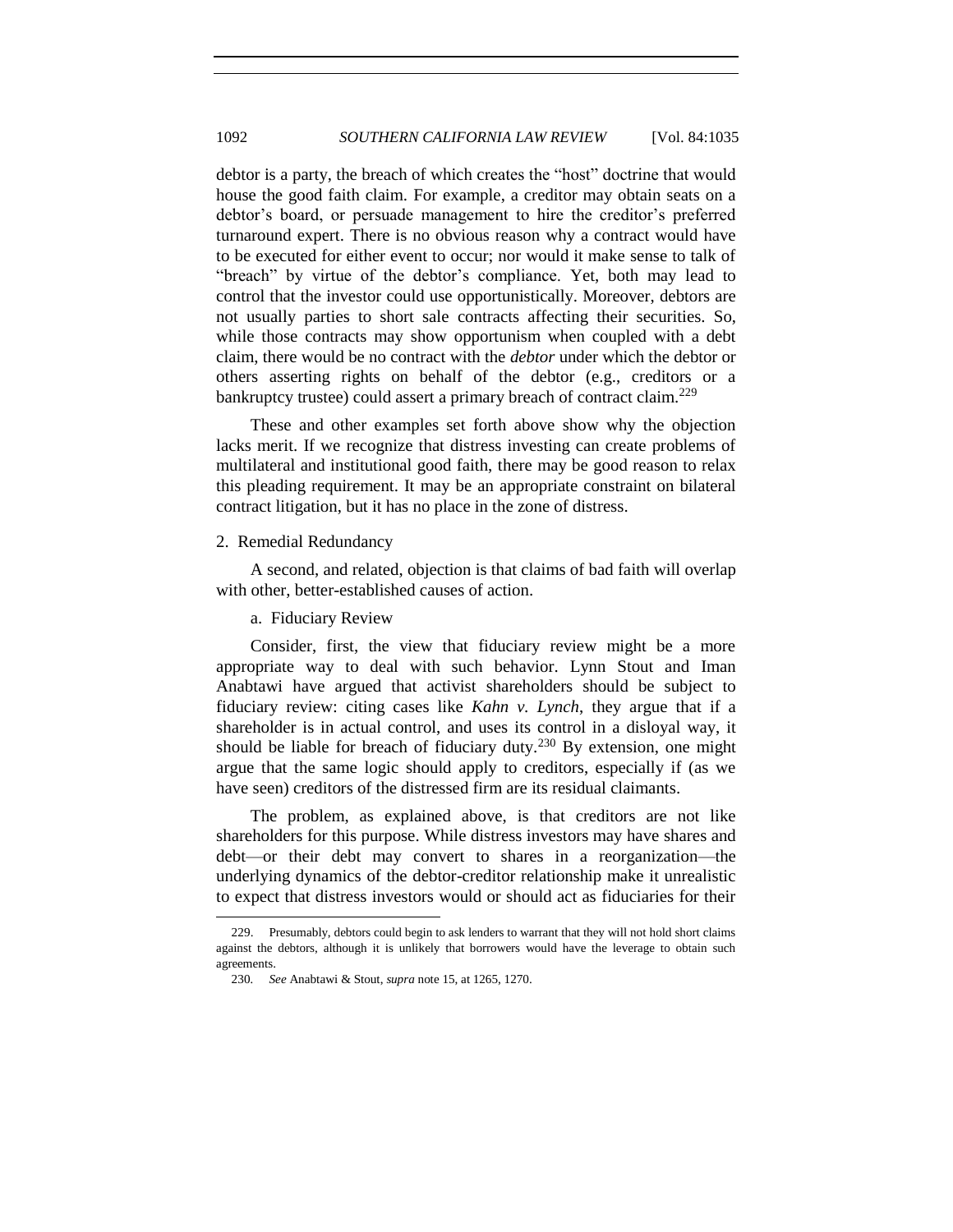borrowers. Like all creditors of a troubled debtor, their interests are adverse to those of the debtor and its other stakeholders in a way that is incompatible with any meaningful expression of fiduciary norms.

Michelle Harner has taken a different tack with a somewhat similar goal.<sup>231</sup> She has argued, in essence, that concerns about creditor opportunism should be managed at the board level, and not at the level of the distress investors who are actually in control. Thus, she has argued that a board should lose business judgment protection for having engaged in a transaction with a stakeholder, which she calls the "fairness proposal." $^{232}$ 

Harner has the right instincts, but it is not clear how her proposal would work. First, Harner argues that creditors should not be viewed as fiduciaries because they are "outsiders" to the firm, whereas shareholders and directors are "insiders."<sup>233</sup> "Shareholders," she claims, "commonly are viewed as part of a corporation's inner circle, and their rights arise in part from a state's corporate code and related common law."<sup>234</sup> Given what we know about the ability of distress investors to obtain and exploit confidential information in workouts, however, creditors are more likely to be "insiders" than widely dispersed public shareholders. Moreover, distress investors appear often to hold debt and shares: It cannot be that they are both insiders and outsiders. Whether someone is an "insider" or "outsider"—just like whether someone is in "control"—is a conclusion determined by facts on the ground, not by labels such as "creditor" or "shareholder."

Second, and more important, this ignores the real locus of control in the distress context: private investors appear in many cases to have the power to choose the board and management. If so, they—and not the board—will be the ones who exercise ultimate control. The directors they appoint may be the ones through whom conflict transactions are approved, as in *MarketXT*. Directors may well simply be instrumentalities of the distress investor.

Third, it is not clear why it would be appropriate to expose the entire board to fairness review, even members who were not appointed by the distress investors and thus not in a conflict position. As discussed above, conflict transactions can be shown to have been presumptively fair by establishing that they were approved by independent directors operating at

<sup>231.</sup> Harner, *supra* not[e 29,](#page-7-2) at 545 (rejecting fiduciary review as "not []a good fit").

<sup>232.</sup> *Id.* at 547.

<sup>233.</sup> *Id.* at 543.

<sup>234.</sup> *Id*.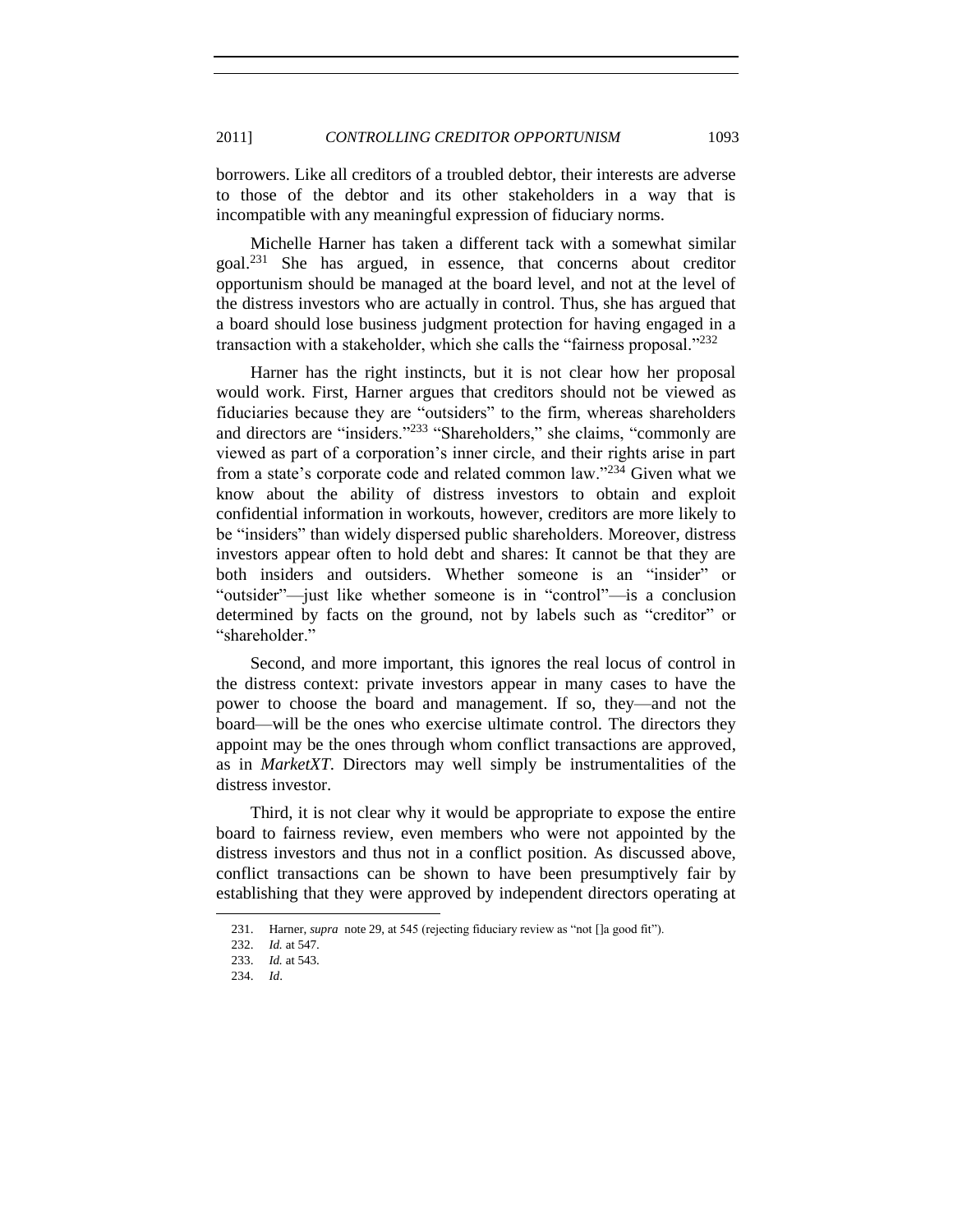arm's length in connection with the conflict transaction.<sup>235</sup> Independent director approval shows "fair process," which challengers must attempt to rebut by showing, in essence, that the price paid was nevertheless unfair.  $236$ This is viewed as virtually impossible to do.<sup>237</sup> Fights over price—as opposed to process—are notoriously difficult and expensive. Delaware courts want to avoid them for good reason: its judges may have a deeper understanding of business transactions and law than other judges, but they are not investment bankers. It is thus not clear who—besides Delaware litigators—benefits from a proposal that would, in effect, subject all stakeholder transactions to judicial price review.

Finally, and as demonstrated above, the most problematic expressions of creditor opportunism may not involve conflict transactions at all, in which case no adjustment to fiduciary review of board action matters. A firm engages in no transaction when its debt is traded in the secondary market or its securities are sold short. There is thus nothing for a board to approve or disapprove. Such transactions may ultimately lead to or enhance a creditor's control of the board but, as we have seen, that may or may not be expressed through board action. In short, creditor opportunism may include, but nevertheless goes well beyond, problems that judicial review of board conduct can hope to address.

#### b. Traditional Bankruptcy-Related Powers

<span id="page-59-0"></span>Another concern might be that adjusting good faith as proposed here overlaps with existing doctrines, such as fraudulent transfer or equitable subordination, both of which in the past had greater capacity to constrain opportunistic behavior.

Fraudulent transfer doctrine voids a transaction by a debtor that transfers assets, or incurs debts, while insolvent for less than fair value.<sup>238</sup> As discussed in Part IV above, equitable subordination is a subspecies of lender liability 1.0 and essentially empowers a bankruptcy court to subordinate the claim of a creditor who has been found to have behaved "inequitably."239

<sup>235.</sup> *See, e.g.*, Emerald Partners v. Berlin, 787 A.2d 85 (Del. 2001); Kahn v. Lynch Commc'n Sys., Inc., 638 A.2d 1110 (Del. 1994). *See also* discussion *supra* Part III.A.

<sup>236.</sup> *Kahn*, 638 A.2d at 1117.

<sup>237.</sup> *Id.*

<sup>238.</sup> Every state has some form of fraudulent transfer law, see UNIF. FRAUDULENT TRANSFER ACT, 7A U.L.A. 2 (1984), or a predecessor statute with similar effect, UNIF. FRAUDULENT CONVEYANCE ACT, 7A U.L.A. 246 (1918). *See, e.g.*, VA. CODE. ANN., § 55–81 (1950). The Bankruptcy Code also contains similar remedies for fraudulent transfers. 11 U.S.C. § 548 (2006).

<sup>239.</sup> See discussion *supra* notes 63 and 125.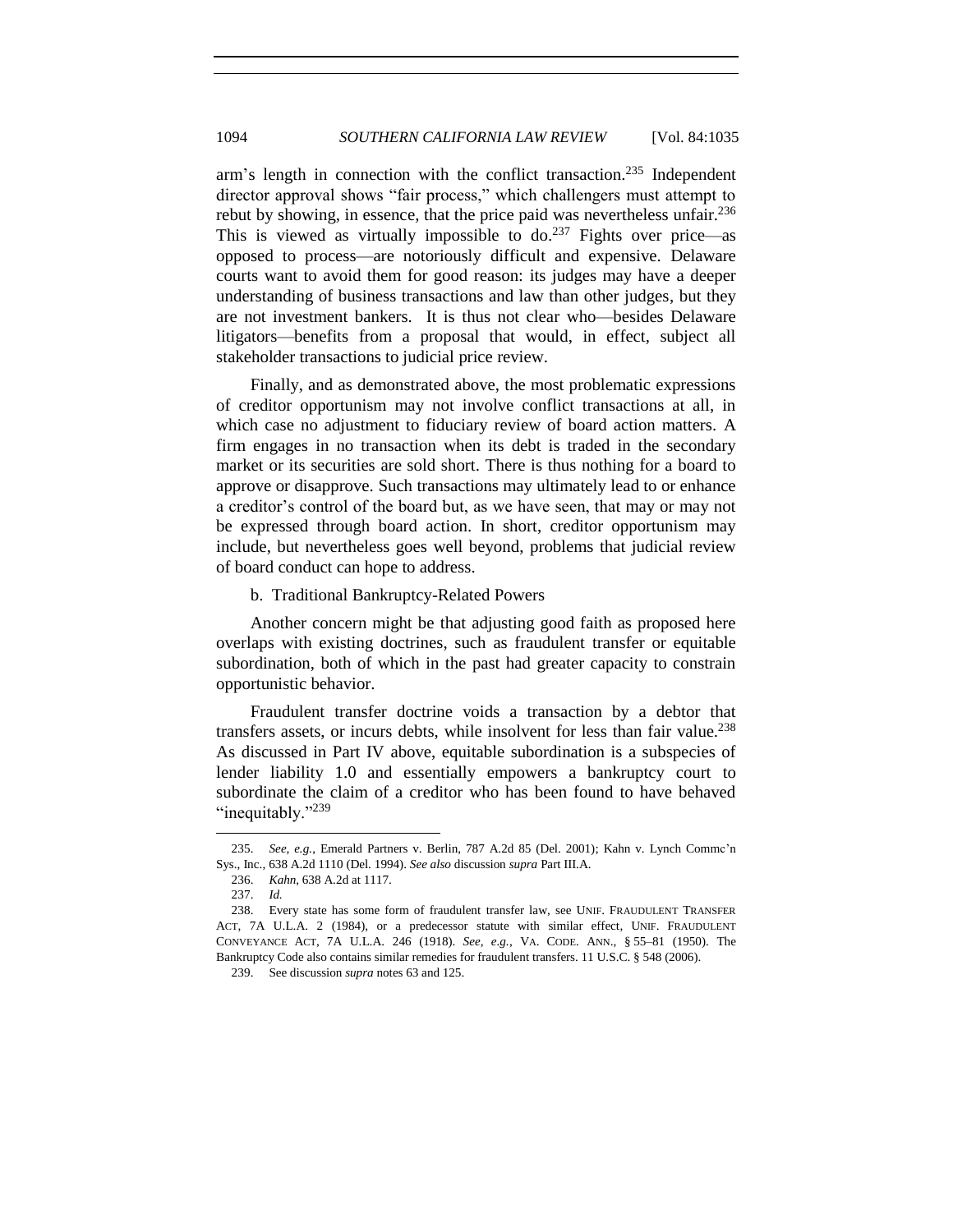#### 2011] *CONTROLLING CREDITOR OPPORTUNISM* 1095

As with lender liability 1.0 generally, these doctrines have diminished capacity to police or remedy modern creditor opportunism. In the case of fraudulent transfer law, the Supreme Court has held that "procedurally regular" noncollusive foreclosures can almost never be treated as fraudulent conveyances, even if they have that economic effect. $240$ Moreover, it is a doctrine that applies only if there is a transfer of property of the debtor. As we have seen, creditor opportunism is often chiefly about governance or transactions that may not directly involve property of the debtor. Fraudulent transfer law will not avoid a short sale or remedy a collapse that occurred due to excessive holding out in renegotiation.

Equitable subordination is equally problematic, but for different reasons. First, it appears to be a creature of bankruptcy courts.<sup>241</sup> The problem this Article confronts is behavior that may never be subject to bankruptcy court review because it occurs before bankruptcy, or controlling creditors keep the distressed firm out of bankruptcy. Even if a bankruptcy case is commenced, the current fight in the *Chicago Tribune*'s bankruptcy suggests that private investors may seek to control litigation over such claims, in order to insure that they are exonerated.<sup>242</sup>

Second, equitable subordination creates no basis for affirmative recovery, so is unlikely to provide a remedy for those harmed by opportunistic behavior. Indeed, if we take seriously the logic of credit derivatives, it might be profitable for a creditor to short debt and behave outrageously actually hoping that the debt will be subordinated, thus triggering counterparty liability to the creditor under the credit derivative. Equitable subordination may not only fail to be a remedy—it may inadvertently encourage inequitable conduct.

In short, the modern distress investing market has simply created problems that other doctrines developed under lender liability 1.0 can no longer effectively address. Good faith as developed in this Article would help to solve those problems.

<sup>240.</sup> BFP v. Resolution Trust Corp., 511 U.S. 531, 549 (1994) (Souter, J., dissenting).

<sup>241.</sup> The doctrinal basics of equitable subordination are discussed *supra* note 137.

<sup>242.</sup> The *Chicago Tribune* case does not involve an obvious controlling creditor or group, but instead a classic fight for control between two groups. One group has proposed a plan that would effectively exonerate its members from avoidance claims that arose in connection with the *Tribune*'s failed buyout. *See* Michael Liedtke, *Judge to Weigh Rival Plans in Trib Bankruptcy Case*, CHICAGO SUN TIMES (Apr. 8, 2011), http://www.suntimes.com/business/4174738-420/judge-to-weigh-rivalplans-in-trib-bankruptcy-case.html.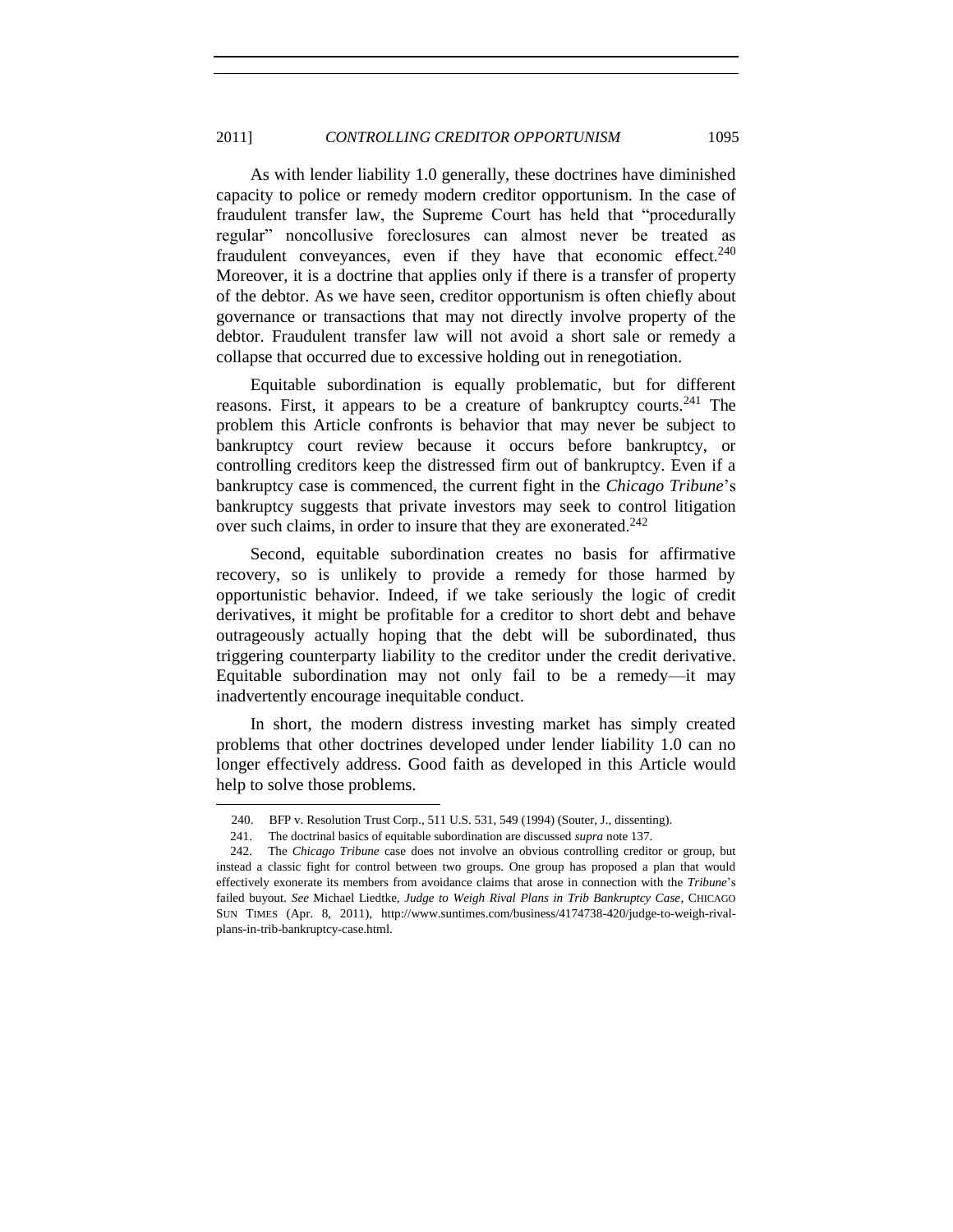#### B. FURTHER INQUIRY

This Article has identified a new way to conceive of an old doctrine, good faith, in order to address fundamental changes in the market place. Good faith has a long history of helping courts adapt to changing environments,  $243$  and there is no reason to think current market changes are somehow different. But identifying a new way to characterize an old doctrine hardly answers all questions that might arise. Consider a few.

#### <span id="page-61-1"></span>1. Standing

Who should be able to assert claims of creditor opportunism? The debtor? Other creditors, who may lack contractual privity with one another? A bankruptcy trustee? Questions of standing are important precisely because distress investing presents multilateral problems. Who in the lawsuit speaks for stakeholders harmed by a creditor's opportunism will say something about how the claim is prosecuted.

The general rule about standing, of course, is that a party can sue only if the plaintiff suffered an injury in fact; the plaintiff's injury is fairly traceable to the actions of the defendant; and the relief requested redresses the plaintiff's injury.<sup>244</sup> The multilateral nature of distress led Congress to enact the Bankruptcy Code, which gives specialized courts special jurisdiction and some clarity on standing for these sorts of complex, collective problems.

Our problem, of course, is that important creditor misconduct may occur before bankruptcy and may prevent a bankruptcy case from ever being commenced. So, we must look to state courts (for example, the business courts discussed above). If we take seriously the nature of opportunism and the way it works in distress, it seems clear that stakeholders of a debtor harmed by a controlling creditor should have standing under traditional principles. But this is a question that will doubtless warrant further consideration.

#### <span id="page-61-2"></span>2. Remedy

l

To treat good faith as an independent and equitable cause of action creates a variety of questions about remedy. May courts nevertheless award money damages? In general, equity is an alternative to money damages, but Delaware's courts award money damages despite this. Not all courts may

<span id="page-61-0"></span>

<sup>243.</sup> *See* Braucher, *supra* not[e 33,](#page-8-2) at 812 (discussing the development of the good faith standard).

<sup>244.</sup> Heather Elliott, *The Functions of Standing*, 61 STAN. L. REV. 459, 465 (2008).